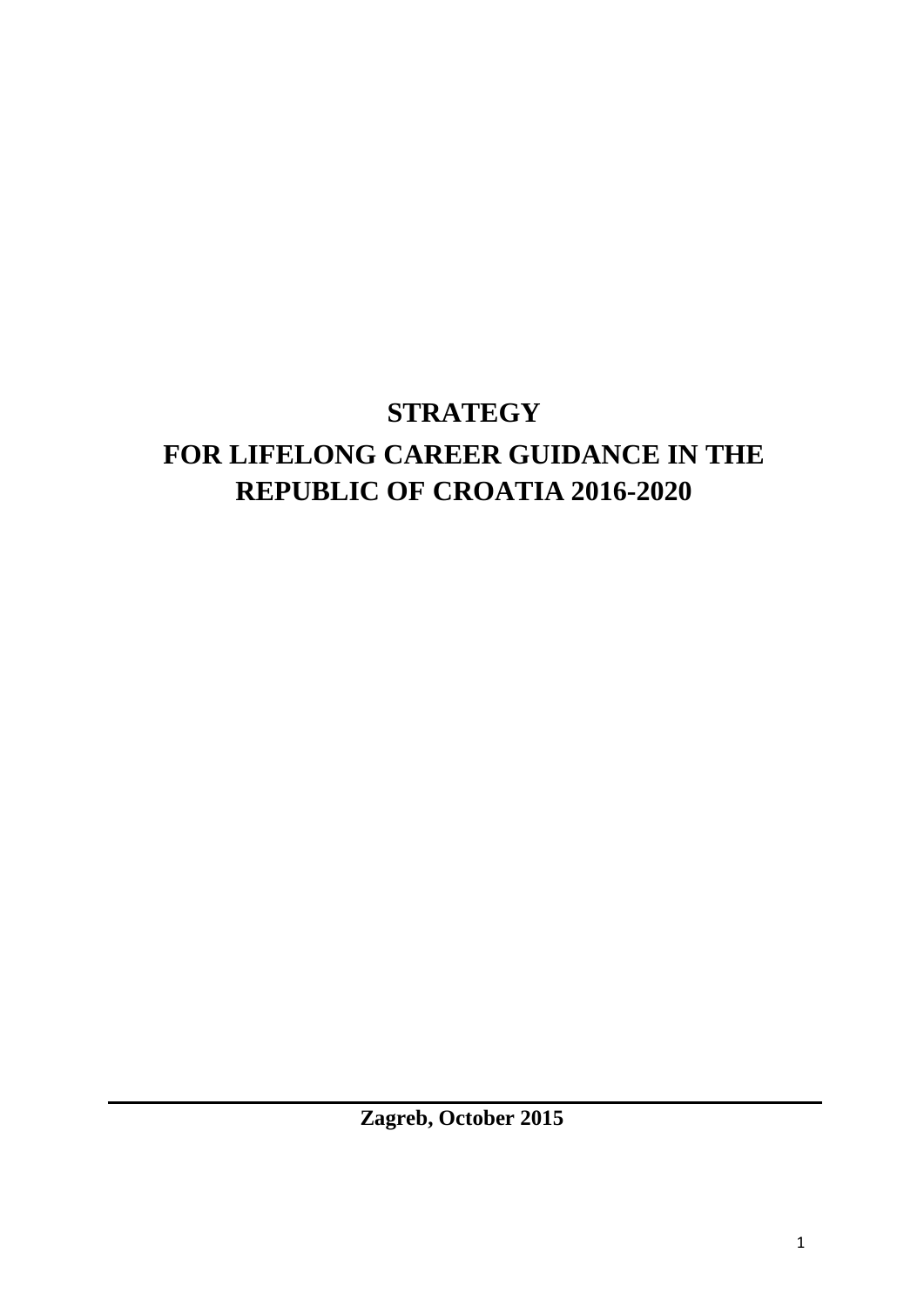## **TABLE OF CONTENTS**

| Ι.                |                 |                                                                                       |  |
|-------------------|-----------------|---------------------------------------------------------------------------------------|--|
| н.                |                 |                                                                                       |  |
| Ш.                |                 |                                                                                       |  |
| IV.               |                 | RELEVANT DOCUMENTS FOR DEFINING THE PRIORITIES AND GOALS OF THE STRATEGY  10          |  |
|                   |                 |                                                                                       |  |
|                   |                 |                                                                                       |  |
| V.                |                 |                                                                                       |  |
| VI.               |                 |                                                                                       |  |
|                   |                 |                                                                                       |  |
|                   |                 |                                                                                       |  |
|                   |                 |                                                                                       |  |
|                   |                 |                                                                                       |  |
| VII.              |                 |                                                                                       |  |
| VIII.             |                 |                                                                                       |  |
| IX.               |                 |                                                                                       |  |
| <b>PRIORITY 1</b> |                 |                                                                                       |  |
| GOAL 1.1          |                 |                                                                                       |  |
|                   | GOAL 1.2        |                                                                                       |  |
|                   | <b>GOAL 1.3</b> | DEVELOP THE ROLE OF FORUM FOR LIFELONG CAREER GUIDANCE AS A STRATEGIC BODY THAT       |  |
|                   |                 | DELIBERATES FURTHER DEVELOPMENT OF LCG AND MONITORS IMPLEMENTATION OF LCG             |  |
|                   |                 |                                                                                       |  |
| <b>PRIORITY 2</b> |                 | ENCOURAGING LCG ACCORDING TO LABOUR MARKET AND ECONOMY NEEDS  40                      |  |
|                   | GOAL 2.1        | DEFINE THE NEEDS OF THE LABOUR MARKET / LABOUR MARKET ANALYSIS AND USE OF DATA FOR    |  |
|                   | GOAL 2.2        | DEVELOP LCG SERVICES ACCORDING TO THE LABOUR MARKET AND ECONOMY NEEDS  41             |  |
| <b>PRIORITY 3</b> |                 |                                                                                       |  |
|                   | GOAL 3.1        |                                                                                       |  |
|                   | GOAL 3.2        | ESTABLISH A QUALITY ASSURANCE, MONITORING AND WORK RELEVANCE SYSTEM OF ALL SERVICE    |  |
|                   |                 |                                                                                       |  |
|                   | GOAL 3.3        |                                                                                       |  |
|                   | <b>GOAL 3.4</b> | DEVELOP A MONITORNING AND EVALUATION SYSTEM IN PROVIDING LCG SERVICES  48             |  |
| <b>PRIORITY 4</b> |                 | RAISING AWARENESS OF THE NEED FOR LIFELONG CAREER GUIDANCE AND DEVELOPMENT OF         |  |
|                   | GOAL 4.1        | RAISE AWARENESS AND KNOWLEDGE ON THE IMPORTANCE OF LCG AND LABOUR MARKET TRENDS<br>49 |  |
| Х.                |                 |                                                                                       |  |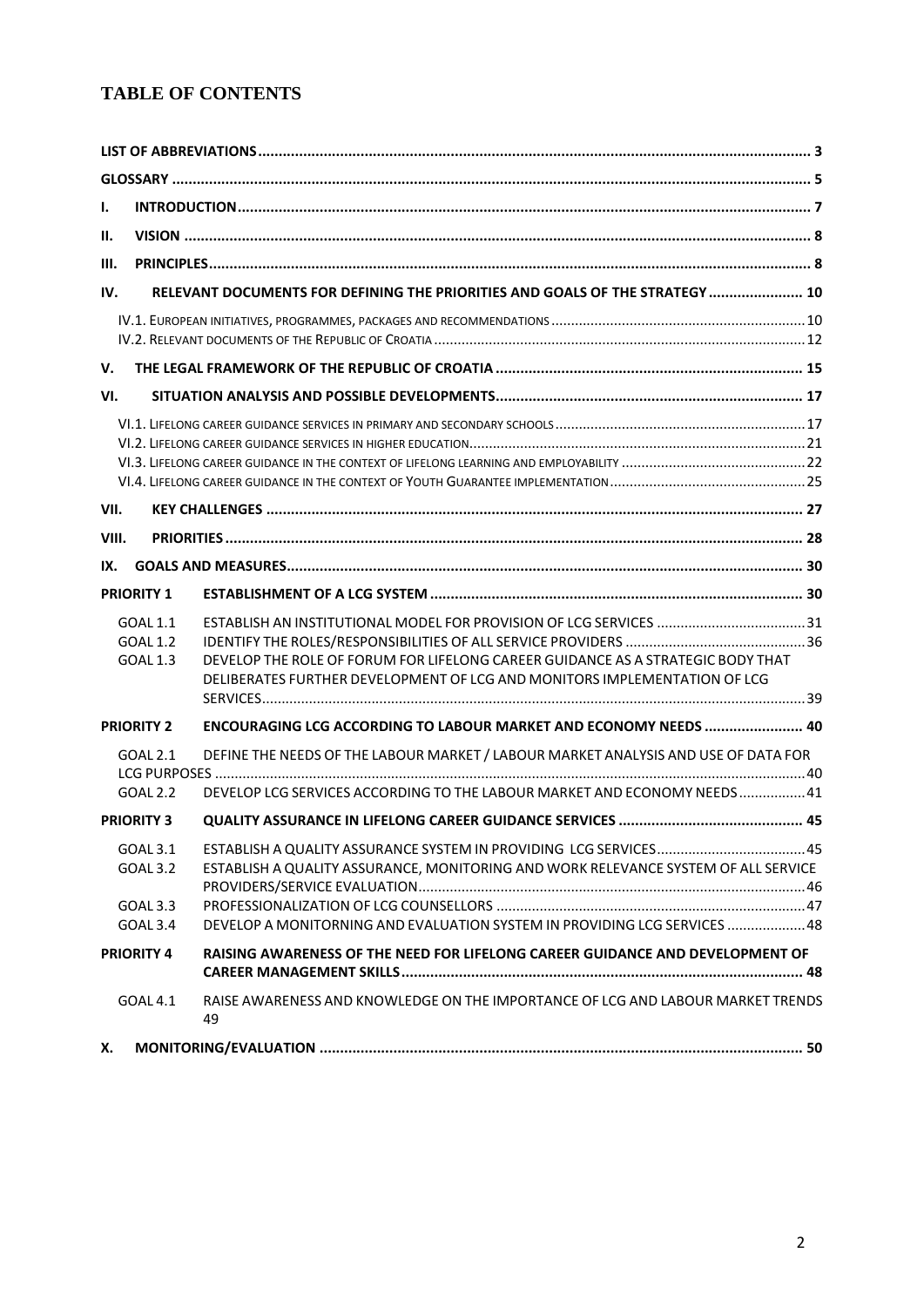## **LIST OF ABBREVIATIONS**

AMEUP – Agency for Mobility and EU Programmes

ASHE – Agency for Science and Higher Education

AVETAE – Agency for Vocational Education, Training and Adult Education

CAO – Central Applications Office

- CEDEFOP European Centre for the Development of Vocational Training
- CES Croatian Employment Service

ICCC – Informing and Career Counselling Centre

LCGC – Lifelong Career Guidance Centre

CMS – Career Management Skills

CPII – Croatian Pension Insurance Institute

CROQF – Croatian Qualifications Framework

ECTS – European Credit Transfer System

EC – European Commission

ELGPN – European Lifelong Guidance Policy Network

EQAVET – European Quality Assurance in Vocational Education and Training

EQF – European Qualification Framework

ESCO – European Skills/Competencies, Qualifications and Occupations

ESF – European Social Fund

ET 2020 – Education and Training 2020

ETF – European Training Foundation

EU – European Union

EURES – European Job Mobility Portal

EUROGUIDANCE – European network of national resource and information centres for guidance

EUROSTAT – Statistical Office of the European Union

GDP – Gross Domestic Product

ICT – Information and Communications Technology

ID – Identification

IT – Information Technology

LCG – Lifelong Career Guidance

LMI – Labour Market Information

LMIS – Labour Market Information System

LPE – Local Partnerships for Employment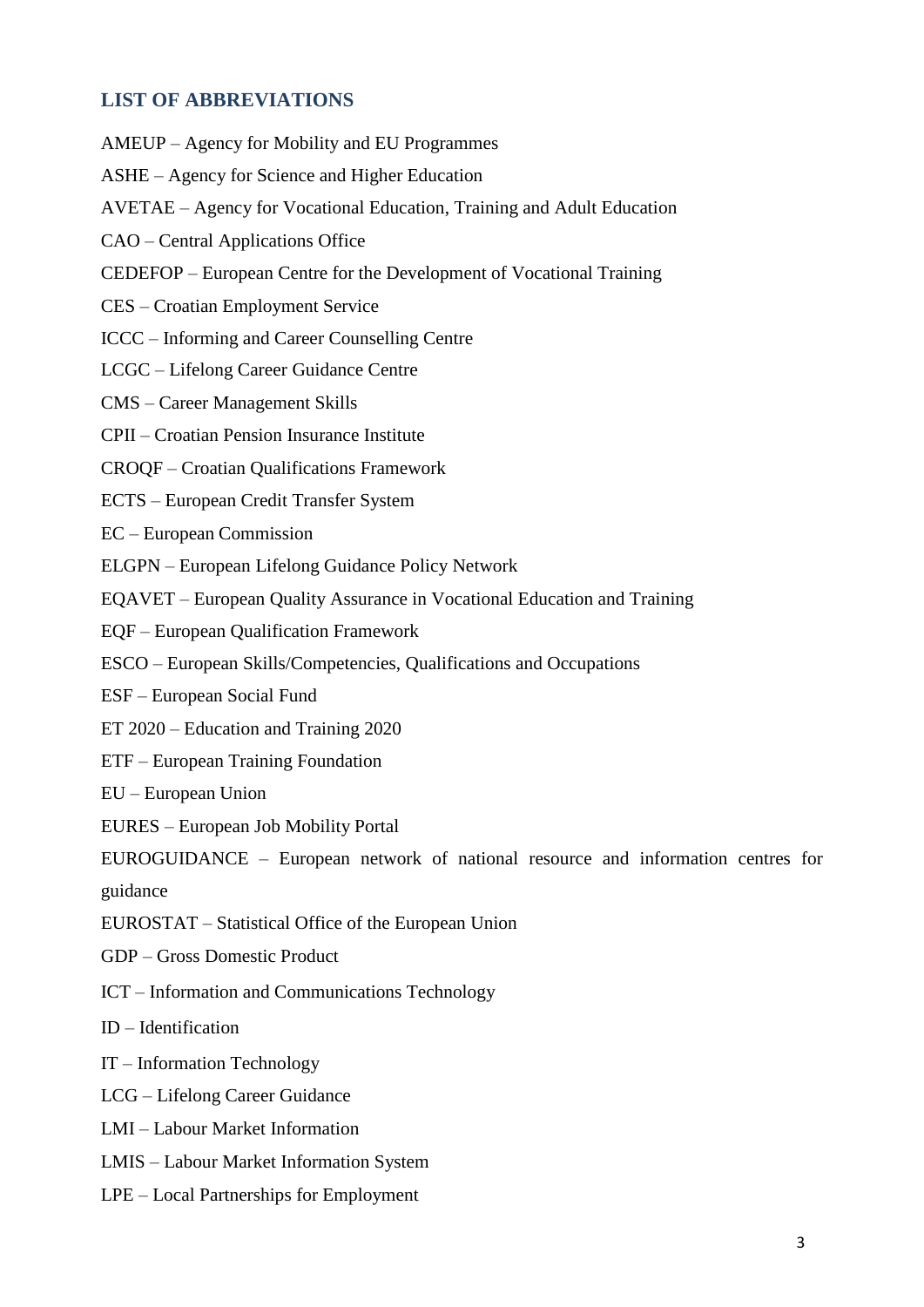YSN – Young Scientists Network

MLPS – Ministry of Labour and Pension System

MODOC – Project for Modernising Doctoral Education through Implementation of CROQF

MoSES – Ministry of Science, Education and Sports

NCAE – National Council for Adult Education

NCDHP – National Council for the Development of Human Potential

NCSHET – National Council for Science, Higher Education and Technological

Development

NEET – Not in Employment, Education or Training

- NGO Non-governmental Organisation
- NRP National Reform Programme
- OECD Organisation for Economic Co-operation and Development
- OP Operational Programme
- PES Public Employment Service
- PISA Programme for International Student Assessment
- QAE Quality Assurance and Evidence-base Framework
- RPL Recognition of Prior Learning
- STEM Science, Technology, Engineering and Mathematics
- YG Youth Guarantee
- VNFIL Validation of Non-formal and Informal learning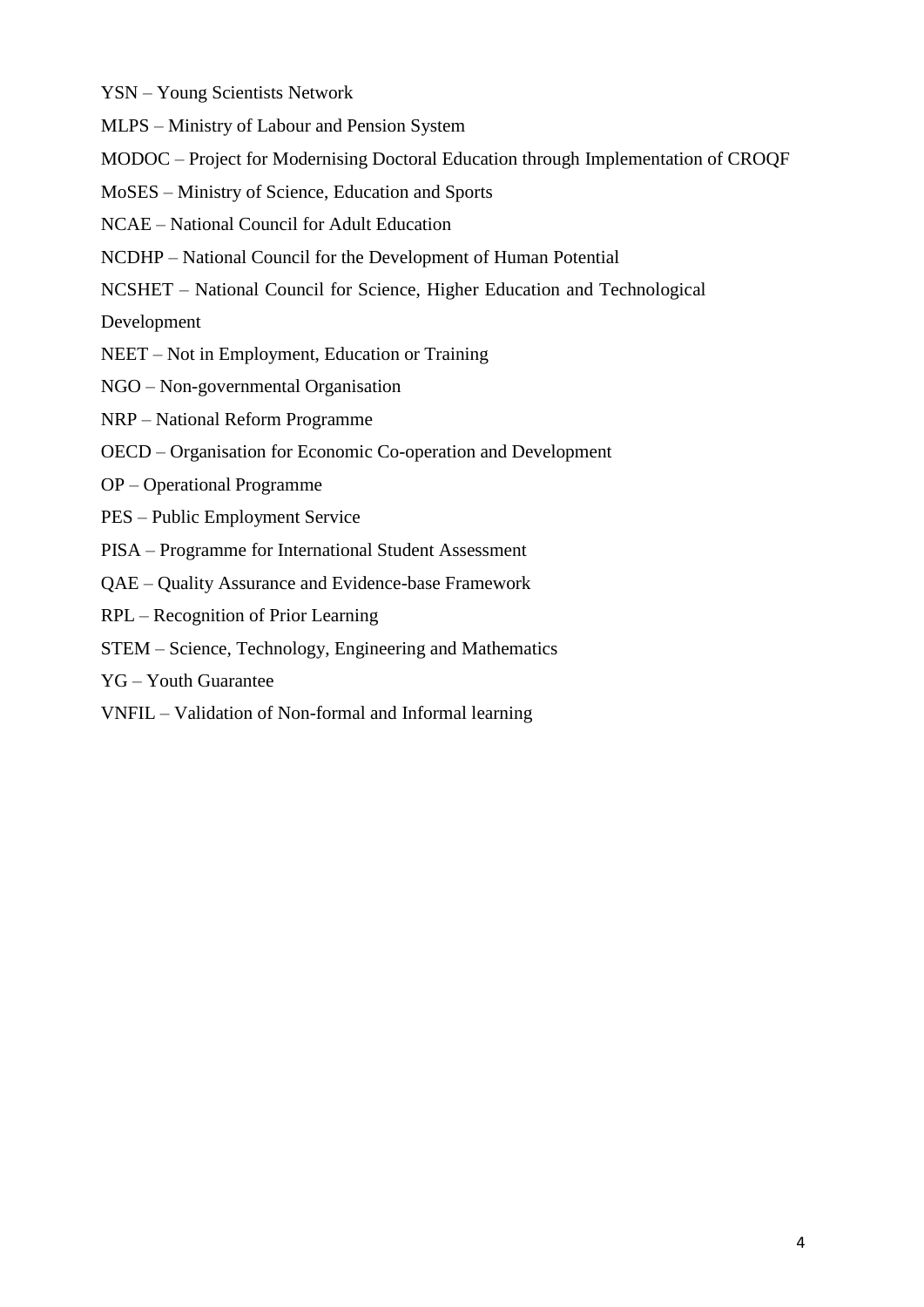## **GLOSSARY**

- 1. **Career centre** is a place where people receive career guidance. Career centres offer various services or interventions ranging from self-help materials (e.g. books, information sources or access to ICT-based career support) to one-to-one support from career guidance counsellors. It is also possible to establish a virtual career centre, i.e. an online career portal, which is considered as a particular type of career centre.
- 2. **Lifelong career guidance** a range of activities that enable citizens of any age and at any point in their lives to identify their capacities, competencies and interests, to make educational, training and occupational decisions and to manage their individual life paths in learning, work and other settings in which these capacities and competencies are learned and/or used. Term "professional counselling" is often used which implies help to individuals in making choices and decisions on education, training and employment. Professional guidance can be targeted at entrepreneurs (Entrepreneurship guidance) and is generaly targeted at career development (Career guidance). This kind of guidance is often implemented in schools whence the term school counceling/guidance (Educational counselling/guidance).
- 3. **E-guidance** professional counselling or career guidance that is delivered using modern communication technologies and which may or may not directly involve a guidance counsellor. This term is often used to describe the provision of information or the use of selfassessment tools and exercises via the Internet. It may involve phone conversations with guidance counsellors or, less frequently, the delivery of previously recorded information.
- 4. **Informal learning** activities in which an adult accepts viewpoints and positive values, as well as skills and knowledge acquired from everyday experience and various other influences and sources from his or her environment.
- 5. **Non-formal learning** organised learning processes aimed at training adults for work, different social activities and personal development.
- 6. **Quality assurance** activities involving planning, implementation, evaluation, reporting and improvement of quality, implemented so that the lifelong career guidance activities (programme content, form, assessment and outcome evaluation, etc.) would meet the quality demands expected by the stakeholders.
- 7. **Early school-leaver** a person who has dropped out of school before the end of compulsory education. Early school-leavers are defined as people aged 18-24 who have only primary school education.
- 8. **Drop-out** a person who withdraws from an education or training programme before its completion. The term includes a broader definition than "early-school leaver".
- 9. **Career guidance counsellor, Career adviser, Career counsellor** counsellors that assist people to explore, pursue and attain their career goals. Counsellors have received professional education and training and possess a recognised professional qualification. They assist individuals to achieve greater self-awareness, develop a life/work direction, increase the understanding of learning and work opportunities and learn how to guide oneself in managing learning, work and career transitions.
- 10. **Counselling** an interaction between a counsellor and an individual in helping them to resolve a specific problem, issue or subject. Counselling includes active listening to an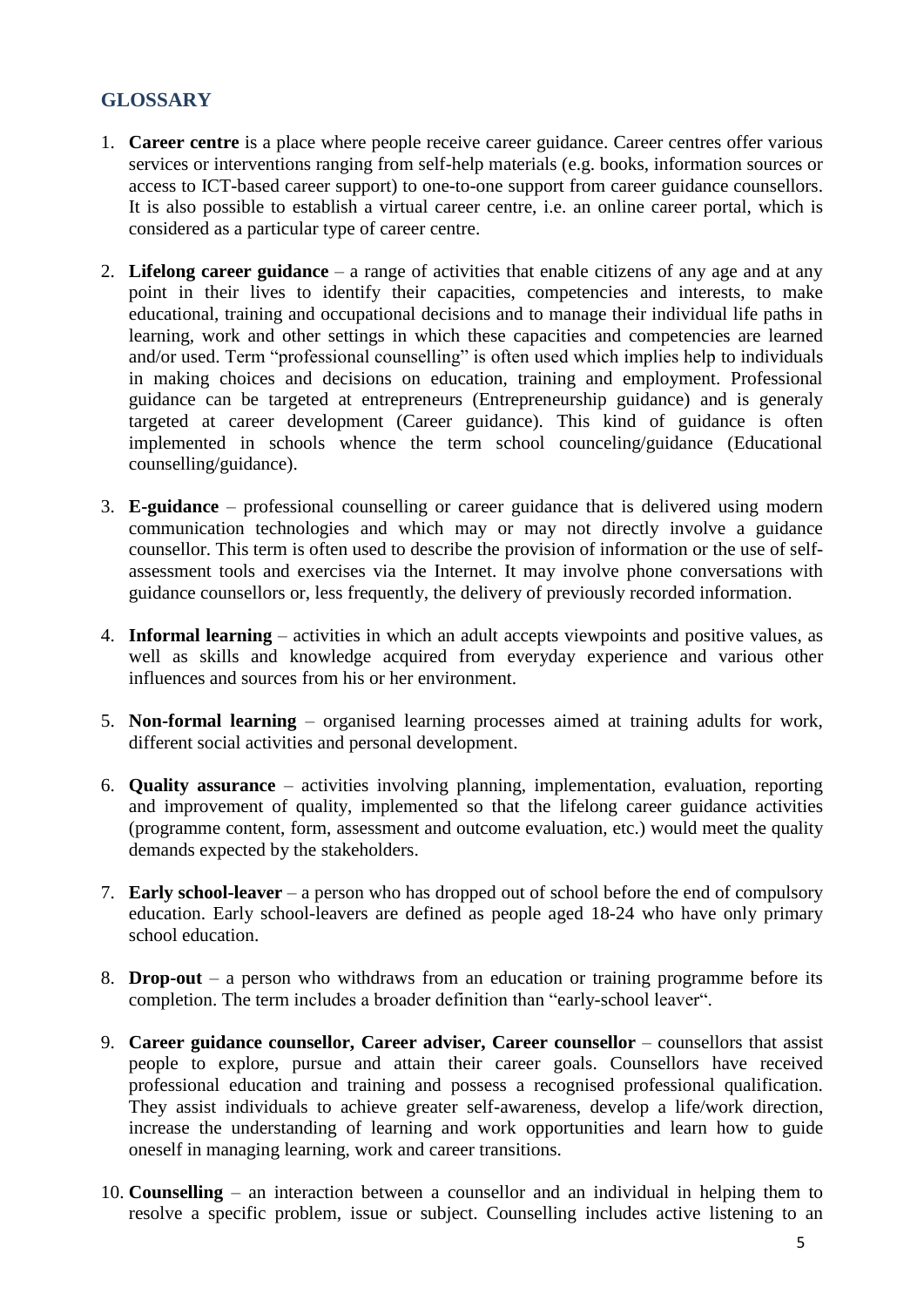individual and communicating through understanding, respect and empathy; clarifying goals and assisting individuals with the decision-making process.

- 11. **Labour market information systems (LMIS)** Systems, mechanisms or processes of collecting, organising and providing information on the labour market situation and/or occupations and jobs. This includes tracking changes on the labour market, employment, workplaces and occupations. These systems often have databases connected to ICT systems that can be accessed online. They are usually intended for guidance counsellors as well as users of self-help services.
- 12. **Career guidance services** a range of services offered by a particular career guidance provider. These might be services designed for different groups of users or for different ways of providing these services (e.g. face-to-face, group, online, telephone, etc.). The term is sometimes used to refer to the range of services offered by a number of different service providers in a specific area (region or country).
- 13. **Career management skills (CMS)** a range of competencies which provide structured ways for individuals (and groups) to gather, analyse, synthesise and organise personal, educational and occupational information, as well as the skills to make and implement decisions and transitions. CMS are learning, training, employment and life skills, which people need to manage their careers effectively.
- 14. **Validation of non-formal and informal learning (VNFIL)** A process of confirmation by an authorised body that an individual has acquired learning outcomes in accordance to a relevant standard. This includes four different phases: (1) identification – through dialogue about particular experiences of the individual; (2) documentation – recording of individual experiences; (3) formal assessment of these experiences; and (4) recognition leading to certification, i.e. partial or full qualification.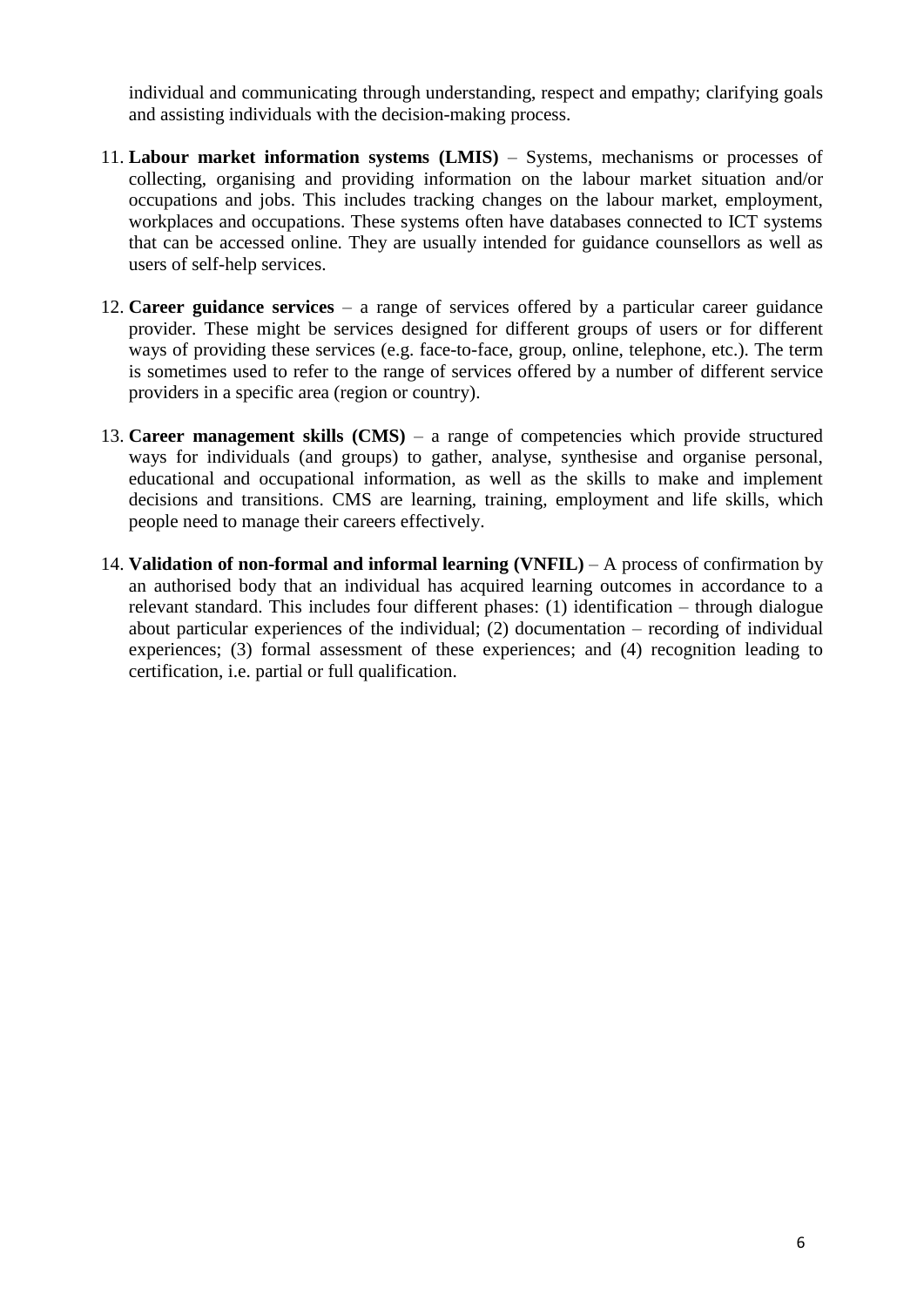## **I. INTRODUCTION**

 $\overline{a}$ 

Lifelong career guidance (LCG) is a range of activities that enables individuals at any point in their lives to identify their interests, competencies and opportunities to make educational, training and occupational decisions and to manage their own career (EU Council Resolution 2004, 2008). LCG activities provide individuals with professional help in their career development by taking into account the individual's psychophysical characteristics, knowledge and skills, as well as characteristics of work and employment opportunities. The ultimate goal is a successful and content individual and a society with workforce demands fulfilled in a rational and quality manner (matching of supply and demand on the labour market).

The importance of LCG is being increasingly recognised at the European and national levels. The rapid economic and technological changes necessitate a transition from the "job-for-life" concept to the concept of "lifelong employability". The need to constantly match and improve competencies in a volatile labour market and the growing diversification in the offer of educational programmes has increased the need for a plannedcareer development.

LCG is an essential component of modern education systems and is considered a vital dimension of lifelong learning and the training system, for the purpose of (re)directing all generations towards acquiring the skills required in the 21st century. In the present context of high unemployment rates, LCG may make people aware of the learning possibilities that lead to the development of new skills required on the labour market or increase the number of selfemployed persons and entrepreneurs, regardless of their age and level of education. LCG as such contributes to achieving the goals of the Europe 2020 Strategy, such as decreasing the school dropout rate, increasing the participation rate in tertiary education, increasing the employment rate and fighting social exclusion.

Although LCG measures are primarily focused on the individual, the benefits that stem from guidance and counselling extend much further than that. By their nature, they link the individual plans of a person to the economic and societal goals of the economy. They can be utilised in companies, local communities or educational institutions for the purpose of improving learning outcomes, knowledge-transfer, productivity and innovativeness. In summary, LCG may help individuals and organisations adapt more successfully to the circumstances and become productive in new and uncharacteristic economic and societal conditions.

In this context, the drafting and adoption of the Strategy for Lifelong Career Guidance in the Republic of Croatia (hereinafter: Strategy)<sup>1</sup> by the Government of the Republic of Croatia represents an initial step and a priority in systematically addressing the role of LCG and career management and the implementation of LCG in education systems, employment systems and social inclusion. It also provides a formal framework for promoting LCG and providing highquality information on career, counselling, guidance and education and rounds up key stakeholders in developing the provision of services by defining their roles and competence and at the same time invoking the best international practice and trends, especially those present in Europe. The purpose of the Strategy is to encourage human resources development with an emphasis on CMS.

The purpose of drafting this Strategy is to identify the priorities, measures and activities in establishing the LCG system and to serve as the basis for providing citizens access to high quality LCG services so that they can develop their careers throughout their lives in accordance with their capacities, interests, personality traits and labour market needs. This document is an

 $1$  Words and conceptual frameworks that denote gender refer in equal measure to the male and female gender, regardless of whether they are used to denote the male or female gender in laws and other regulations – Article 43 of the Gender Equality Act (NN 82/08)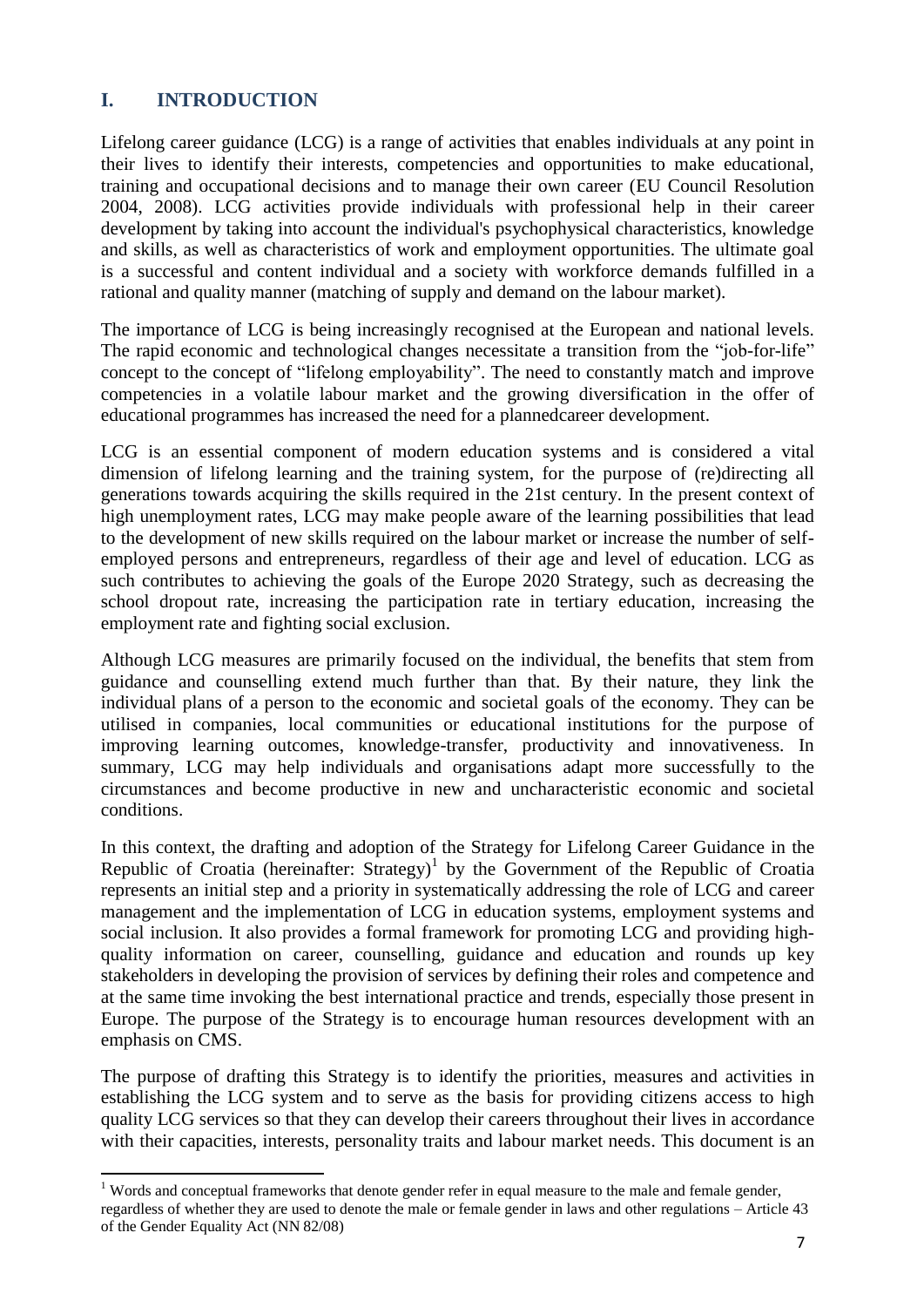important basis for the use of EU funds as an aid in the development of the system and the provision of services falling within defined competences.

## **II. VISION**

**The overall goal of drafting this Strategy** is to establish a coherent, clearly structured institutional system of support the process of LCG, based on a multidisciplinary partner approach with a clearly defined purpose, concrete aims and a balanced matrix of competences and responsibilities. Such a system will provide all interested citizens with access to high quality and fast service, which will enable them to efficiently achieve their career development goals, by aiming to direct them in accordance with their capacities, interests, personality traits and labour market needs.

## **AVAILABILITY**

The LCG system in the Republic of Croatia will provide all citizens with easier access to the appropriate services and information in order to provide lifelong career development support.

## **EFFICACY**

Ensuring the efficacy and quality of services that will be implemented under LCG is one of the most important challenges this Strategy will have to tackle and it includes a partnership approach (multidisciplinary and interinstitutional) at all levels of LCG.

## **III. PRINCIPLES**

The following principles underlie the establishment of  $LCG^2$ :

#### **1. User-centred**

- independence the LCG provided respects the freedom of career choice and personal development of the citizen/user
- impartiality the LCG provided is in accordance with the citizen's interests only, is not influenced by provider, institutional and funding interests, and does not discriminate on the basis of gender, age, ethnicity, social status, qualifications, ability, disability etc.
- $\bullet$  equal opportunities the LCG provided enables and promotes equal opportunities for all citizens in education and work

## **2. Service availability**

- availability all citizens have a right to access LCG services at any point in their lives<sup>3</sup>
- accessibility the guidance provided is accessible in a flexible and user friendly ways

<sup>1</sup>  $2^2$  This Section draws heavily on the Principles for guidance provision as referenced in Section 2.4 of the following publication: McCarthy, J. and Wannan, J. Improving lifelong guidance policies and systems: Using common European reference tools, CEDEFOP (Office for Official Publications of the European Communities, Luxembourg), 2005

<sup>&</sup>lt;sup>3</sup> European Social Charter, (1996 Revision) Article 9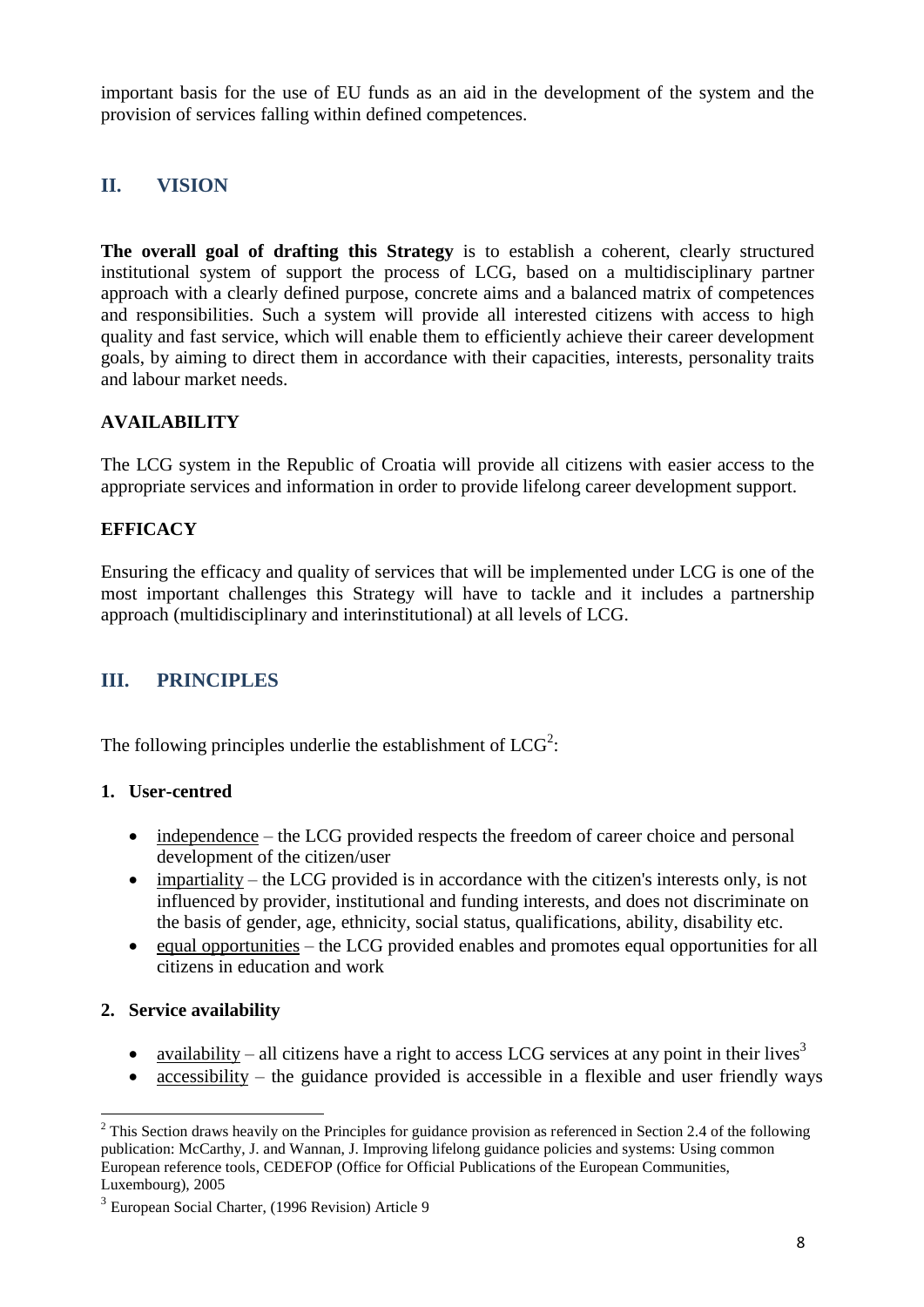such as face to face, telephone, e-mail, e-portals, in order to satisfy different citizens' needs

- continuity the guidance provided supports citizens during learning and career, and during personal and societal transitions they undertake and/or encounter
- $\bullet$  transparency the nature of the guidance services provided is immediately apparent to the citizen
- friendliness and empathy LCG providers provide a welcoming and understanding atmosphere for the citizens
- responsibility guidance providers conscientiously and responsibly provide services by taking into account only the individual's wellbeing, while the individual takes responsibility for its realisation

## **3. An interinstitutional and partnership approach in guidance services**

 Guidance services are accessable at all stages of career development in institutions that naturally follow the development path. Depending on their needs, users may use guidance services in all segments of the LCG system, while the guidance staff must assess which system is the most suitable for the user. The guidance services provided through different systems are mutually complimentary and aggregated for the wellbeing of the individual and the community

## **4. Multidisciplinarity**

• the guidance provided takes into account contemporary scientific insights as well as good practice developed in LCG systems in Europe and worldwide

## **5. Holistic approach – respecting the individuality and individual differences**

 LCG provided respects the citizen's/users decisions in personal, social, cultural and economic context

## **6. Adapting procedures and services to vulnerable groups**

• The range of services needs to be adapted in order to make them available to all citizens regardless of their physical, communication or other limitations. Services should be developed in a way that will ensure availability to all citizens regardless of their habits and lifestyle.

## **7. The provision of high quality updated information**

- appropriateness of career guidance methods the guidance methods used have a theoretical and/or scientific basis, relevant to the purpose for which they are used
- continuous improvement guidance services have a culture of continuous improvement including regular citizen feedback and continuous evaluation that provides career guidance counsellors with opportunities for continuous development and improvement
- right of complaint/explanation in case when they are not satisfied with guidance services, the citizens have a right to complain through official procedures as well as a right to an explanation from the service provider
- competent staff staff providing guidance services have nationally accredited competencies to identify and address the citizen's needs, and where appropriate, to refer the citizen to more suitable institution/service; also, the service providers are obligated to undergo continuous training in order to competently perform their tasks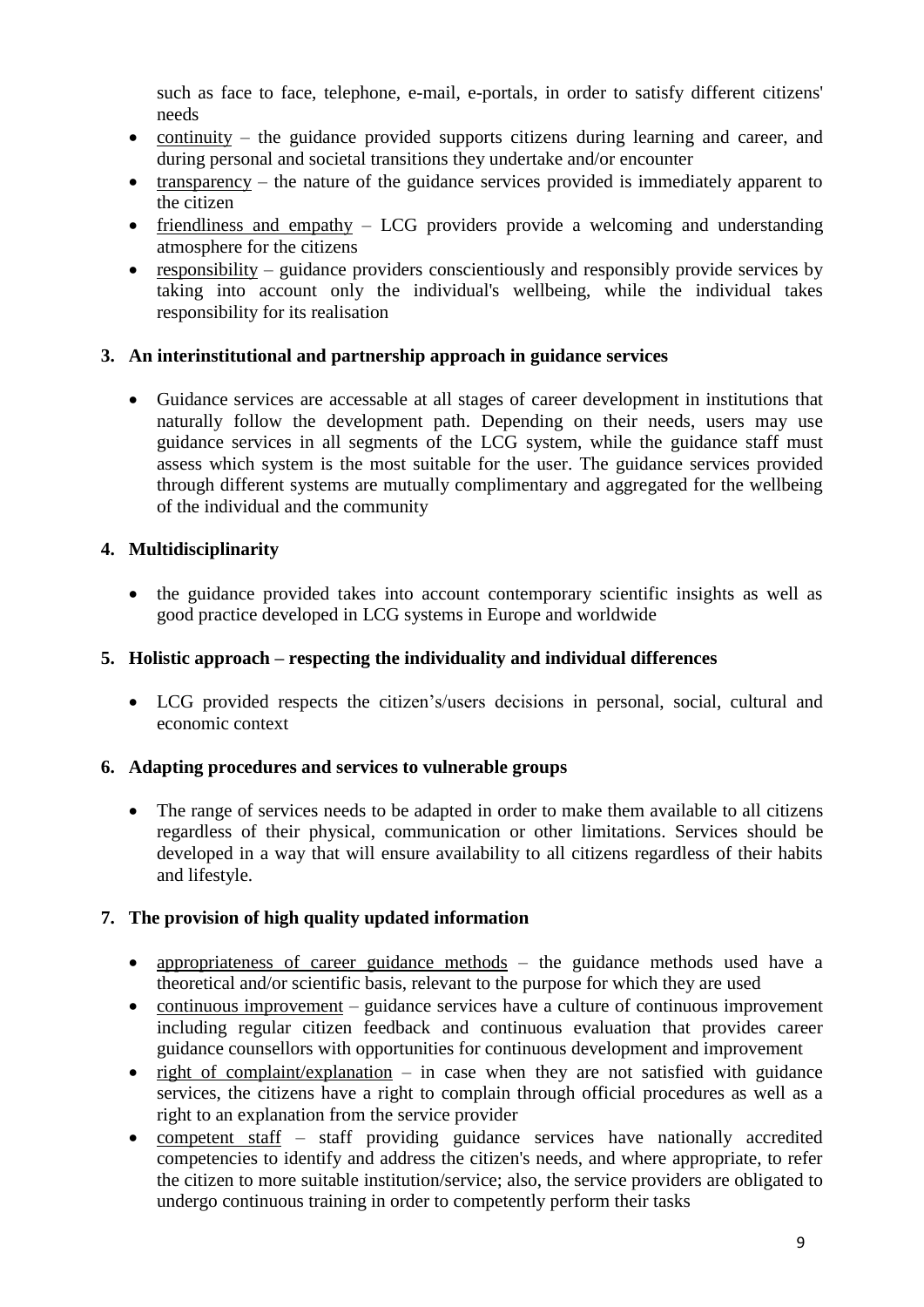#### **8. Focus on competence development**

 while providing LCG, the guidance counsellors should identify the competencies of users and guide them in improving existing and acquiring new competencies in order to increase their employability on the labour market

## **9. Confidentiality**

 $\bullet$  data protection – Citizens have a right to protection and privacy of personal information they provide in the LCG process. All personal data obtained during the provision of LCG are considered to be professional secret and are treated as such.

## **IV. RELEVANT DOCUMENTS FOR DEFINING THE PRIORITIES AND GOALS OF THE STRATEGY**

The economic crisis that peaked in 2009 affected the economy, made citizens increasingly susceptible to social risks and hindered their chances of employment and career development. The crisis especially affected the younger demographic. Despite the high unemployment rates in many countries, there is an evident lack of skills in STEM occupations (science, technology, engineering and mathematics). Besides that, aging of working age population in Europe is also an evident trend.

In order to tackle the problem, EU countries developed several policies aimed at reforming education, training and the labour market. LCG played a central role in the process because of its efficiency in developing the skills and attitudes that are vital for achieving employment and a successful career.

## **IV.1. European initiatives, programmes, packages and recommendations**

**Two Resolutions of the Education Council (2004; 2008)** have **highlighted** the need for strong guidance throughout one's lifetime so that citizens can acquire education and career management skills and the transitions between and within both education/training and work. The Resolutions have outlined four priority a r e as : the development of CMS, accessibility of services, quality assurance and databases for policy and systems development and coordination of services. Member states were invited to modernise and reinforce their LCG policies and systems.

**The Europe 2020 Strategy**, which was launched in 2010, promotes a model of growth that is not focused solely on increasing the GDP. The overall goal is that the EU and its member states emerge from the economic crisis stronger and that the implementation of reform and other measures for increasing employment and creating new jobs will bring about a smart, sustainable and inclusive economy with a high level of employment, productivity and social cohesion. The two main goals of the Europe 2020 Strategy pertain to employment and increasing the quality of the education and training systems:

- Employment: The aim of the EU is to increase emoloyment rate to 75% of the population aged 20-64 and in this respect the Republic of Croatia has set a national goal of increasing the employment rate of the population aged 20-64 to 62.9% by 2020.
- Increasing the quality and efficacy of the education and training system the goal of the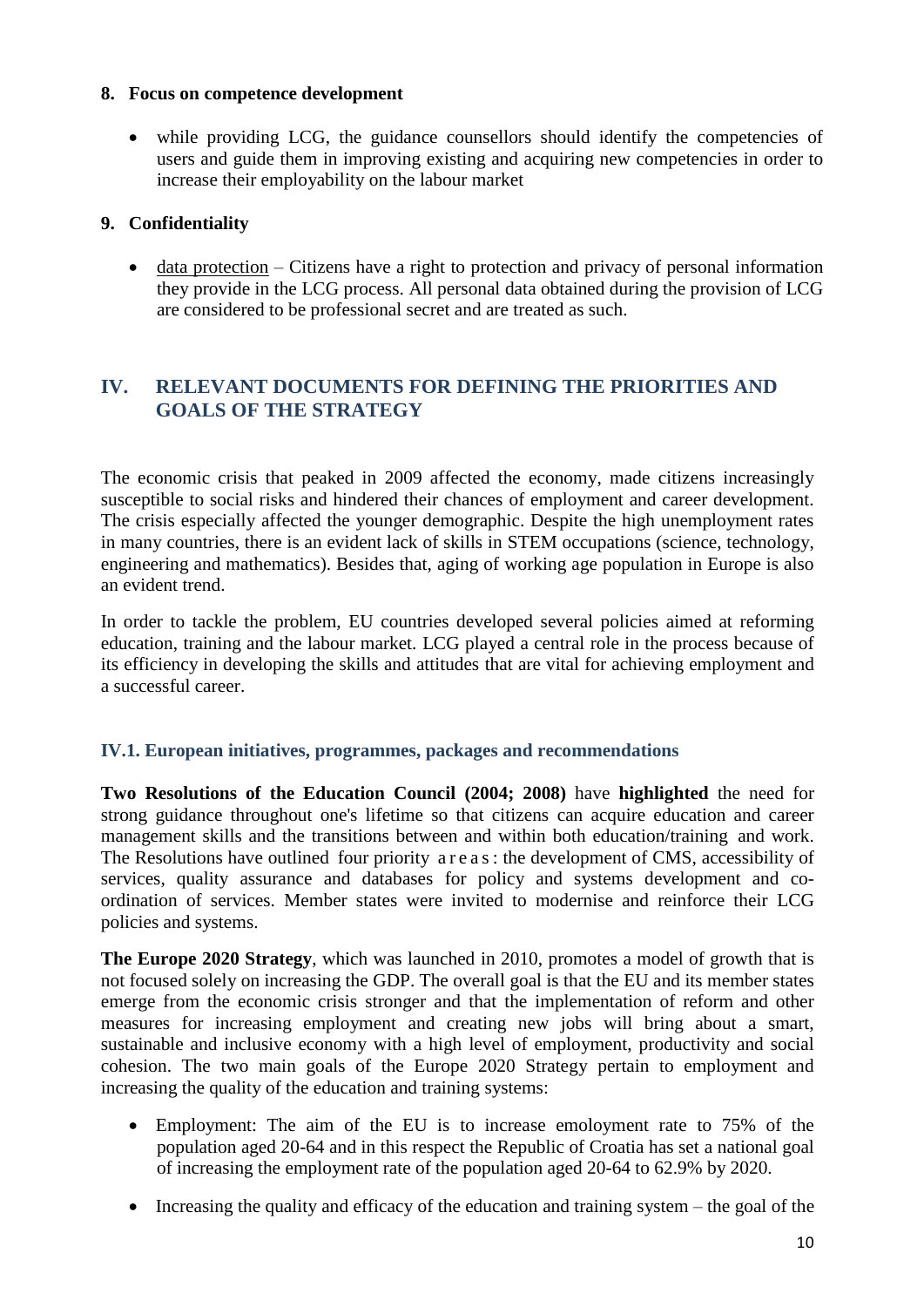EU is to increase the share of the population aged 30-34 with completed tertiary education to 40% and to reduce the dropout rate to 10%. In the area of tertiary education, the Republic of Croatia has set a national goal of 35% share of the population aged 30-34 years that have completed tertiary education and to reduce the dropout rate to 4%.

Croatia's participation in the **European Lifelong Guidance Policy Network** (ELGPN) has established a strong foothold for the development of the LCG system in the Republic of  $C$ roatia<sup>4</sup>.

The aim of the ELGPN is to assist EU Member States (and neighbouring countries eligible for the Erasmus + programme) and the European Commission in developing European cooperation on LCG in the education and employment sectors. The network was established by the Member States with the purpose to promote cooperation between Member States in implementing the priorities identified in the Council Resolutions on lifelong guidance (2004; 2008). The ELGPN represents a major development in support of the national LCG policy in Europe. It also represents an innovative form of the Open Method of Co-Ordination within the EU. The ELPGN ensures regular contacts with other relevant bodies and networks at the national, European and international level, including links with the ETF, CEDEFOP, EUROGUIDANCE and the European Network of Public Employment Services (PES), as well as with the reformed EURES.

Framework for development of this Strategy is defined in the ELGPN guidelines:

## **Guidelines for Policies and System Development for Lifelong Guidance: A Reference Framework for the EU and for the Commission**

The guidelines were adopted in February 2015. The aim of the Guidelines is to help improve the quality and efficacy of the career management of all EU citizens. They are an easy manual for national and EU policy-makers in the fields of education, training, employment and social inclusion, for social partners, for LCG providers, and for EU citizens themselves.

The **Euroguidance Centre** in Croatia was established in 2011 within the Agency for Mobility and EU programmes (AMEUP) as a national support center for professional guidance. The centre monitors the current state of LCG in the Republic of Croatia and develops promotional and educational activities for LCG practitioners in education and employment, provides information on the news and examples of good practice in LCG and encourages the cooperation and mobility of LCG experts in the education and employment fields at the national and European level.

**The Strategic Framework for European Cooperation in Education and Training (ET 2020)<sup>5</sup>** from 2015 defines new priorities aimed at reforming the education systems of EU Member States. The goal of this Strategy is to encourage Member States to take measures that will ensure that young people acquire the skills and competencies required for the labour market with an emphasis on entrepreneurial and other transversal skills.

## **The "New skills for new jobs" initiative<sup>6</sup>**

The goal of this initiative of the European Commission is to develop efficient ways to analyse and anticipate skills that will be required for future labour markets and use that knowledge for developing an education system that will enable citizens to acquire the required skills. This initiative focuses on skills and competencies that the individual does not possess. The document invites Member States to ensure LCG and support for job seekers in order to identify

1

<sup>&</sup>lt;sup>4</sup> <http://www.elgpn.eu/>

 $52015$  Joint Report of the Council and the Commission on the implementation of the strategic framework for European cooperation in education and training (ET 2020)

<sup>6</sup> http://eur-lex.europa.eu/legal-content/EN/TXT/PDF/?uri=CELEX:52008DC0868&from=EN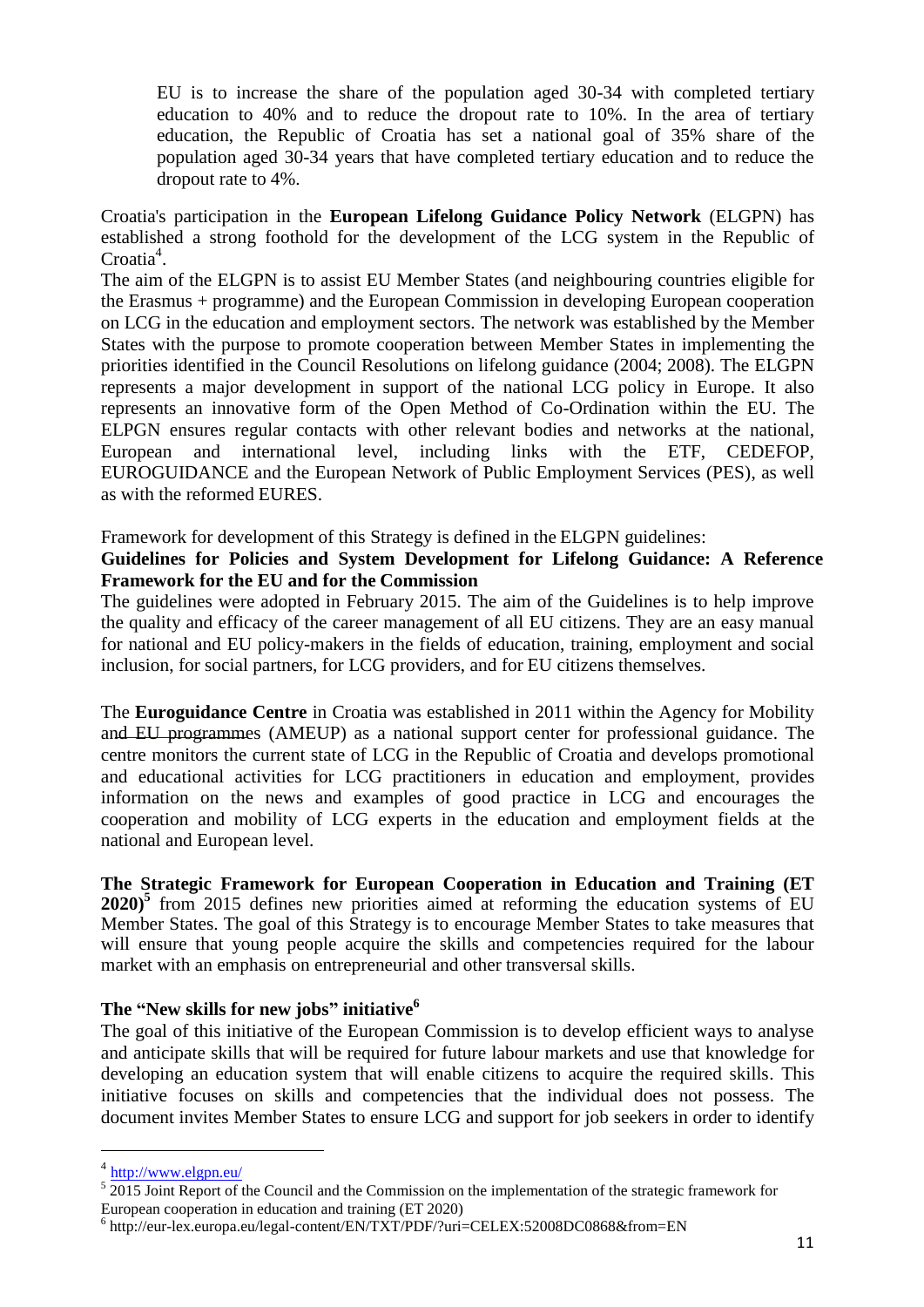the competencies required for employment at new jobs.

**European Social Charter** (1996 Revision) Article 9 – The right to vocational guidance: "With a view to ensuring the effective exercise of the right to vocational guidance, the Parties undertake to provide or promote, as necessary, a service that will assist all persons, including persons with disabilities, to solve problems related to occupational choice and progress with due regard to the individual's characteristics and their relation to occupational opportunity: this assistance should be available free of charge, to both young persons, including schoolchildren, and to adults".

#### **New initiatives**

European manuals containing guidelines for encouraging workers' and learners' mobility (e.g. the EUROPASS<sup>7</sup> portfolio) are currently being developed, as are **harmonising tools** whose purpose is to clearly evaluate study programmes. Among them, ECTS credit system is the best known, and it was designed to make it easier for students to move between different study programmes (i.e. universities), including transfers between universities in different countries. The EQF aims at making national qualifications, which are obtained in all forms of education, from primary education to higher education, recognizable across Europe. Another important tool is ESCO, which aims to reduce the mismatch of skills on the international labour market. However, the purpose of these tools is to provide information only. LCG policies and practices could bridge the gap between those tools and assist in making them personally, socially and economically beneficial and creating positive outcomes for unemployed young people and young people that are "underemployed" in jobs below their qualifications.

A reliable analytical database and monitoring process are necessary for an efficient ET 2020 framework and shall be implemented in cooperation with Eurostat, the Eurydice network, the CEDEFOP centre, the OECD and other organisations.

In 2015 the European Commission initiated the adoption of the **Recommendation on the integration of the long-term unemployed**, since long-term unemployment affects 12 million people in the EU (5% of the active population). More than half of the unemployed are longterm unemployed and this high rate remains steady. The chances of finding employment dwindle after a long period of unemployment and re-entering the labour market also becomes increasingly difficult. The main purpose of the Recommendation is to provide Member States with guidelines and support in providing services that would facilitate the transition from longterm unemployment to employment in which LCG plays a vital role.

## **IV.2. Relevant documents of the Republic of Croatia**

All the aforementioned initiatives and recommendations, as well as examples of good practice in the EU create a starting point for drafting the Strategy for Lifelong Career Guidance in the Republic of Croatia and are also recognised and used in the drafting of national documents relevant for the implementation of LCG.

#### **National Reform Programme**

 $\overline{a}$ 

The 2015 National Reform Programme describes measures undertaken by the Government of

 $<sup>7</sup>$  The Europass portfolio consists of five documents that have been designed in such a way as to help people present</sup> their skills and competencies in a clear and comparable manner in the European Union. The Europass format CVs enable employers to identify the skills and knowledge of job applicants acquired through work experience and education in different countries.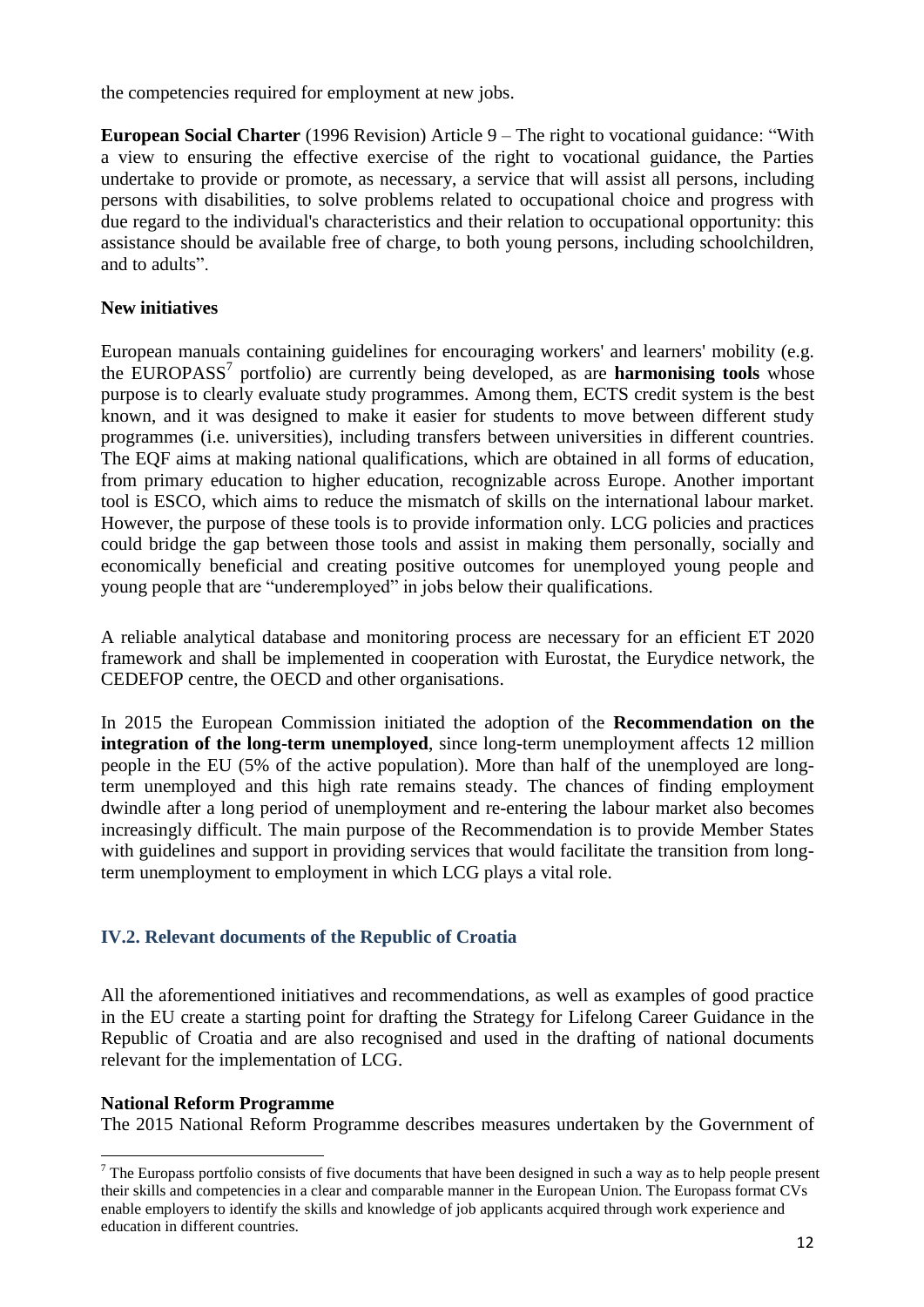the Republic of Croatia in order to resolve structural challenges faced by the Republic of Croatia, in accordance with the recommendations of the Council of the European Union from July 2014. With the aim of providing a complete and comprehensive approach to economic reforms, the Government has set **three main objectives** of structural policies described in the NRP 2015:

- promoting growth, external competitiveness and re-establishing balance in the Croatian economy,
- resolving weaknesses in public sector governance and increasing public sector efficiency,
- increasing the sustainability of the general government debt and strengthening the management of public finances.

The **Youth Guarantee** represents a structural reform that will enable quick activation for young people aged 15-30 within four months of leaving education system or losing employment in order to stay connected to the labour market and avoid long-term unemployment or inactivity. The "Guarantee" refers to a good-quality offer of an employment, a traineeship, an apprenticeship or continued education. Pursuant to the Youth Guarantee, the following priority areas of action have been identified: employment; continued education; apprenticeship and traineeship; entrepreneurship.

The Youth Guarantee Implementation Plan, which was adopted in 2014, contains a complete description of the reforms and measures that will be implemented in order to establish a support system and facilitate the transition from education to work and to establish a Youth Guarantee system. Special emphasis is placed on: high quality career guidance for youth, lifelong education, counselling and youth empowerment, activities aimed at remaining in school and the development of youth services by the Croatian Employment Service (CES), especially regarding support to employment and mediation, on-the-job training programmes, traineeship and apprenticeship, the support for youth self-employment, further development of measures tailored to the specific needs of youth and building capacities of stakeholders on the local labour market.

The aim of the **Strategy of Education, Science and Technology** ("Official Gazette", No. 124/14) is to build a system for identifying, encouraging and developing individuals' competencies and potential and to reinforce LCG service providers. In the Strategy, emphasis is placed on LCG at all levels of the education system, ranging from early and preschool education to primary and secondary education and ultimately higher education and adult education.

It should be noted that a **new Programme for the development of vocational education and training in the Republic of Croatia** is currently being developed, which will significantly improve the vocational education system.

## **Croatian Qualification Framework (CROQF)**

CROQF is a mechanism that links the labour market to education. It establishes quality foundations, procedures and capacities for creating occupational and qualification standards in order to implement and develop a CROQF system for the purpose of developing competitiveness in the Republic of Croatia.

CROQF is a mechanism for identifying the mismatch between labour supply and demand at a competence level. In order to analyse labour market needs as required by the CROQF, which lies within the competence of the national authority responsible for labour, a number of employers were interviewed in an Occupational Standards Survey, which has been conducted to obtain data on key jobs and the relevant knowledge and skills required for jobs that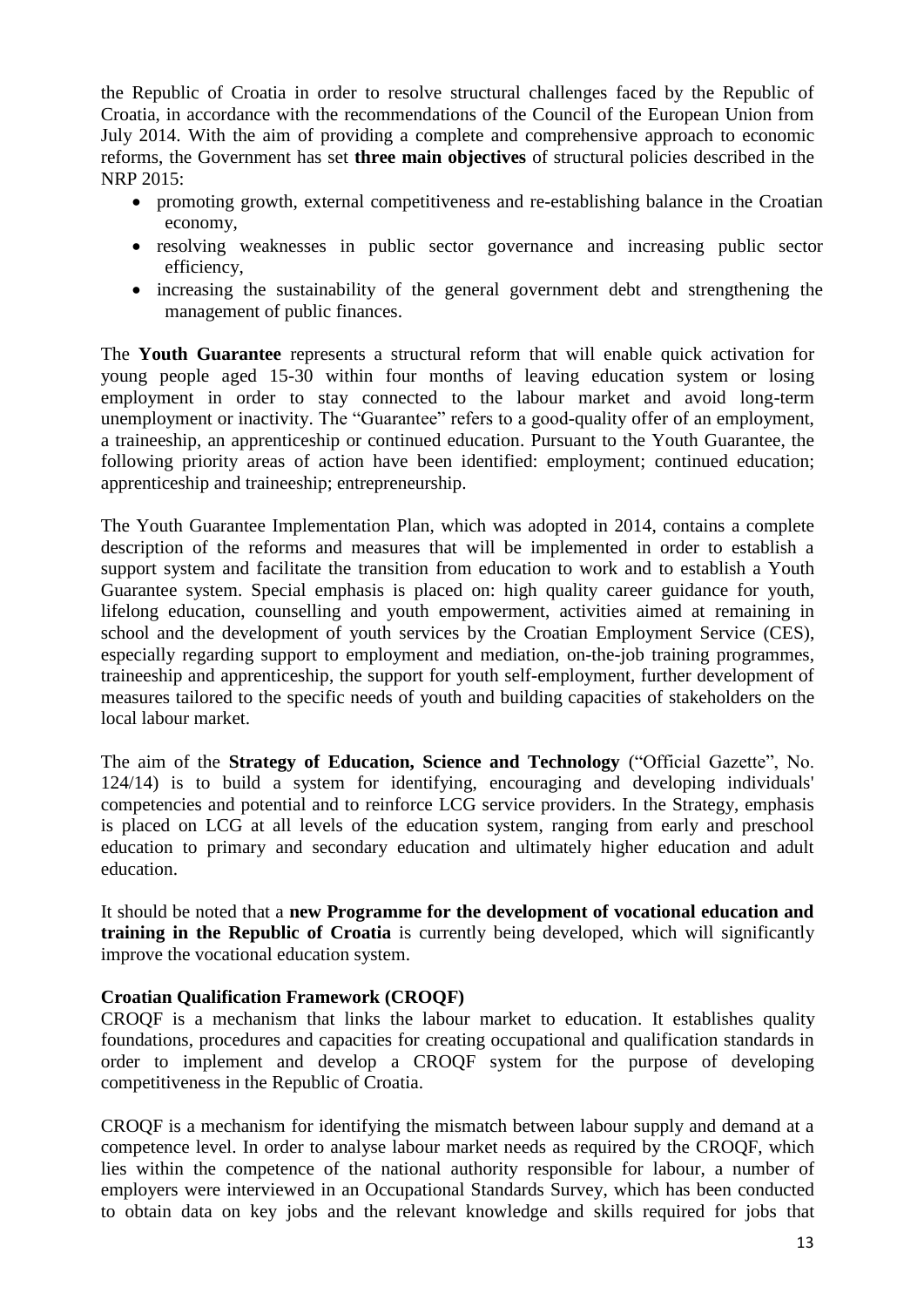constitute a single occupation. Identifying the knowledge and skills required by a large number of employers allows the creation of an occupational standard. Upon the recognition of an occupational standard, a qualification standard may be defined, which serves as the basis for developing educational programmes. On the basis of this methodology defined by the CROQF, the necessary occupational competence sets are connected with the sets of learning outcomes in educational programmes. In this way, educational relevance in accordance with labour market needs is achieved.

**Industrial Strategy of the Republic of Croatia 2014-2020** ("Official Gazette", No. 126/14) This Strategy, within it's the priority goals, envisions operational measures for strategic cooperation between the industry and the education system and adapting the education system to industry needs. These measures include: planning the needs of the industry and the education system for human resources in 10-year cycles, matching the priorities and goals with the Strategy of Science, Education and Technology, adapting the system of education and science to the needs of new technologies and the "green economy", developing an incentive model for further education and the employment of the older and more experienced workforce, developing an incentive system for attracting high-quality and educated workforce, working on increasing the attractiveness of vocational occupations, strengthening the development of the scholarship and mentorship systems and developing a system for the "identification, evaluation, attraction and retention of talented and promising individuals".

# **Strategy for Innovation Encouragement in the Republic of Croatia 2014-2020** ("Official

Gazette", No. 153/14)

The main goal of this Strategy is to increase the level of competitiveness of the Croatian economy and increase social welfare by investing in knowledge, creativity and innovations. The Strategy envisions long-term stimulation of innovations development and the systematic encouraging of innovations as the foundation of a successful economy and society: through strategic goals and thematic pillars, the most important of which for LCG is thematic pillar IV, which envisages measures for strengthening human resources for innovations and creating an encouraging environment for researchers that are competitive at international level. Within this pillar three priorities and accompanying measures have been identified: encouraging the development of new skills required for research, technological development and innovation, provision of counselling services in this area, which also includes training for service providers, encouraging researcher mobility between the public and private sectors.

The **Development Strategy of the Vocational Education System in the Republic of Croatia 2008-2013** recognised the importance of the continued harmonization of education with labour market needs. In order to better satisfy labour market needs, it is necessary to further develop and strengthen LCG in vocational education as an important tool of education and employment policy, including strengthening the capacities for the provision of LCG services.

The **Guidelines for the Development and Implementation of Active Labour Market Policy in the Republic of Croatia 2015-2017** emphasise the importance of creating a high quality data on labour market needs that also refers to the prediction of future needs and are an important basis for implementing LCG activities as a means of support for individuals at any point in their lives when making decisions about choosing an occupation, education, training or employment.

LCG programmes are developed and designed through the coordinated work of the education and employment systems, so a **Forum for Lifelong Career Guidance** was established as a mechanism of cooperation between all the stakeholders involved with LCG on a national level.

The **Operational Programme Efficient Human Resources 2014-2020** as the basis for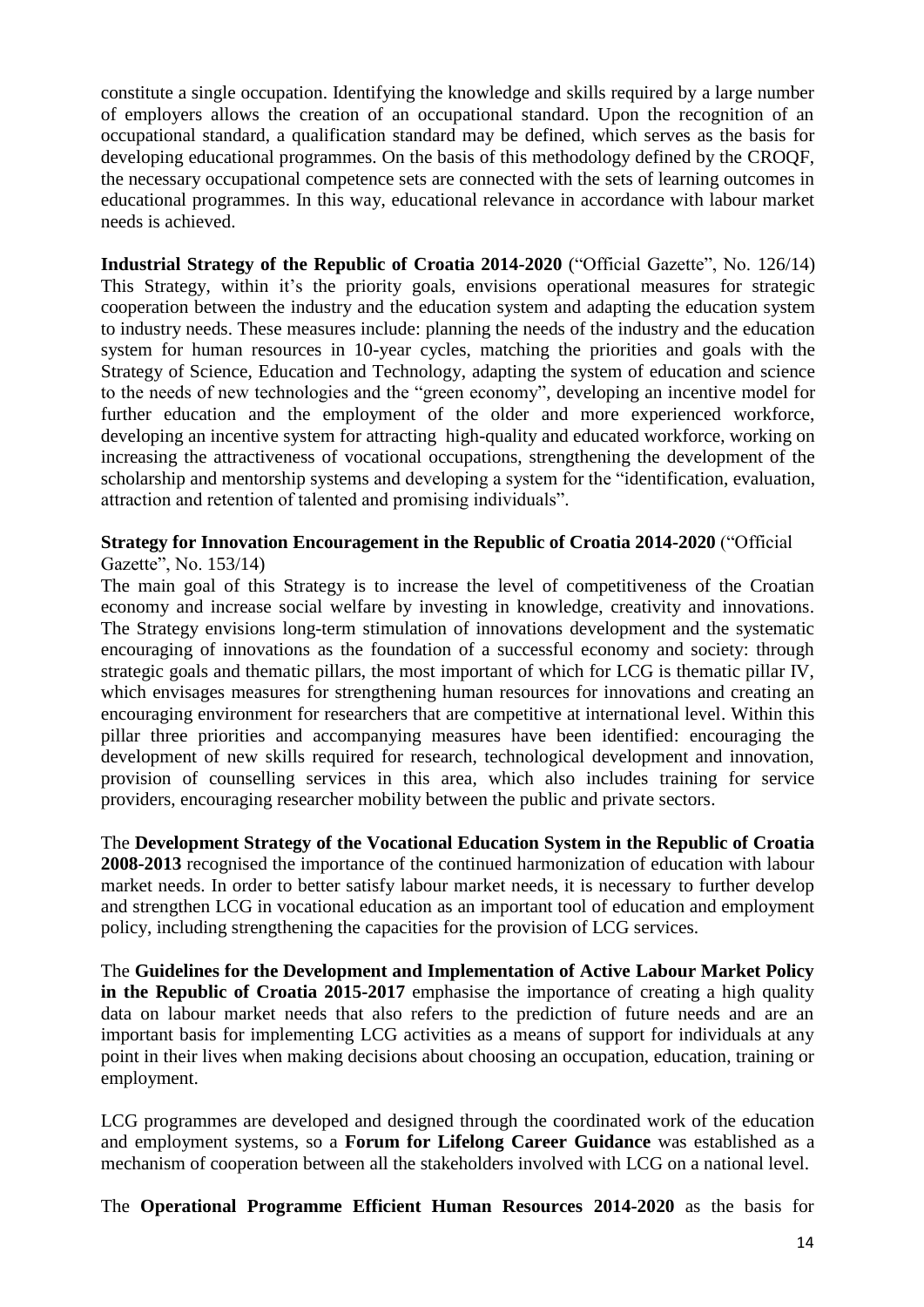developing the Projects and as a source of funding:

The thematic objectives of the Operational Programme Efficient Human Resources 2014-2020 are elaborated as follows:

- promoting sustainable and quality employment and supporting labour mobility;
- promoting social inclusion, combating poverty and discrimination;
- investing in education, training and vocational training for skills and lifelong learning;
- enhancing the institutional capacity of public authorities and stakeholders and an efficient public administration.

**Priority axes** are elaborated under the thematic objectives and include high employment and labour mobility, social inclusion, education and lifelong learning, good governance and technical assistance.

Priority axis 8, investment priority vii, specific objective: increase the accessibility and quality of publicly provided labour market information and services, including ALMP, quotes the following: "The Ministry of Labour and Pension System will develop capacities for policy implementation, secure monitoring and policy impact assessment and data exchange with partner institutions (Register of Human Resources) and develop software for analytical and reporting purposes to the stakeholders and public."

Priority axis 10, investment priority iii, enhancing equal access to lifelong learning for all age groups in formal, non-formal and informal settings, upgrading the knowledge, skills and competencies of the workforce and promoting flexible learning pathways, including career guidance and the validation of acquired competencies, under the third specific objective identifies the activities of development and implementation of high quality lifelong learning programmes for acquiring partial qualifications and programmes for validation of prior learning with a view to increase qualification levels of adults and organisation of events and activities aimed to increase participation in LLL programmes (e.g. Lifelong Learning Week).

## **V. THE LEGAL FRAMEWORK OF THE REPUBLIC OF CROATIA**

#### **Croatian Qualifications Framework Act** ("Official Gazette", No. 22/13)

This Act establishes the Croatian Qualifications Framework (CROQF) and stipulates its implementation. it also regulates the system of qualifications in the Republic of Croatia by introducing a qualification standard based on an occupational standard which consists of sets of learning outcomes. The *National Council for the Development of Human Potential* (NCDHP) is a body in CROQF implementation which assesses and validates public policies, primarily policies related to education, employment, LCG and regional development, from the perspective of their influence on developing human potential and their contribution to achieving the strategic goals and competitiveness of the Republic of Croatia, as well as on development of society. The NCDHP is a body that may give recommendations to responsible ministries on the needs of society/economy for development of certain qualifications and/or occupations (e.g. "career adviser") and on the need for high-quality and organised implementation of student support centres at the universities.

**Act on Quality Assurance in Science and Higher Education** ("Official Gazette", No. 45/09) Article 4 of this Act regulates the assurance and improvement of quality in science and higher education by establishing the Agency for Science and Higher Education, which within the scope of its activities, encourages the development of scientific skills, knowledge and research on the science and higher education quality system in the Republic of Croatia. Student support services that include career development services are part of an internal quality system at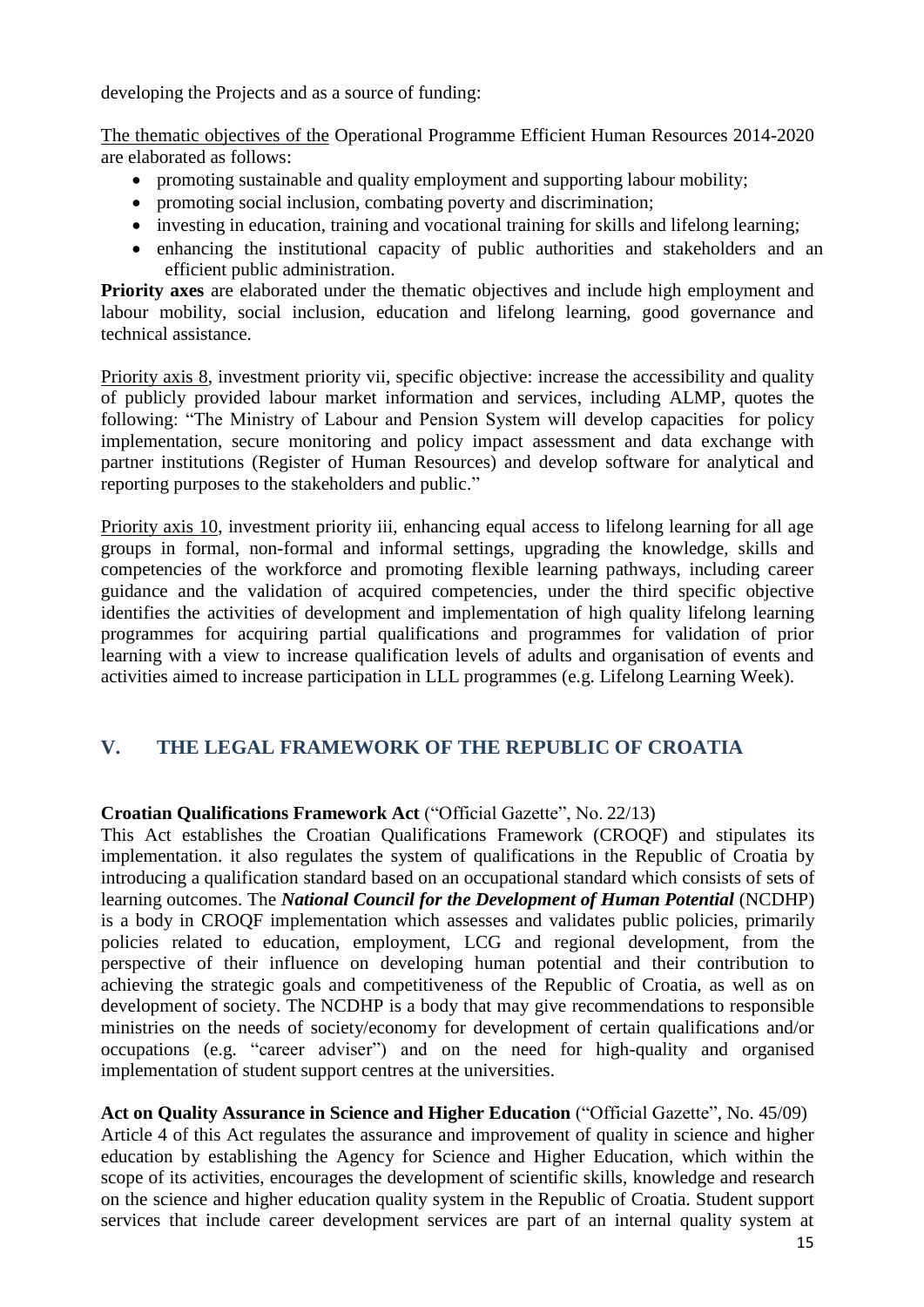higher education institutions whose continuing improvement is encouraged by the Agency through the provision of counselling services and external assessment. The Central Applications Office (CAO) is established in the Agency and is responsible for the provision of support to applicants via the provision of career information as one of the activities included in the wider process of career guidance. During the application procedure and enrolment in the first year of undergraduate and graduate studies, the CAO offers support to applicants by providing information on conditions for enrolment into higher education institutions, application procedure rules and answers to the applicants' inquiries.

#### **Volunteering Act (**"Official Gazette", No. 58/07, 22/13)

This Act regulates the issue of the Certification of Competencies Acquired through Volunteering, which contributes to increasing their value and recognition on the labour market. The volunteer project allows a person to apply the knowledge acquired through formal education, expand his/her social network and get the opportunity to meet potential employers by performing community service.

#### **Labour Act** ("Official Gazette", No. 73/13, 93/14)

Labour Act prohibits direct or indirect discrimination in the field of labour and labour conditions, including selection criteria and conditions in employment, advancement, professional guidance, vocational education and training, retraining in accordance with specific laws.

#### **Act on Employment Mediation and Unemployment Rights** ("Official Gazette", No. 80/08,

121/10, 25/12, 118/12, 12/13 and 153/13)

This Act regulates employment mediation, LCG, education aimed to increase employment of the labour force, unemployment insurance, active participation in the labour market with a view to promoting the geographical and professional mobility of the labour force along with new employment and self-employment, sources of funds for activities and the organisation, management and operation of the CES.

#### **Professional Rehabilitation and Employment of Disabled Persons Act** ("Official Gazette", No. 157/13, 152/14)

Article 4 of this Act stipulates, inter alia, that disabled persons have the right to professional rehabilitation under general conditions and if necessary due to the nature and severity of the disability or the success of the rehabilitation process, attend adapted or special programmes at special schools and institutions for professional rehabilitation.

The Act sets out that professional rehabilitation must inter alia include the assessment of remaining work and general abilities, provision of career guidance (informing, counselling and assessment of professional abilities), assessment of the possibilities for implementing, developing and improving professional development training programmes, additional trainings, retrainings and programmes for maintaining and improving work and social skills and capacities in the period leading up to employment, the provision of information and counselling on assistive technology in learning, work, etc.

## **Adult Education Act** ("Official Gazette", No. 17/07)

Article 1 of this Act defines the entire process of adult learning, while Article 3 defines the terms formal, non-formal, informal and self-guided learning. In addition to this, Article 4 stipulates which institutions may implement adult education. The Act is undergoing revision stipulating that the CROQF shall be used as an instrument for drafting and approving formal adult education programmes and granting licenses to adult education institutions.

**Primary and Secondary Education Act** ("Official Gazette", No. 87/08, 86/09, 92/10, 16/12, 86/12, 126/12, 76/13, 94/13 and 152/14)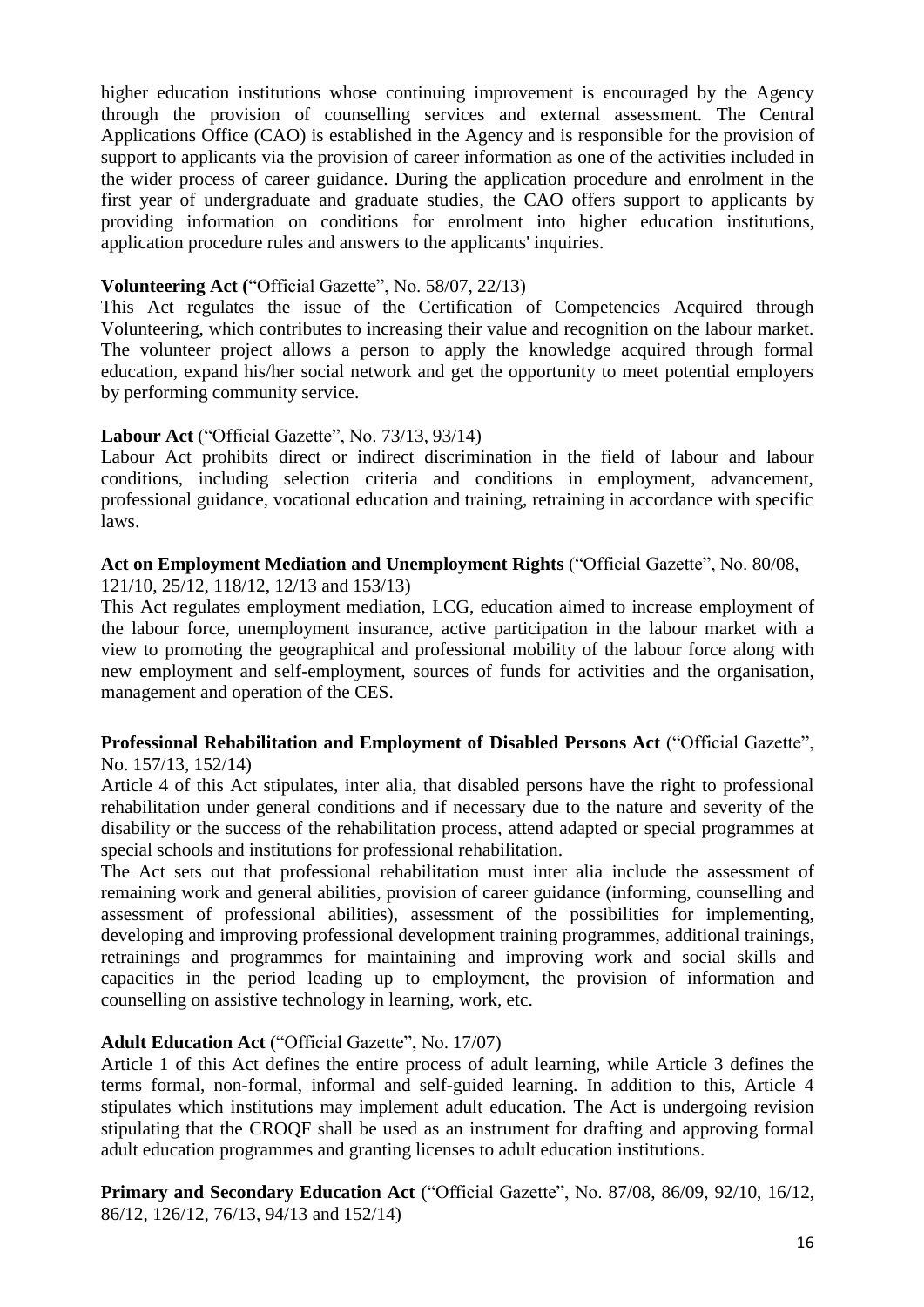Articles 57 and 115 of this Act stipulate the cooperation of schools with employment services and other institutions with a view to providing information in a timely manner, enable vocational guidance for pupils and provide training for primary and secondary school teachers.

**National Curriculum Framework for Pre-School Education and General Compulsory Primary and Secondary Education** creates the prerequisites for the acquisition and development of LCG competencies through optional subjects and intersubject topics.

**Ordinance on the Enrolment of Pupils in Secondary School** ("Official Gazette", No. 49/2015) – Articles 19 and 23 of the Ordinance regulate the means of assessing school achievement of pupils with developmental difficulties and severe health problems, which includes the recommendations of 3-5 educational programmes, recommended by the CES career guidance counsellors.

**Ordinance on the Primary and Secondary Education of Pupils with Developmental Difficulties** ("Official Gazette", No. 24/2015)

## **VI. SITUATION ANALYSIS AND POSSIBLE DEVELOPMENTS**

## **VI.1. Lifelong career guidance services in primary and secondary schools**

Providing information regarding career guidance and enabling career guidance/counselling in schools as a means of prevention and "early intervention" plays a vital role in providing support for young people in successfully managing career transitions. Guidance in educational institutions not only assists pupils in choosing their future career, but also prevents them from leaving school early and encourages them to pursue higher education and training.

Educational institutions are places where young persons are introduced for the first time to formal guidance related to further education and/or labour market transitions. At the present time, several different models of career guidance services exist in educational institutions in Europe and an increasing number of countries are moving away from the traditional model of providing career guidance, by offering a wide range of opportunities for receiving information and counselling. The key driver of change was the widely accepted notion that lifelong learning is paramount for economic growth in Europe and that such change would contribute to the restructuring of education systems. This gives guidance counsellors at schools the opportunity to significantly contribute to this process, seeing that they are trained to help pupils in solving problems, acquiring new knowledge and developing skills.

Bearing in mind the importance of providing pupils with systematic support in developing skills to make informed career choice decisions and developing skills and work habits that are important for one's future career and lifelong employment, the need arose to provide an overview of the current career guidance situation in primary and secondary schools in the Republic of Croatia. Therefore, a research on the existing capacities of primary and secondary schools to implement career guidance was conducted in 2014.<sup>8</sup> The results of the research, elaborated through four types of capacities (institutional, implementing, professional and material) which were available to primary and secondary schools in the Republic of Croatia for the provision of career guidance to pupils, indicated that there is ample room for improvement.

 $\overline{a}$ 

 $8$  The survey was conducted by the Euroguidance centre for supporting career guidance systems that operate within the Agency for Mobility and EU programmes. The survey was conducted by researchers Dr Margareta Gregurović and Natalija Lukić and the results are available on the Euroguidance centre website:

http://www.mobilnost.hr/prilozi/05\_1419414275\_Izvjestaj\_EUROGUIDANCE\_FINALNO.pdf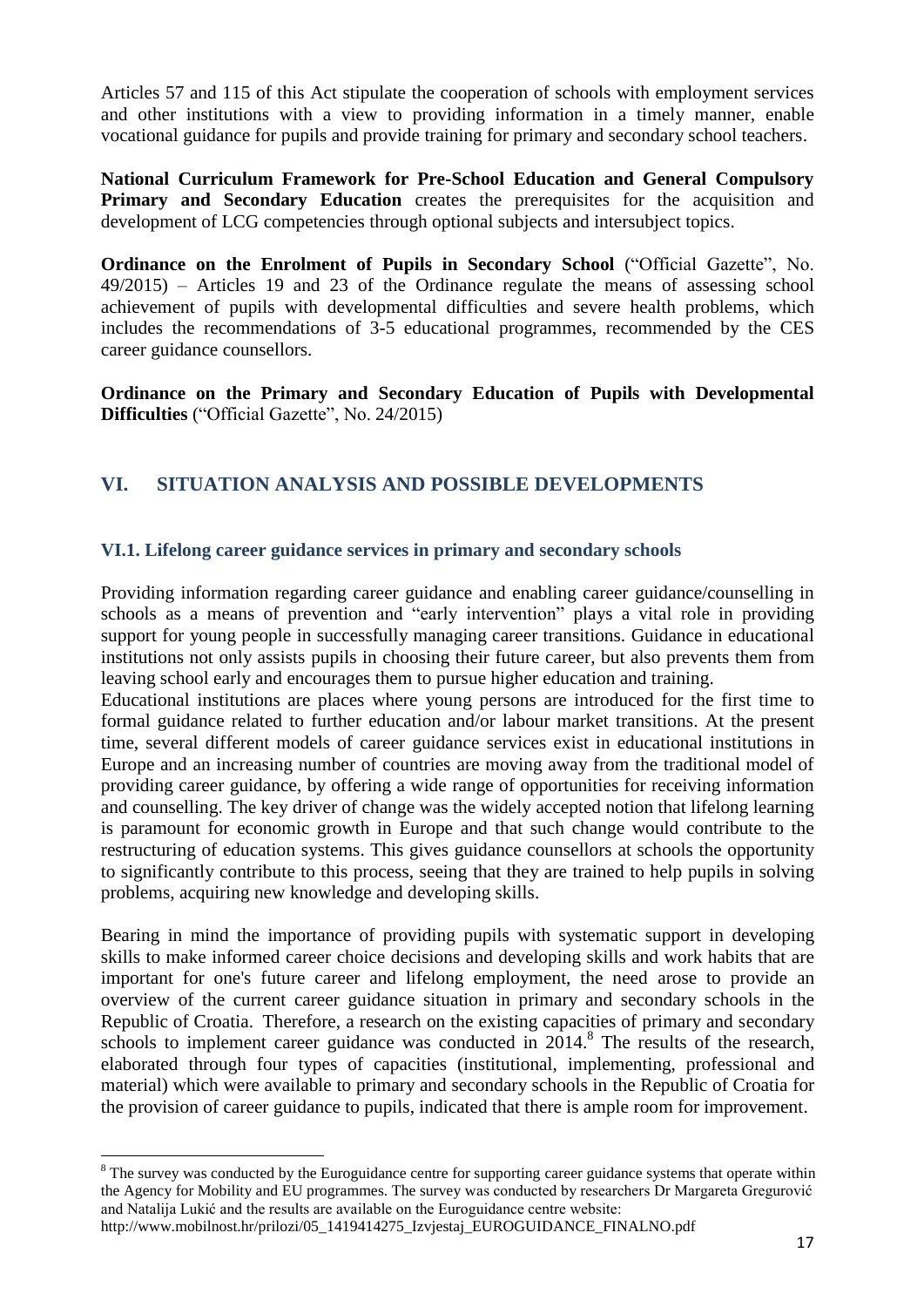**Institutional capacities**: The presence of the topic of career guidance (or the lack thereof) in school documents and the lack of defined objectives and purpose of these activities points to the fact that career guidance is not a priority for schools and that it is just one of the many (low priority) activities that fall within the scope of activities of expert associates. When researching work methods, it was established that schools give precedence to the group provision of information and counselling to pupils and parents regarding education opportunities and that they pay significantly less attention to preparing pupils for job seeking, raising self-awareness and transversal skills required for work and life and also decision-making skills and setting life goals .

**Implementing capacities:** It is hardly surprising that a strong emphasis is placed on the implementation of group activities given the workload of expert associates in schools: schools with more than 500 pupils have, on average, a lower number of expert associates than prescribed by the Croatian National Pedagogical Standard. Primary schools with 500-1000 (or more) pupils have, on average, only three expert associates, while secondary schools with the same number of pupils have 1.7 expert associates on average.

Although the research results confirm that the career guidance of pupils in their two final years of compulsory education (grades 7 and 8) is implemented in 84.3% of schools, a need for introducing elements of career guidance in the earlier stages of education is recognised, so that pupils are prepared for making career management decisions at later points of their lives.

**Professional capacities:** Although expert associates capably handle the tasks and obligations for the most part of their service, a strong need was noted for investing in their further and continued training, especially in the development of professional aspirations and the provision of information regarding the available information‐communication tools that could assist them in the career guidance of pupils.

**Material capacities:** The research results show that schools lack the funds to purchase career guidance tools (e.g. diagnostic tests), which forces them to use resources such as free information materials available online and the catalogue of educational programmes. The results also indicate a lack of funds for covering the expenses of professional development and associates' education, as well as a limited offer of seminars and expert meetings that focus on career guidance within the system.

Despite its limitations, the education system utilises various ways to contribute to the provision of career information and decision making regarding pupils' further educational and career development. A large and diverse range of written information material is being published. The Ministry of Science, Education and Sports publishes a brochure on the enrolment of pupils in secondary schools every year. In order to provide pupils with useful information on curricula in further education, educational institutions regularly organise promotional activities, such as Open Doors Days, Come Eighth-grader, Career Days, Crafts Fairs, Job Fairs, University Fairs etc.

Following the outcome of the research, the Euroguidance Centre that operates within the Agency for Mobility and EU Programmes, in cooperation with the Faculty of Humanities and Social Sciences in Zagreb, the Institute for Social Research in Zagreb, the Ivo Pilar Institute and the Education and Teacher Training Agency, organised two-day seminars on career guidance throughout 2014 and 2015 that were intended for subject teachers and expert associates - pedagogues and psychologists in primary and secondary schools, for the purpose of expanding the knowledge of counsellors relating to the provision of support to pupils in developing skills and work habits in order to develop future career and long-term employability, i.e. improving psychologists' knowledge required for the career guidance and counselling of pupils and the provision of support to teachers and parents in developing pupils'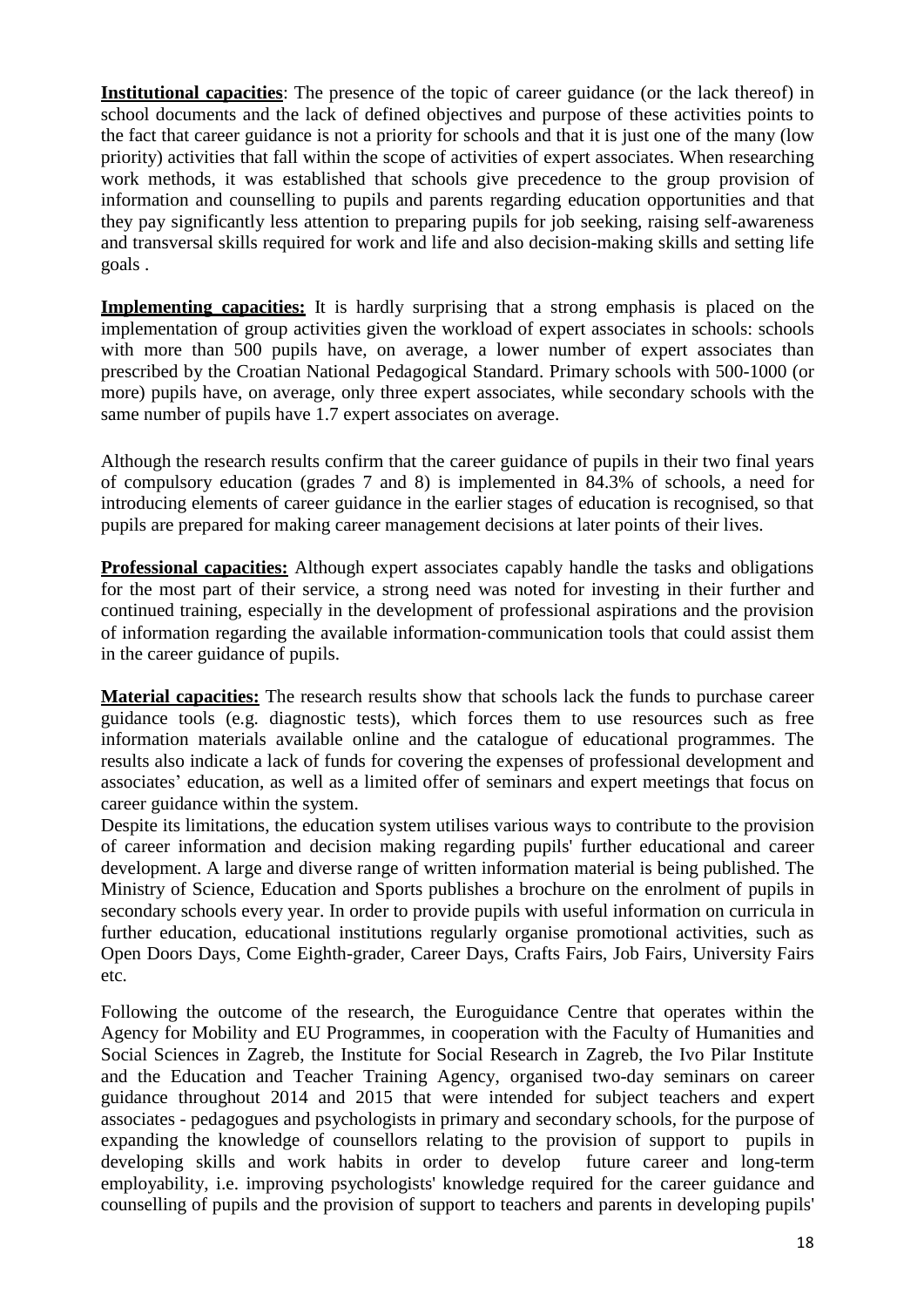skills and work habits in order to develop work values, CMS and lifelong employability.

One of the most important career guidance systems is established whitin the Croatian Employment Service. The education system in cooperation with the CES starts implementing career guidance activities for third-grade and often again for fourth-grade secondary school pupils. The career guidance of pupils begins with analysing pupils' career intentions through the application of the Survey on Vocational Intentions of Primary and Secondary School Pupils, which is conducted by the CES and includes all final year pupils of primary and secondary schools. The survey identifies indecisive pupils and pupils with health problems and other developmental difficulties that require professional assistance in choosing further education. Also, aggregated survey results identify trends in pupils' career intentions and are forwarded to partners in the fields of education and employment. A new pupil survey system using e-surveys is currently being implemented in cooperation with the Ministry of Science, Education and Sports.

Pupils with developmental difficulties and severe health problems are referred to psychodiagnostic assessment, which includes psychological testing, an interview and an examination by an occupational health specialist. Upon providing career guidance, the expert team's opinion is issued along with recommendations for educational programmes in accordance with the individual pupil's capacities and abilities, as well as the labour market needs and education possibilities in that area.

Job Fairs, Career Guidance Days and other similar events are organised regularly, as well as activities promoting craft occupations sought for at the labour market in order to provide information to pupils in a timely manner.

The CES regularly conducts analysis and predictions of labour market needs, which serve as the basis for the Recommendations for the Educational Enrolment Policy and Scholarship Policy that are delivered to the ministry reposible for education system for the purpose of harmonizing education with labour market needs.

Following the abovementioned, existing limitations for conducting career guidance activities in Croatian schools have been identified, as well as associates' needs for professional development. The research results show that the burden of expert associates' should be reduced, since they are mostly responsible for conducting these activities, and that cooperation with external stakeholders should be intensified. The Republic of Croatia does not currently provide initial education for career guidance counsellors in the system of higher education, nor does it provide a single professional development programme on this subject, which is certainly a a precondition for establishing and developing a LCG system in the areas of primary and secondary education.

## **Lifelong career guidance in the context of vocational education development**

Vocational education is an integral part of the education system that includes a majority of secondary school pupils. Unlike grammar and art schools, vocational education is characterised by its natural and close connection with the labour market, as well as its role in social inclusion. The majority of vocational education programmes have remained virtually unchanged in the past two decades, meaning that the currently valid programmes do not reflect the technological development and professional trends and do not necessarily reflect the labour market and economic needs. The large number of different programmes and their narrow specialisations are typical of Croatian vocational education. It should also be noted that pupils are guided towards a certain vocation relatively early in their lives, which is especially noticeable when choosing narrowly focused occupations that provide a limited set of skills and knowledge.

While a part of vocational education is work-based (especially through vocational education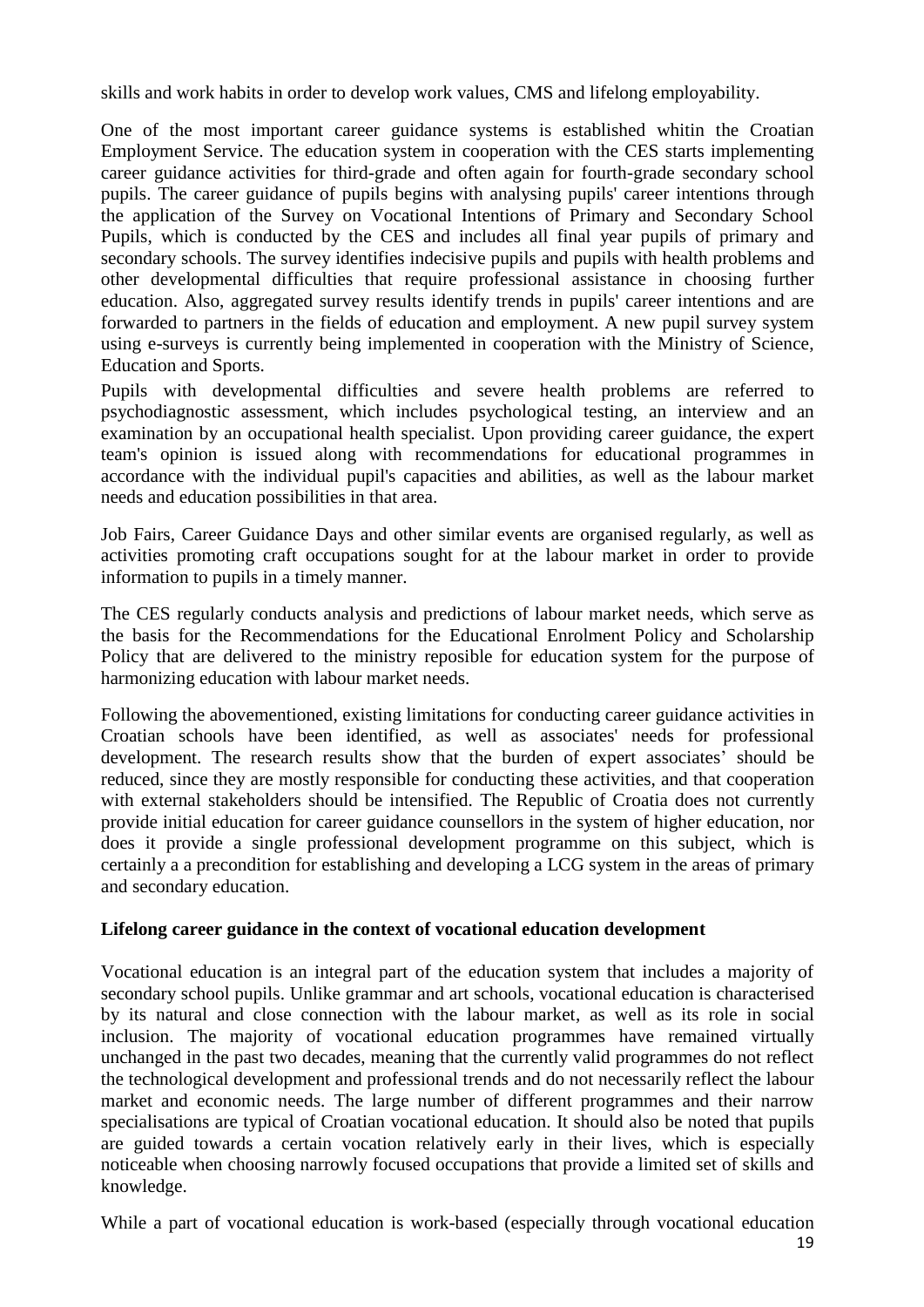for crafts), which is in accordance with EU recommendations, pupil education mostly takes place in educational institutions with limited contact with the world of work. Initial qualitative changes of this part of the system were made after the CROQF was adopted and new curricula were developed for the purpose of acquiring the required qualifications in vocational education (AVETAE) based on learning outcomes.

Based on the adopted Strategy of Education, Science and Technology<sup>9</sup> and with consideration to the complexity and specificity of the vocational education and training system, the Programme for Development of Vocational Education and Training System in the Republic of Croatia is currently being drawn up, which will define the methods of implementation of the set strategic guidelines.

**The National Curriculum for Vocational Education** shall be developed and implemented in order to determine the joint values, principles and goals of all forms of vocational education. This document shall also define the proportion of basic (general education) and specific vocational competencies; provide a framework for electivity and modularity of vocational education and basis for development and implementation of curricula for acquiring qualifications in the regular education system.

Harmonizing vocational education with labour market needs is one of the priorities of the Programme for Development of Vocational Education and Training System. Vocational curricula developed on the basis of the National Curriculum for Vocational Education form the foundation for increasing the relevance of vocational education and training with regard to the labour market. Horizontal and vertical pupil mobility will be taken into account when drawing up the curriculum. Development of new curricula is followed by the development of textbooks and auxiliary teaching materials and teacher education on implementation of new vocational curricula. Since development of new vocational curricula is not possible without the involvement of employers, who should be included in the drawing up and development process, emphasis will be placed on raising employers' awareness about their responsibility in educating new staff, as well as on educating employers about implementing new vocational curricula. It is also important to optimally plan a school and programme network in cooperation with local and regional government units and to establish competence centres.

Competence centres are multi-purpose regional school network centres that provide excellence in vocational education, modern curricula and innovative learning models, teacher, lecturer and mentor excellence, as well as high quality infrastructure, constructive and creative partnerships with employers, the public sector, social partners and innovative and creative companies and institutions that bridge the gap between the world of work and the world of education. The main purpose of competence centres is to provide high quality initial and continuous vocational education aimed at pupils, students, employed and unemployed persons as well as at continuous professional development for teachers and mentors. The goal is to develop optimal competence centres network within particular sectors and to establish cooperation (networking) between regional competence centres from different sectors and, ultimately, with similar foreign centres. The main goal of the competence centres is to harmonize vocational education with labour market needs by intensifying cooperation with employers, especially when it comes to defining the required competencies and qualifications, as well as drawing up and implementing new curricula based on qualifications and occupational standards and by ensuring high quality practical teaching andapprenticeship, which will ultimately increase the quality of competencies that pupils acquire through vocational education.

Upon the adoption of the Programme for Development of Vocational Education and Training System, all existing legislation shall undergo adjustments in accordance with the Programme, as well as with the Strategy of Education, Science and Technology.

<sup>&</sup>lt;sup>9</sup> "Official Gazette", No. 124/14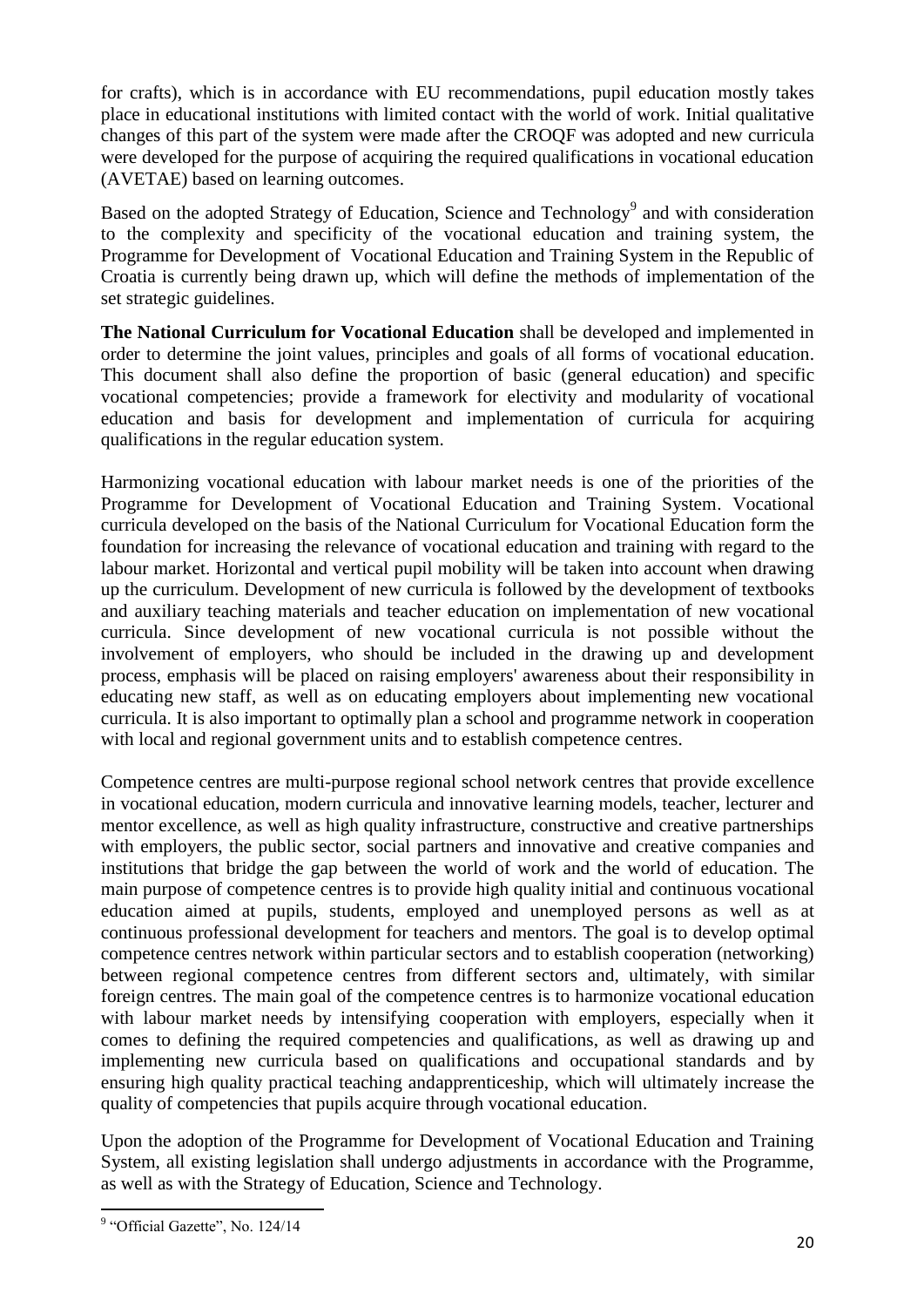In addition, it will be important to ensure media attention and promotion of work-based learning, which will increase the attractiveness of these occupations among the general public.

**Recommendations included in the document "New Priorities for European Cooperation**  in Education and Training<sup>"10</sup> focus on all forms of work-based learning, with special emphasis onaprenticeship, through the inclusion of social partners, companies, chambers and vocational education and training providers, as well as by encouraging innovation, entrepreneurship and further development of quality assurance mechanisms in vocational education and training in accordance with the recommendation of the European Quality Assurance Reference Framework (EQAVET) and, within the quality assurance system, the establishment of continuous information and feedback provision system within the initial and continuous vocational educational and training systems based on the learning outcomes.

#### **VI.2. Lifelong career guidance services in higher education**

Current information on the situation on the labour market shows a mismatch between labour supply and demand. A significant number of people who have completed secondary and tertiary education are unemployed, but at the same time employers have trouble finding experienced and qualified workforce, which indicates a big disproportion between labour supply and demand at the labour market, i.e. that the educational institutions have not aligned their study programmes with labour market needs and have insufficiently cooperated with employers who should employ people after completion of their education.

Shortening the duration of university education, increasing university completion rate, reducing the university enrolment quotas on universities which educate large number of students in vocations that do not lead to employment, increasing quotas of students enrolling in university programmes that lead to a degree required for occupations sought for at the labour market and enabling employment upon receiving a bachelor's degree will make the system more efficient.

It is also necessary to harmonize the number and profile of study programmes with social and economic needs. Achieving the optimal number of study programmes and enrolment quotas requires an analysis of the content of study programmes and of synchronisation of learning outcomes and acquired competencies with actual societal needs, which indicates a lack of cooperation between the economy and the educational institutions.

Many employers state that lack of practical skills is the main reason for poor youth employment. By improving the cooperation between higher education institutions and the employers (in terms of vocational training and apprenticeship) could reduce these shortcomings. A weak entrepreneurial culture is one of the bigger economic issues in the Republic of Croatia, since the lack of the organised and systematic acquisition of entrepreneurial knowledge and skills during compulsory education does not encourage students to take the initiative and greater responsibility for their own future. This leads to a situation that people usually wait for jobs instead of creating them.

The current student support system in the areas of LCG and CMS at certain higher education institutions is organised within the student counselling centres whose goal is to overcome students' personal problems. At other higher education institutions, it constitutes a separate organisational unit. Prospective students that require counselling on the acknowledgment of certain knowledge that has been acquired through non-formal and/or informal means, which exempts them from taking certain courses, constitute a separate group.

 $\overline{a}$ 

<sup>&</sup>lt;sup>10</sup> 2015 Joint Report of the Council and the Commission on the implementation of the strategic framework for European cooperation in education and training (ET 2020)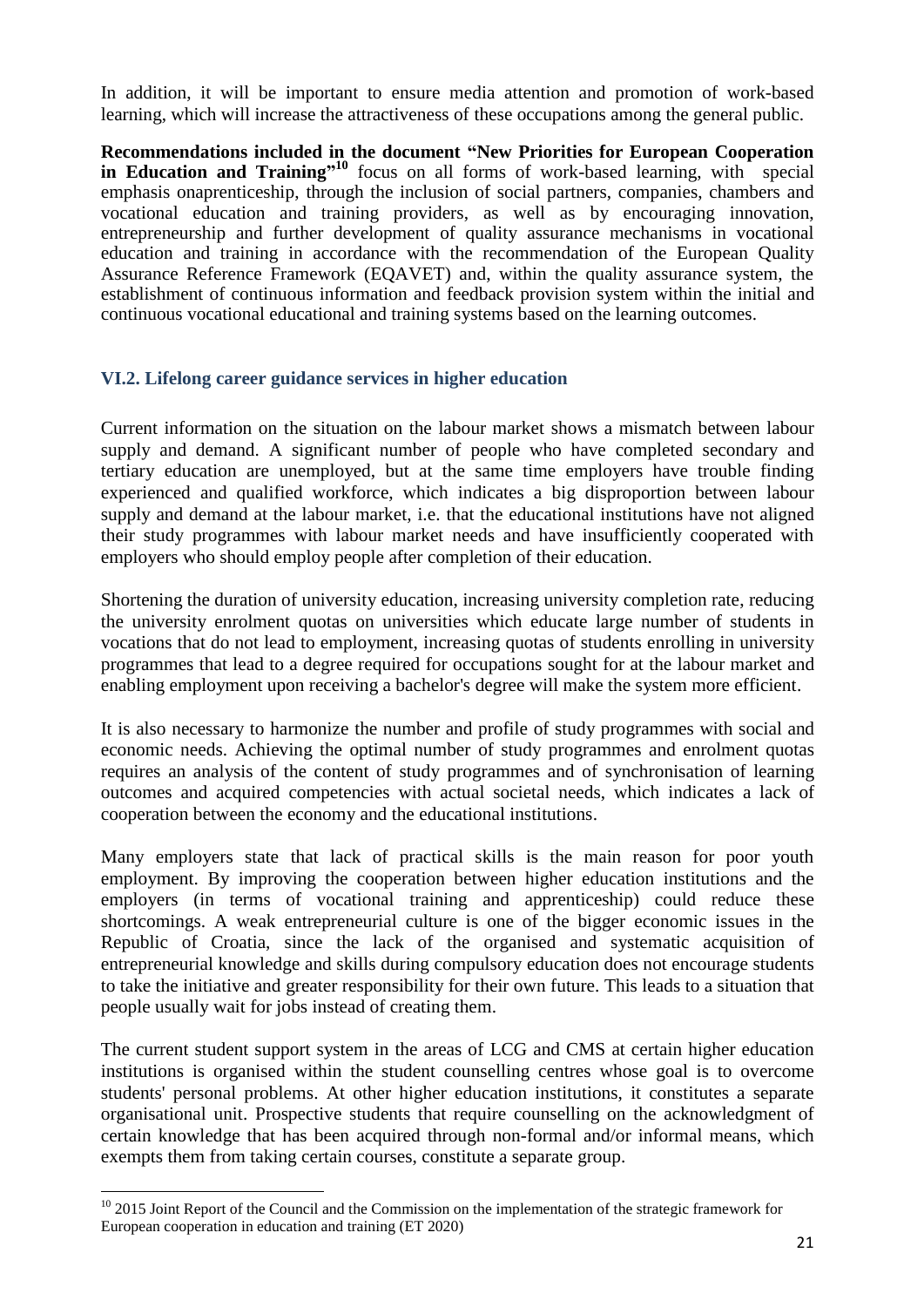Taking into account years of experience and examples of good practice from other EU Member States, Career Development Centres at universities and other higher education institutions in the Republic of Croatia are being developed. In addition, certain university constituent parts offer particular services or implement activities for improving CMS, such as job fairs, the presentations of key employers from a specific sector and/or profession etc. Some institutions actively implement LCG activities when the students decide where to enrol, but also during their education when they choose optional courses and topics for their undergraduate dissertations.

At the moment, one of the fundamental issues which Croatian science system needs to tackle is the underdeveloped system of postgraduate doctoral studies and the lack of expert mentors in certain fields that would develop independent young researchers which are competitive on an international level.

Another problem is the extremely low demand on the Croatian labour market for persons with doctorate academic level. On the other hand, the Croatian science and higher education system lacks the capacity to absorb the existing number of young scientists which also results in unemployment of othervise internationaly recognized young researchers.

The analysis of research conducted within the project for Modernising Doctoral Education through Implementation of CROQF (MODOC 2013-2014) on a representative sample of 1225 subjects indicate that the current doctoral studies for the most part prepare doctoral researchers for pursuing a career in science and higher education, but not in the business sector or for starting their own business. The results obtained from the MODOC analysis is analogous to the conclusion reached by the employers. Furthermore, 10-22% of doctoral students will have completed their doctoral studies within 7 academic years on average, while the percentage of doctoral students that will have dropped out of their docotoral programme in the same period ranges from 5% to 11%. 71% of all doctoral students will have completed their doctoral studies in 7.5 years on average.

Improving competencies and developing transversal skills in young scientists (such as professional efficiency, self-governance, career management etc.) can be achieved in cooperation with the economic sector and via a mentoring system.

The establishment of unified counselling centres will yield multiple benefits, such as the networking of undergraduate students and students of integrated studies, doctoral students and post-doctoral researchers, as well as reducing costs at the level of the whole science and higher education system.

This type of cooperation will allow universities and other higher education institutions to increase the chances of their students for employment, the success of their own researches and the transfer of technology to society. Researchers and teachers will receive better research and teaching content, better possibilities for funding projects and better opportunities for publishing. Companies will have the opportunity to develop products and services, required skills and knowledge and to generate income in the future.

## **VI.3. Lifelong career guidance in the context of lifelong learning and employability**

Adults are often unaware of re-training options available to them and might have limited insight into their own capacities and knowledge. Adults that choose a less suitable and realistic path of acquiring qualifications need toclarify their own expectations and increase self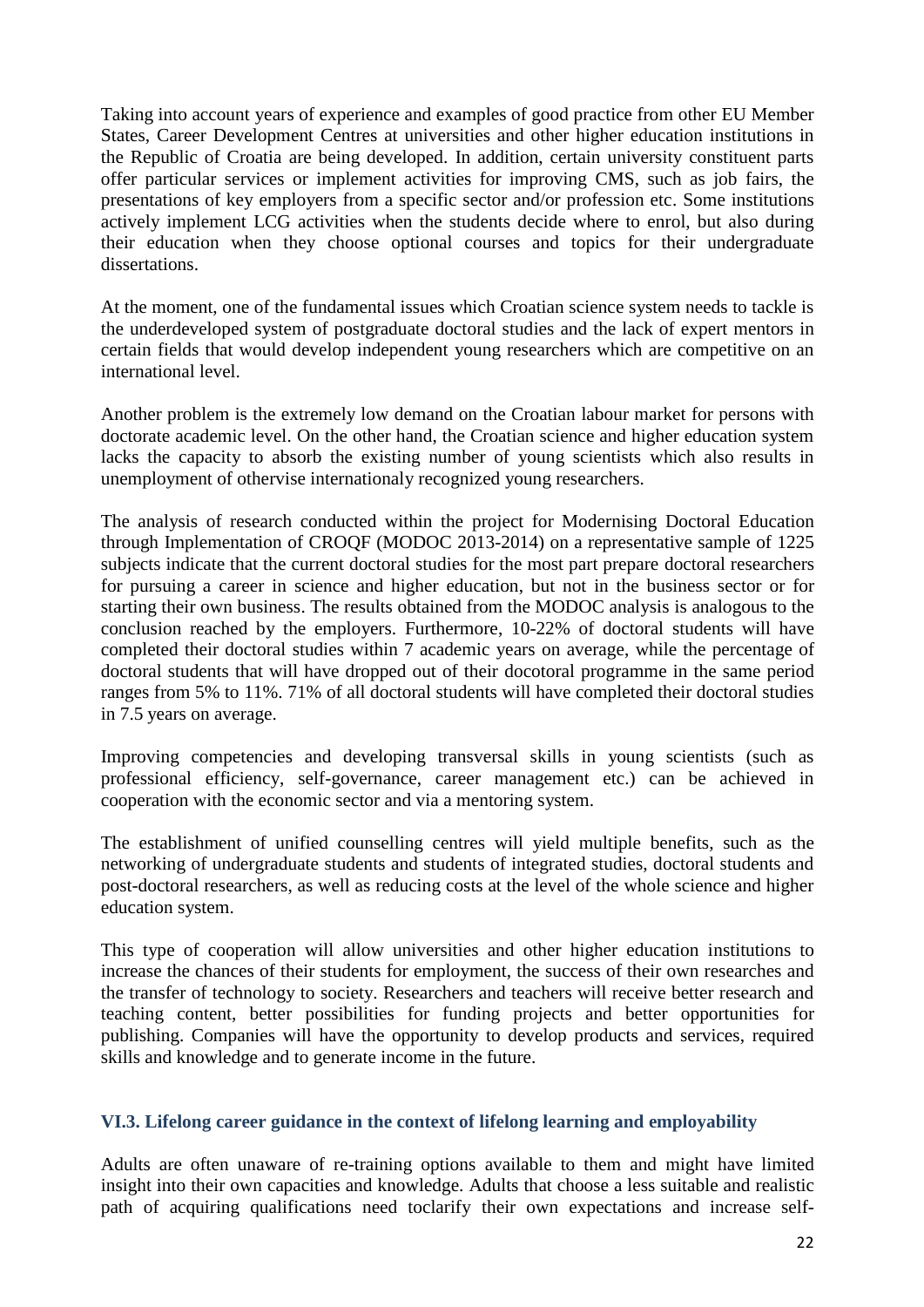awareness, as well as take note of possible alternative ways to acquire desired qualifications.

Career Management Skills refer to the use of a person's own key competencies for the purpose of learning, work process management, communicating, and efficient and independent problem identification/solving. In addition, these skills facilitate more structured and informed career choices.

The aging workforce of the EU forces companies to ensure that the knowledge of their retiring employees is substituted and transferred to younger employees. Career guidance can provide support for mentoring activities, thus allowing the older and more experienced employees to act as mentors or to monitor and guide the progress of younger or newly employed workers.

Frequent periods of unemployment and nonstandard careers of the employed are on the rise across the EU, especially for people midway through their careers. A study entitled*"Navigating difficult waters"<sup>11</sup>*, which was carried out on behalf of the CEDEFOP in 2014, investigated the careers and personal stories of middle-aged persons. The findings indicate numerous cases of instability and difficulties in taking a sensible career development path, which is often the result of a lack of information and access to high quality career guidance, as well as lack of CMS. The study has also shown that persons who received this type of career development support from public employment services are less likely to return to unemployment and to receiving social security benefits. A less thorough approach to providing career information may also be taken and counselling may be provided in accordance with the user's individual needs, as long as the users/clients are profiled in an in-depth manner. In these cases, information pertaining to the labour market, education, training and the recognition of qualifications must be reliable and provided by trained counsellors who can adjust the offer to the user's profile. Also, a counsellor may introduce a person to the opportunities of *volunteering for acquiring and developing competenices* and the Certificate for competencies acquired through volunteering, which increases the value and provides recognition of the acquired competencies on the labour market, as well as to the existence of volunteering centres that may assist the person in finding a volunteering project that will allow him or her to apply the skills acquired through formal education, expand their social network and meet potential employers by performing community service.

Career guidance in the context of lifelong learning and employment enables:

**Efficient investment in education and training:** Increasing the number of participants and the completion rates of education and training programmes through improved understanding and matching of individuals' interests and capabilities with learning opportunities. Adult education in the Republic of Croatia has a long tradition of institutional operation, as evidenced by a broad network of public open universities – public adult education institutions that provide all forms of education for persons over the age of 15, such as adult primary education programmes, , training for simpler occupations, secondary education programmes, re-training for occupations, training programmes and foreign language programmes. Adult education institutions function as public and private institutions. Adults attend classes that are tailored to their needs and taught full time or in a form of consultative and instructive course programmes where they are required to have group and individual consultations or enrol in a correspondence and consultative course programme that utilises special didactic self-learning resources or take multimedia classes taught with the aid of modern media and resources. Adult education participants are given the chance to analyse their career development opportunities and choose adult education programmes that will allow them to maximise their potential, while taking into account the needs of the local labour market.

 $\overline{a}$ 

<sup>&</sup>lt;sup>11</sup> http://www.cedefop.europa.eu/en/publications-andresources/publications/navigating-difficult-waterslearningcareer-and-labour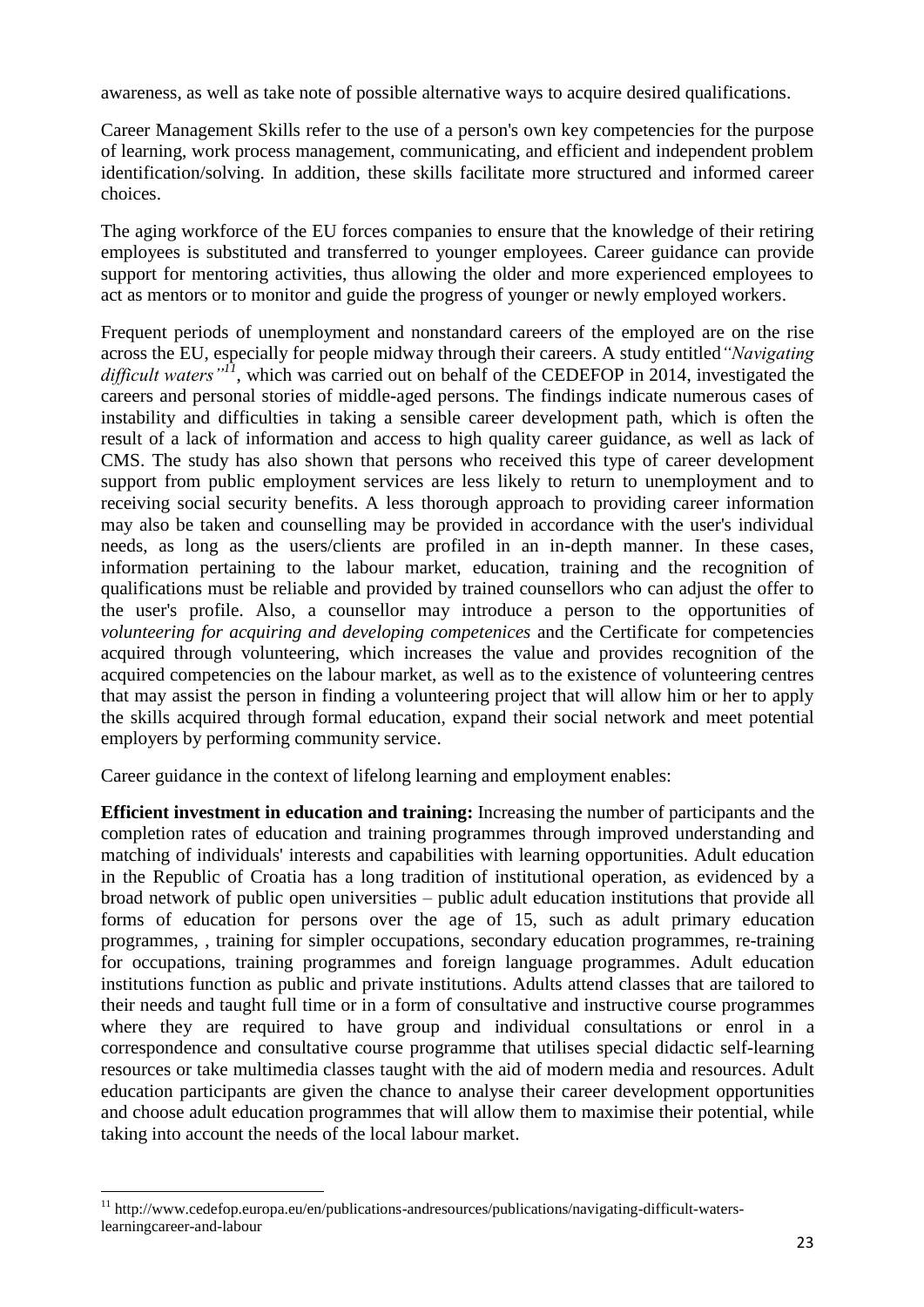Labour market efficiency: Increasing work capacity and motivation, increasing job retention percentage, reducing job search timeframe and period without employment through improved understanding and matching of individuals' interests and capabilities to job and career development opportunities, through raising awareness of current and future employment and learning possibilities, including self-employment and entrepreneurship and through geographical and professional mobility.

**Social inclusion:** Supporting educational, social and economic inclusion and reintegration of all citizens and groups, including early school leavers and foreigners, especially the ones that have trouble finding and understanding information pertaining to learning and work, which leads to increased social inclusion, active citizenship and reduced long-term unemployment and poverty.

**Social equity:** Assisting citizens in overcoming obstacles based on gender, ethnicity, disability, social status and the level of education when learning and at work.

**Economic development**: Increasing employment rates and upgrading the existing skills of the workforce in order to create a knowledge-based economy and society.

## **Lifelong career guidance services in the employment system**

The Croatian Employment Service is responsible for carrying out systematic and organised LCG activities in the employment system. CES implements LCG principally as part of employment preparation and the provision of assistance in developing CMS and improving active job search competencies for the unemployed and other job seekers.

LCG services are primarily given to unemployed persons and other job seekers. The implementation of these activities affects the level of employability and improvement of job seekers' competencies and acts preventively on matching supply and demand on the labour market. Moreover, special emphasis is placed on early identification of students with medical and other disabilities, who are also faced with social exclusion.

Most LCG service users are involved in group activities and are given information via brochures, newsletters, web services and other means of group information provision. Group work is structured and organised by the CES counsellors in accordance with the principle of client empowerment. Unlike the provision of information, group counselling has an educational purpose, i.e. provides an opportunity to improve active job search skills and competencies, as well as achieve personal growth and develop CMS that refer to the means of collecting and using personal, educational and world of work information, as well as to the skills required to make and implement decisions and accomplish career transitions (from the education system into the world of work, between jobs etc.). $^{12}$ 

Persons that require individual access to information are given the option of individual information provision and counselling, which in turn enables development and more frequent use of self-help methods based on new technologies and e-counselling.

Employment education programmes implemented by CES include activities of preparation, professional selection, and referral of applicants to education programmes and monitoring of their progress, as well as financing and cofinancing of education programmes. Education programmes aim to increase employability, meaning that an unemployed person can be included in employment education if the education programme is structured in accordance with

 $\overline{a}$ 

<sup>&</sup>lt;sup>12</sup> European Lifelong Guidance Policy Network (ELGPN), 2013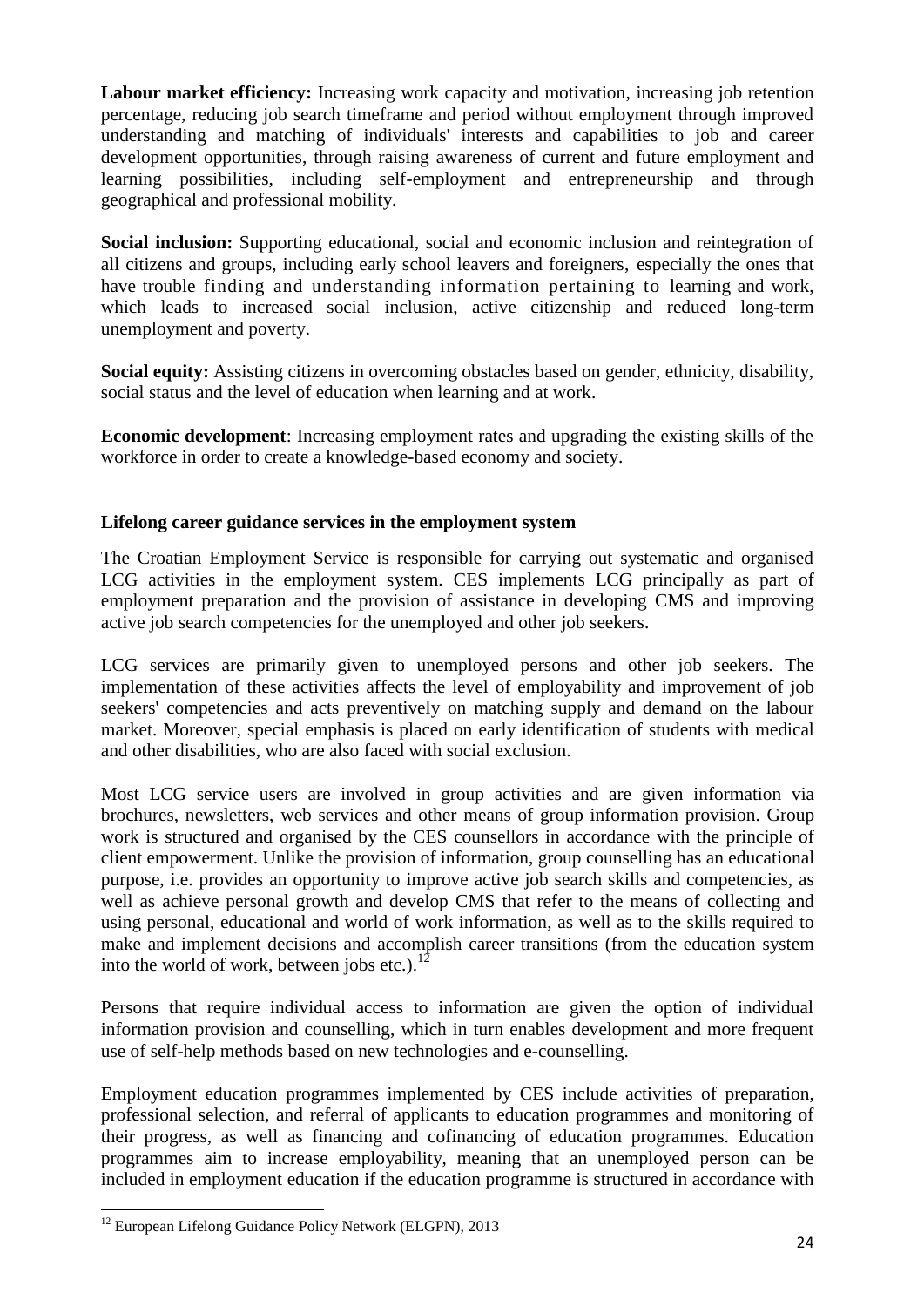the established labour market needs and the psychophysical capacities of the unemployed person. In that way the competencies of the unemployed will match the current and predicted labour market needs. Educational activities are carried out within active labour market policy measures (financing and cofinancing of employment and education) and in cooperation with local and regional self-governance units, as well as within various projects cofinanced by EU funds.

Special emphasis is placed on working with hard to place unemployed people, especially people with disabilities. In order to prepare unemployed people with disabilities for employment, professional rehabilitation is used as a vehicle for determining remaining work and general abilities, provision of information, counselling and assessing professional opportunities, as well as providing training, re-training, additional training and the implementation of programmes for maintaining and improving work and social skills and capacities during the period leading up to employment. Emphasis is placed on individual and holistic approaches to the unemployed person. Unemployed people with disabilities are given the opportunity to participate in various kinds of group counselling that are modified in accordance with the type of their disability, in order to encourage them to search for jobs more actively and seek social and psychological support.

Employers are, for the most part, provied with professional selection services, assessment of applicants' individual possibilities and counselling in the area of human resources management, especially for small and medium-sized enterprises without human resources departments.

#### **VI.4. Lifelong career guidance in the context of Youth Guarantee implementation**

High youth unemployment rate, early school leaving and the social/economic inactivity of young Europeans have become a deep-rooted and burning issue over the past few years. Combined, they pose a great challenge to European social values, which are important for the European social model and cohesion policy.In accordance with this, a new European initiative for youth, known as the Youth Guarantee, has been proposed at the EU level. The Youth Guarantee (YG) seeks to ensure employability for young people under 25 (30) years of age. It serves as a tool for preventing early school leaving, providing support for the reintegration of young people into the labour market and providing support in transition from education to work. The goal is to build a youth support system that would ensure quick activation on the labour market and facilitate the transition from education to work.

The Guarantee's success will be reflected in the efficient cooperation of a number of social institutions, including schools, career guidance organisations, public employment services, private service providers, volunteer groups and other non-governmental organisations as well as families and the young people themselves. LCG services are a cohesive factor among these partners and an integral part of integrating youth into the labour market.

Many young people leave school very early and people with NEET status face a significantly higher risk of long-term unemployment, irregular employment, poverty and social exclusion. Economic inactivity at a young age can have serious and permanent consequences, as well as detrimental work outcomes and identities, which is also known as the "scarring effect". Young migrants are especially affected by early school leaving, which has a negative effect on their education outcomes and labour market participation.

Career guidance and counselling may point out the flexibility of acquiring qualifications, including the validation (acknowledgement) of non-formal learning, which is especially important for people that have been outside the education system for a long time.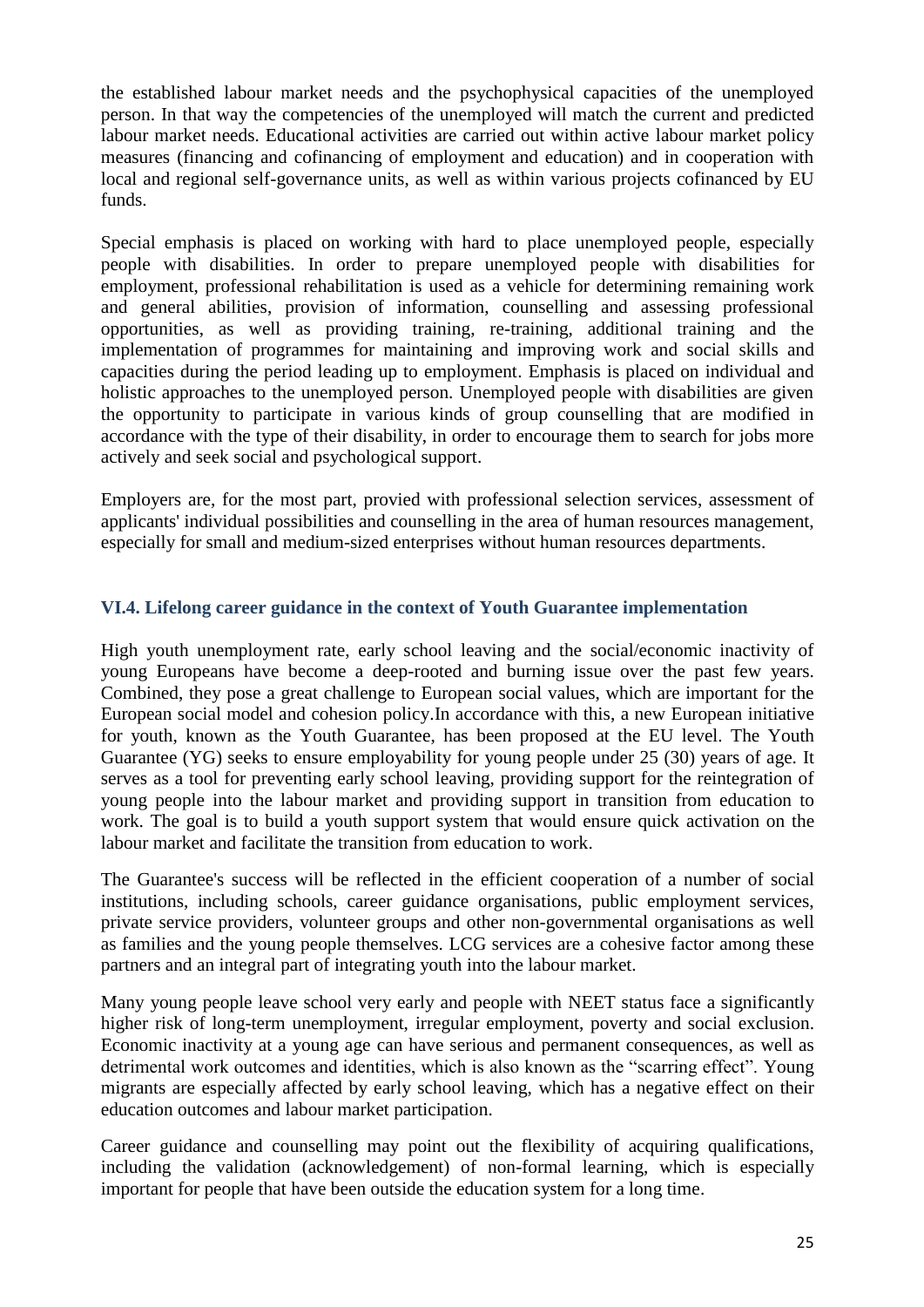Career guidance can take place at a number of different points in a young person's life:

- **early interventions** include early engagement with career guidance services on entry point, first interview and individual action planning, to clarify personal goals and opportunities and also to connect personal interests and skills with labour market opportunities.
- **guidance and mentorship** are tools for sustaining personal engagement. Mentorship, which includes the participation of members of the local community with successful careers, is viewed as an effective means of prevention, as well as in the strategies for labour market or education reintegration.
- **facilitating choices** between the elements of the YG (such as between traineeship and apprenticeship) to support people in finding pathways that align their personal interests with positive labour market outcomes by providing complete information on all occupations and the required qualifications offered by the system
- supporting young people after they find employment and help them with individual career plans and targets to retain them in a non-subsidised placement or in selfemployment.

There are a number of possible obstacles in effective delivery of LCG to support young people through theYG:

- Fragmentation of some career guidance services (for example, those in schools, universities, vocational education providers and public employment services) could make it difficult for young people to transition from one service to another as their circumstances change.
- Stakeholders need to have a full knowledge of the young people in their area and their current labour market activity. Tracking their activity may be problematic where there is no incentive for young people to register with a service unless they see an immediate benefit from doing so.
- There is a need for public employment and career guidance services to be familiar with employers' needs in their area so that they can offer accurate information and appropriate advice to young people, but also to employers and educational opportunity providers.
- The challenge for career guidance counsellor is that of aligning personal ambitions of young people with local labour market opportunities and mobility possibilities, which in times of economic crisis may present them with limited or unattractive choices.
- There is a need to provide an infrastructure that is responsive to different groups of young people and also to the changing needs of an individual.
- Finally, there is the omnipresent challenge associated with limited resources that rastrain access to a developmental process for all young people whilst in school or through their young adult lives. **13**

In order to allow early identification and timely provision of professional help to people facing social exclusion, career guidance is provided in the final years of primary and secondary schools. Due to a professional approach and a well organised LCG system that starts in primary school, i.e. early interventions, early school leaving rate in the Republic of Croatia is very low (cca. 2.7% according to the 2015 Eurostat data)..

## **Lifelong Career Guidance Centres (LCGC)**

 $\overline{a}$ 

LCGCs (in places where they are established) are centres for outreach and activation of NEETs, including defining the type of cooperation and the responsibilities of particular

<sup>&</sup>lt;sup>13</sup> ELGPN Concept note No.4 – "The Youth Guarantee and Lifelong Guidance", Dr Tibor Bors Borbély-Pecze (Hungary) & Jo Hutchinson (United Kingdom), 2013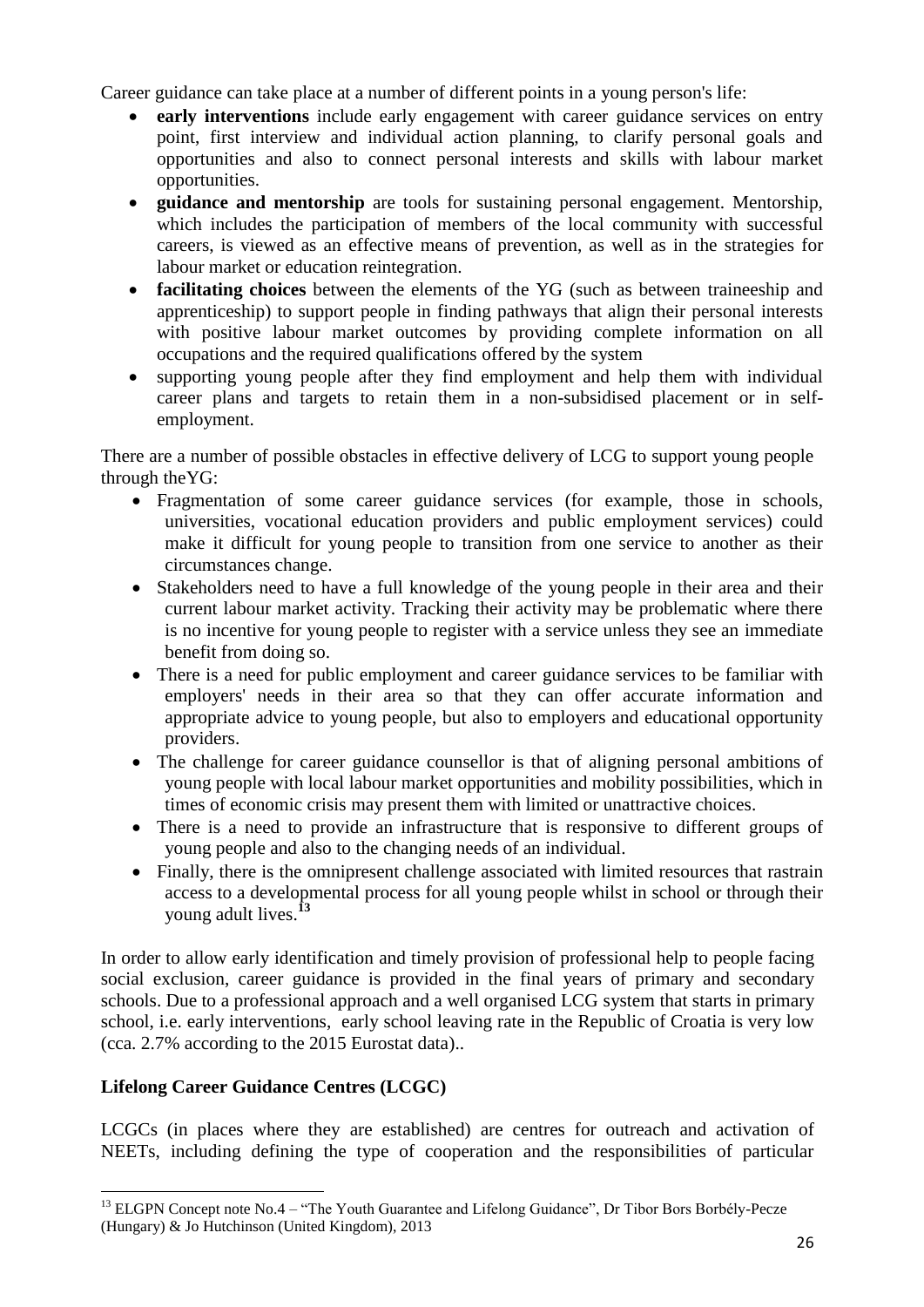partners, as well as creating preventive measures. LCGCs are currently active in 11 locations. 22 LCGCs will have been established in the Republic of Croatia by 2020. In places where LCGCs have not (yet) been established, Youth centres within the CES local/regional offices are responsible for the NEET group.

LCGCs are based on a partnership approach that is integrated in all of the Centre's activities: user outreach, service provision, knowledge exchange and upgrade of the LCG system. The purpose of networking is to achieve a joint goal: enhancing user competencies in order to increase competitiveness and restore the balance of labour supply and demand. Establishing new and maintaining existing partnerships at a local level is paramount for outreach and activation of NEETs.

#### **Youth centres – activation of NEETs registered by the CES**

In addition to working with unregistered NEETs (in places where LCGCs have not been established), it is necessary to motivate and activate registered unemployed young people.

Youth centres are centres for working with the aforementioned group, which are organised within the local CES branches and will be organised for branches with a significant number of registered young people. Amendments of the current professional job searching plan have been prepared in order to improve the monitoring of activities pertaining to working with young people registered with the CES, by taking into account the activities included in the YG. The goal of youth centre counsellors is to provide a high quality offer to young people within four months of entering unemployment that will reintegrate them in the labour market through employment, apprenticeship, traineeship or continued education. The new functionality of the professional plan will facilitate the tracking of unemployed persons, including inclusion in active employment policy measures.

Thereby, youth centre counsellors shall take the following four courses of action:

- facilitate youth employment
- provide education for acquiring or upgrading qualifications
- provide traineeship and apprenticeship programmes
- support self-employment and entering entrepreneurship.

The goal is to build a youth support system that would ensure quick activation on the labour market and facilitate transition from education to work.

**The web portal for LCG (e-Guidance) <sup>14</sup>** is intended for the broadest group of users. It was established with the idea of providing one place for easy access to information necessary for choosing education programmes, job searching, upgrading future business plans, setting and achieving career objectives. The e-Guidance web portal offers helpful information and advice with regard to career development and decision making. The web portal offers the "Career Compass", which is a tool that enables search divided into target group categories, such as pupils, students, the unemployed and employed. The tool provides the most relevant information pertaining to each group. The web portal is available at [www.e-usmjeravanje.hr.](http://www.e-usmjeravanje.hr/)

## **VII. KEY CHALLENGES**

 $\overline{a}$ 

In order to harmonise the LCG goals and activities in the Republic of Croatia with all the

 $14$  The e-Guidance web portal was established within project "New approaches by the CES in providing customer service"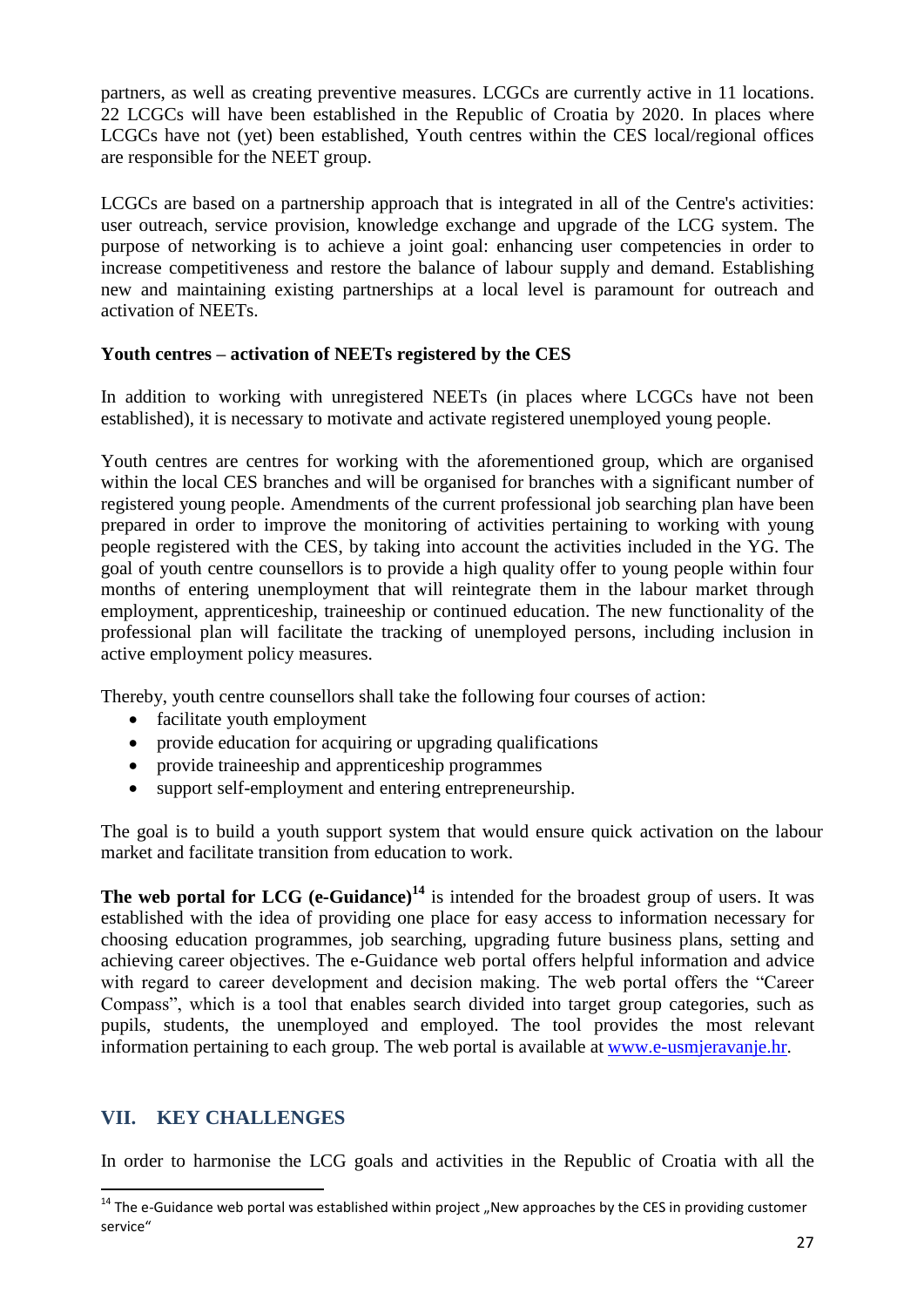relevant strategic documents pertaining to LCG in the European Union, it is necessary to define the priorities in accordance with the specific ELGPN recommendations in guidelines for policies and development of LCG system.

The aforementioned documents define the key challenges of LCG as follows:

- enable access to LCG services and information
- provide high quality and efficient LCG services
- provide LCG for all target groups (pupils, students, adults, employed, unemployed, disadvantaged young people and other disadvantaged groups)
- professionalise LCG counsellors
- establish career centres
- enable the acquisition of CMS
- raise awareness of the importance of LCG

## **VIII. PRIORITIES**

On the basis of strategic documents, key challenges and Commission recommendations, it is possible to identify the measures and activities that will be implemented between 2016 and 2020 for the purpose of pursuing the following **priorities and goals:**

## **1. ESTABLISHMENT OF A LCG SYSTEM**

- 1.1. Establish an institutional model for provision of LCG services
- 1.2. Identify roles/responsibilities of all service providers
- 1.3. Develop the role of the Forum for Lifelong Career Guidance as a strategic body that deliberates further development of LCG and monitors the implementation of LCG services

## **2. ENCOURAGING LCG ACCORDING TO LABOUR MARKET AND ECONOMY NEEDS**

- 2.1. Define labour market needs / labour market analysis
- 2.2. Develop LCG services according to labour market and economic needs

## **3. QUALITY ASSURANCE IN LCG SERVICES**

- 3.1. Establish a quality assurance system of LCG services
- 3.2. Establish a quality assurance and monitoring system of all service providers / service evaluation
- 3.3. Professionalisation of LCG counsellors
- 3.4. Develop a system for monitoring and evaluation of LCG services

## **4. RAISE AWARENESS OF THE NEED FOR LCG AND DEVELOPMENT OF CMS**

4.1. Raise awareness and knowledge of the importance of LCG and labour market trends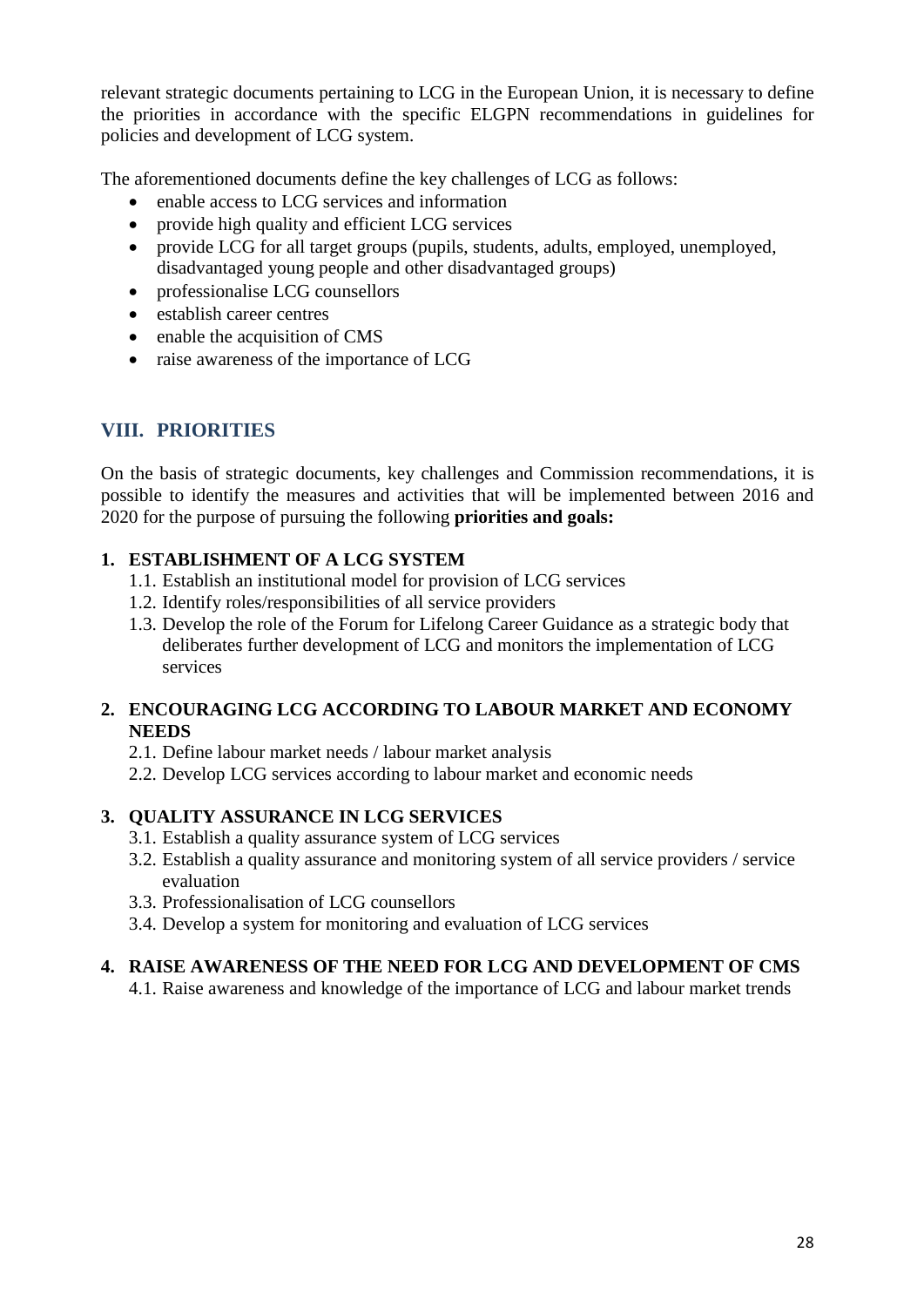#### **Diagram showing the interconnection between institutions in the LCG system**

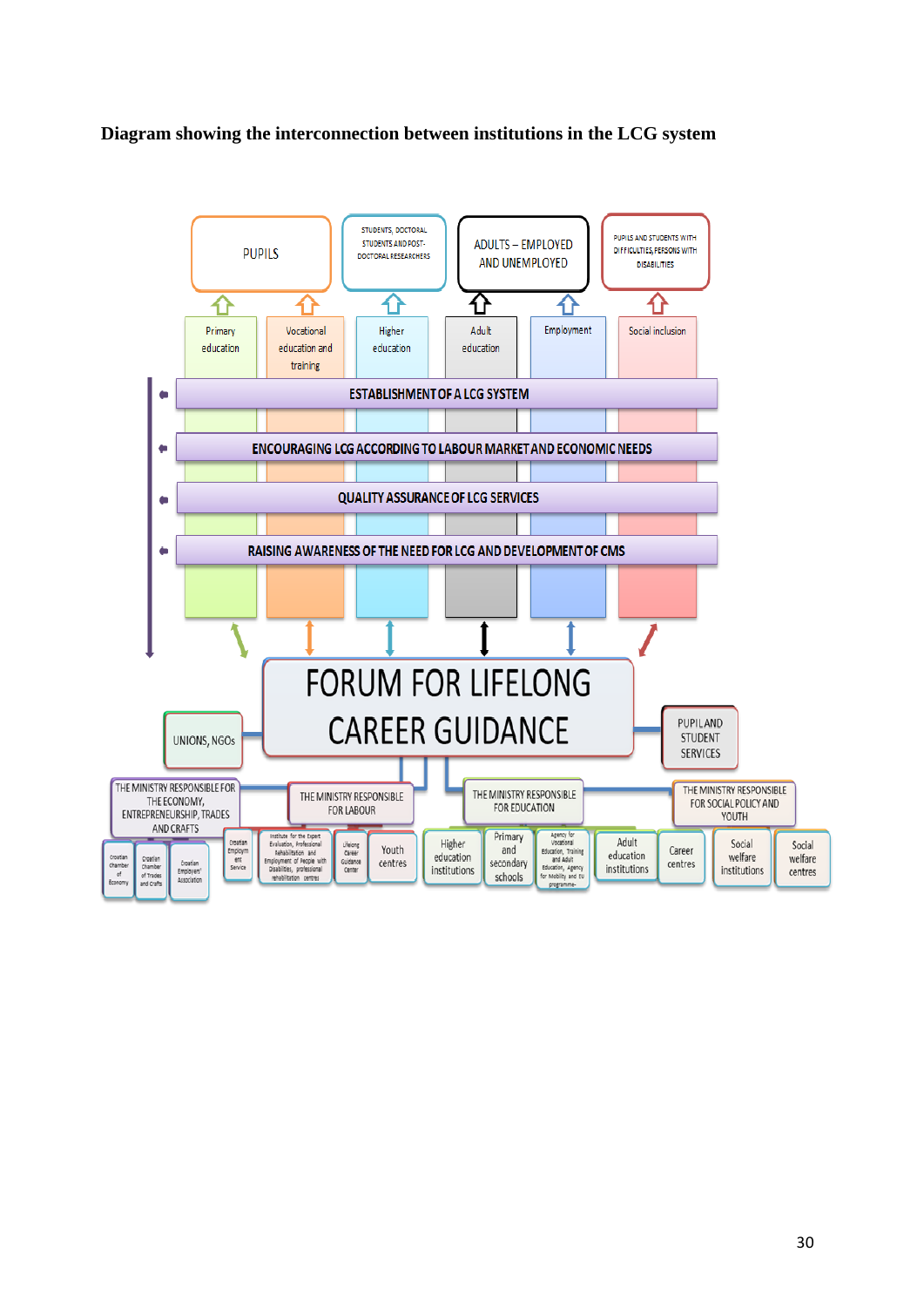## **IX. GOALS AND MEASURES**

## **PRIORITY 1 ESTABLISHMENT OF A LCG SYSTEM**

LCG activities support the lifelong learning and employment policy by "translating" them into direct citizens' support. A well-coordinated LCG system contributes to the coherence of a system that includes education, training and employment support and, most importantly, explains the potential options that are available to citizens.

Efficiency of the system depends on coordination of institutions that provide career guidance services. Guidance activities currently overlap frequently or are absent altogether, which is why it is necessary to improve intersectoral communication in order to achieve synergy between different LCG service providers at both national and local levels.

The actual and latent demands of individuals for LCG services will almost certainly increase in the years to come. Employers, unions, non-governmental organisations, public employment services, social and healthcare institutions play a pivotal role in helping increase the number and quality of career opportunities.

LCG services need to be developed for a wide range of citizens that are contemplating career development and making decisions about education or employment. Included in these groups are young people who are at risk of leaving school early, vocational education or training participants, students, doctoral students, post-doctoral researchers, the employed, the unemployed, senior citizens, people with disabilities and all people with limited access to the labour market.

When drawing up the Strategy for Lifelong Career Guidance the following **four target groups were identified:**

- $\triangleright$  primary and secondary schoolpupils;
- $\triangleright$  students, doctoral students and post-doctoral researchers;
- $\triangleright$  adults that seek career advice (unemployed, employed, self-employed);
- $\triangleright$  employed, employers, unions and stakeholders (schools, universities, adult education institutions, employers, unions, NGOs, local self-governance units…)

#### **Within this priority following goals were determined:**

- 1.1. Establish an institutional model for provision of LCG services
- 1.2. Determine roles / responsibilities of all institutions providing services
- 1.3. Develop the role of the Forum for Lifelong Career Guidance as a strategic body that deliberates further development of LCG and monitors the implementation of LCG services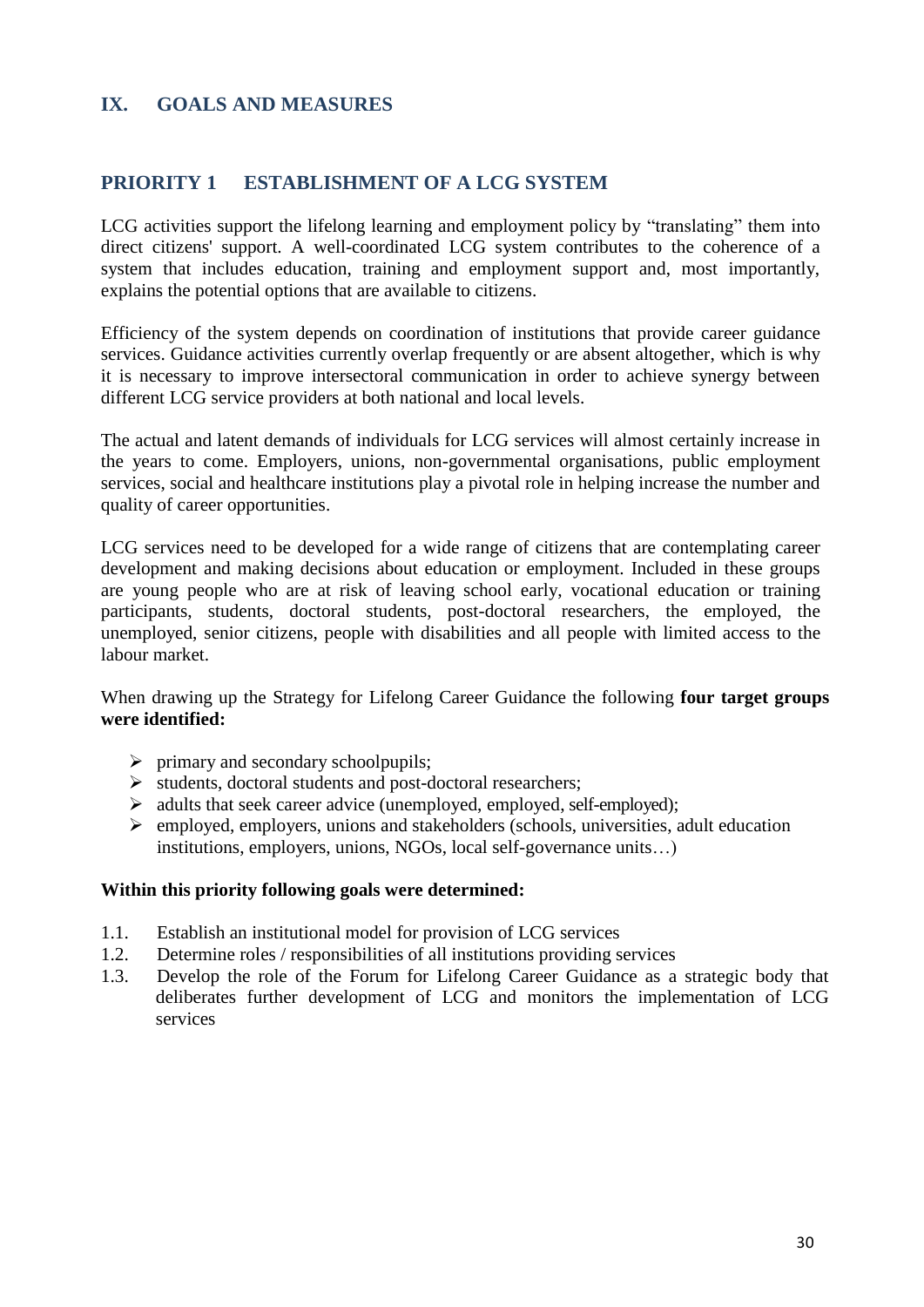## **GOAL 1.1 ESTABLISH AN INSTITUTIONAL MODEL FOR PROVISION OF LCG SERVICES**

#### **Measure 1.1.1 Create a legal framework for implementation of LCG services with clearly defined responsibilities and authorities**

#### *How will the existing situation be changed by implementing the suggested measure?*

Although the previous chapter suggests that the laws of the Republic of Croatia contain provisions that regulate LCG, there is currently no legislation in the Republic of Croatia that defines the institutions responsible for implementation of LCG activities,and what are their responsibilities and roles in particular systems. The corresponding legislation would ensure the implementation of LCG services for all target groups (pupils, students, adults, employed, unemployed, disadvantaged young people and other disadvantaged groups at the labour market) and would clearly define the responsibilities and roles of particular institutions that would finally be obliged to provide these services. The required competencies and profiles of LCG professionals would also be defined, as well as the professional requirements that need to be met by LCG centres.

*What developmental needs of the system will be met by implementing this measure?*

The creation of a legal framework will enable a clear distribution of LCG service providers' responsibilities and roles and establish a coherent system for monitoring individuals at all stages of personal and career development. The embedding of a module in primary and secondary school curricula will improve CMS. Improving students' CMS will reduce the probability of early school leaving, which is the result of choosing an inadequate education programme and which causes a range of problems. Solving these problems requires the use of extensive sources provided by individual institutions. An upgraded guidance system for students with disabilities will provide better service and prevent subsequent social exclusion. Providing high quality Recognition of Prior Learning (RPL) counselling services at higher education institutions will facilitate the acquisition of relevant qualifications for the labour market and make competencies that individuals have acquired more visible to employers. The establishment of unified counselling centres will yield multiple benefits, such as networking of undergraduate students and students of integrated studies, doctoral students and post-doctoral researchers, as well as reducing costs at the level of the whole science and higher education system. Adult education participants will be given the chance to analyse their career development opportunities and choose adult education programmes that will allow them to maximise their potential, while taking into account the needs of the labour market.

## **Measure 1.1.2 Continuously develop existing and future LCG Centres at local and regional level and encourage their specialisation**

#### *How will the existing situation be changed by implementing the suggested measure?*

Improving the work of existing LCG Centres, by strengthening their connection with relevant partners at the local level and opening new Centres in all regions will make the LCG services provided as part of regular CES activities more available to pupils, students, unemployed and employedpersons. However, the insufficient capacities and infrastructure cannot meet the demands of all interested citizens in a high quality manner. Enhancing cooperation between the Centres, primary and secondary schools, and other relevant institutions at the local level would enable systematic student monitoring, recognition of their abilities, interests and other relevant factors for career choices and development.

The establishment of Centres specialising in crafts would ensure that students are provided with information and counselling pertaining to craft occupations and the world of work. Adult education institutions will provide relevant information for persons entering retraining,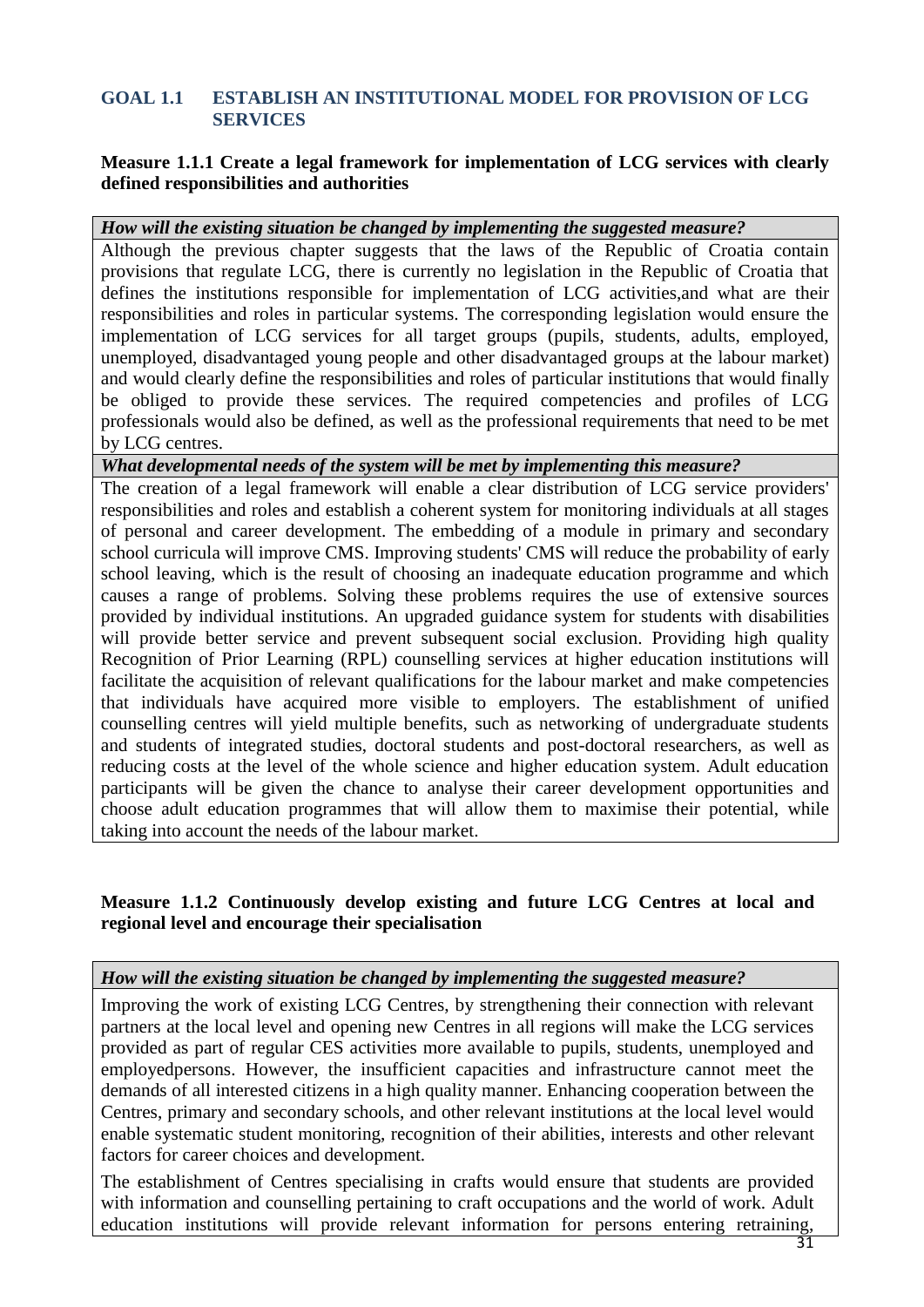professional vocational training or training programmes. Implementation of this measure will satisfy the needs of the system by developing qualified personnel and creating materials and tools for providing LCG services (IT etc.).

Implementation of suggested measure will lead to the establishment of new modernised Centres that provide LCG services based on the criteria required for granting permission to particular institution to become LCG centre. Experts employed at LCG Centres need to acquire new knowledge and skills in order to become qualified for working with target groups. Calls for tenders, especially for projects funded by the ESF, will strengthen the offer of existing institutions, while the new Centres will be given the opportunity to achieve long-term development and sustainability.

Since the system for providing LCG services at all levels in the Republic of Croatia, ranging from primary schools to employers, is still at its early stage, at this phase of its development it is extremely important to explore and identify examples of good practice that can serve as a model for further system upgrades. Each system should build its own LCG model of providing services which includes the description and placement of an organisational unit performing LCG (services) that deals with career counselling and provision of information at the system level and, if required, at the constituent level. In the next phase a proposal to amend existing regulations that regulate the system structure should be drafted. Finally, resources should be redistributed and personnel support should be ensured in order to provide LCG services according to the defined model. Specialisation will provide an expert approach to different user groups and will better meet their specific needs.

*What developmental needs of the system will be met by implementing this measure?*

LCG services are vital for increasing employment rate in transitional labour markets because they provide individual support to persons investigating the possibilities of education and employment.

Establishing LCG centres in different institutions (adult education institutions, associations, social welfare centres, campuses etc.) will expand the range of new LCG services provided and make them more available to their users, as well as increase their visibility in their operating environment. Encouraging their specialisation is particularly important. Establishment of LCG centres could lead to transformation of adult education institutions into local and regional LCG centres, especially in smaller towns. LCG centres will contribute to increased quality of life and provide opportunities and availability for individuals who desire to permanently improve their knowledge and skills. Centre specialisation will make better use of the counsellors' resources. When undergoing specialisation, special emphasis will be placed on Centres that would provide services for the purpose of developing entrepreneurship and self-employment.

By increased participation of institutions from other sectors in career guidance, especially primary and secondary education systems will make LCG services more available to all students and increase the CES capacity for working with unemployed persons and employers. The Centres will also facilitate partnerships at the local level, which will lead to better and improved user service.

Identification and exploration of existing examples of good practice will provide the systems with a foundation for building their own model more efficiently based on previously scrutinised possible models, while taking into account the specific nature of their own institution, which is responsible for designing an appropriate model. The institutional model that describes the required structure is necessary insofar that it determines what measures need to be implemented by the systems and their constituents in order to ensure the unobstructed provision of LCG services.

**Measure 1.1.3. Develop a model for cooperation between institutions that implement and utilise LCG at the local, regional and national level and establish a career development**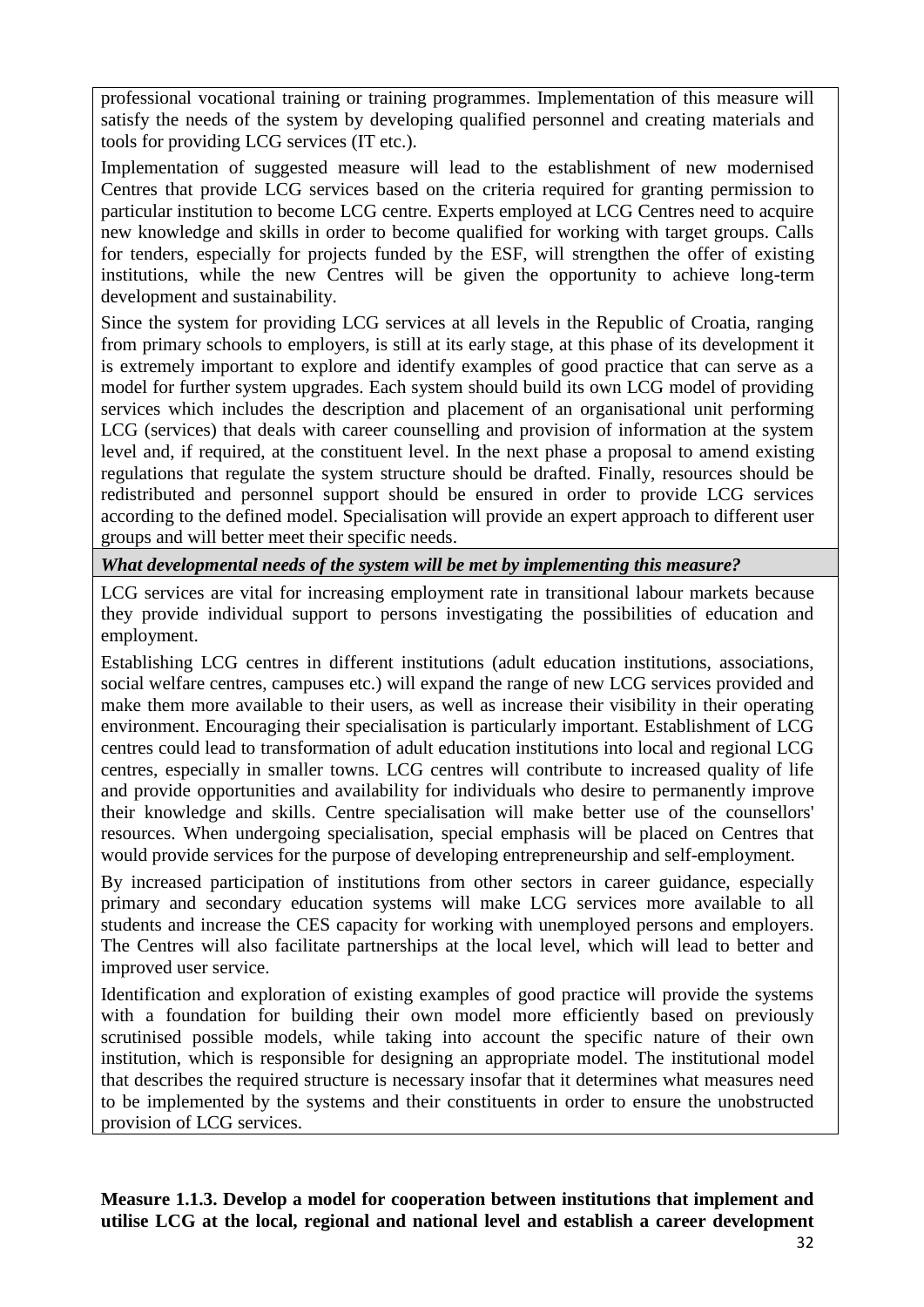#### **data exchange system**

## *How will the existing situation be changed by implementing the suggested measure?*

Institutions that provide some form of LCG at all levels are loosely connected at the present time. It is necessary to instigate formal and informal cooperation between system stakeholders, ranging from providers to the economy, which will ultimately enable the high quality and purposeserving provision of LCG services. With the introduction of the career development data exchange system, all process participants will have access to numerous and high quality information that will allow them to provide better services.

*What developmental needs of the system will be met by implementing this measure?*

Legal framework, regulations and public tenders must give precedence to institutions that have established the LCG system, thus allowing more efficient use of public funds for education and improvement of knowledge and skills required for the labour market and personal development, as well as those that employers and individuals invest in.

## **Measure 1.1.4. Establish RPL counselling in adult education within examination centres**

#### *How will the existing situation be changed by implementing the suggested measure?*

Accredited examination centres that encourage networking of smaller education institutions that do not have the capacity to implement RPL should be established in order to validate previously acquired knowledge in adult education. Examination centres do not have to employ full-time personnel but only a qualified counsellor, external experts, administrative personnel and a person responsible for work quality. For the purpose of ensuring quality, only persons that fit the standard profile may perform the function of assessors. Information pertaining to the content of the assessment programme must be transparent and available to everyone.

*What developmental needs of the system will be met by implementing this measure?*

Introduction of an RPL system in adult education simplifies the process of acquiring formal qualifications for adults who have already acquired certain competencies, since they are not obligated to participate in the entire formal programme of acquiring competencies. The provision of high quality RPL counselling services focused at applicants will contribute to the success of the RPL system.

#### **Measure 1.1.5. Establish an institutional model for the provision of LCG services at higher education institutions**

#### *How will the existing situation be changed by implementing the suggested measure?*

This measure shall be implemented in four steps. It is necessary to conduct a survey on good practice models at renowned higher education institutions. Since the system for providing LCG services at higher education institutions is at initial stage, in this phase it is extremely important for universities to explore and identify examples of good practice that can serve as a model for further system upgrades. The second step will consist of higher education institutions creating their own models for the provision of LCG services at universities and their constituents (in case of disintegrated universities), which includes the description and placement of an organisational unit performing LCG (services) that deals with career counselling and provision of information at the university level and, if required, at the constituent level, e.g. constituents with a large number of students or regulated professions due to the specific nature of career guidance. The third step will consist of a proposal to amend existing regulations that regulate the organisation of higher education institutions. Universities adopt statutes that regulate their organisation, activities and operations, structure, constituent status and other important issues. In addition, constituent statutes regulate the operation and organisational units of an individual college. Following the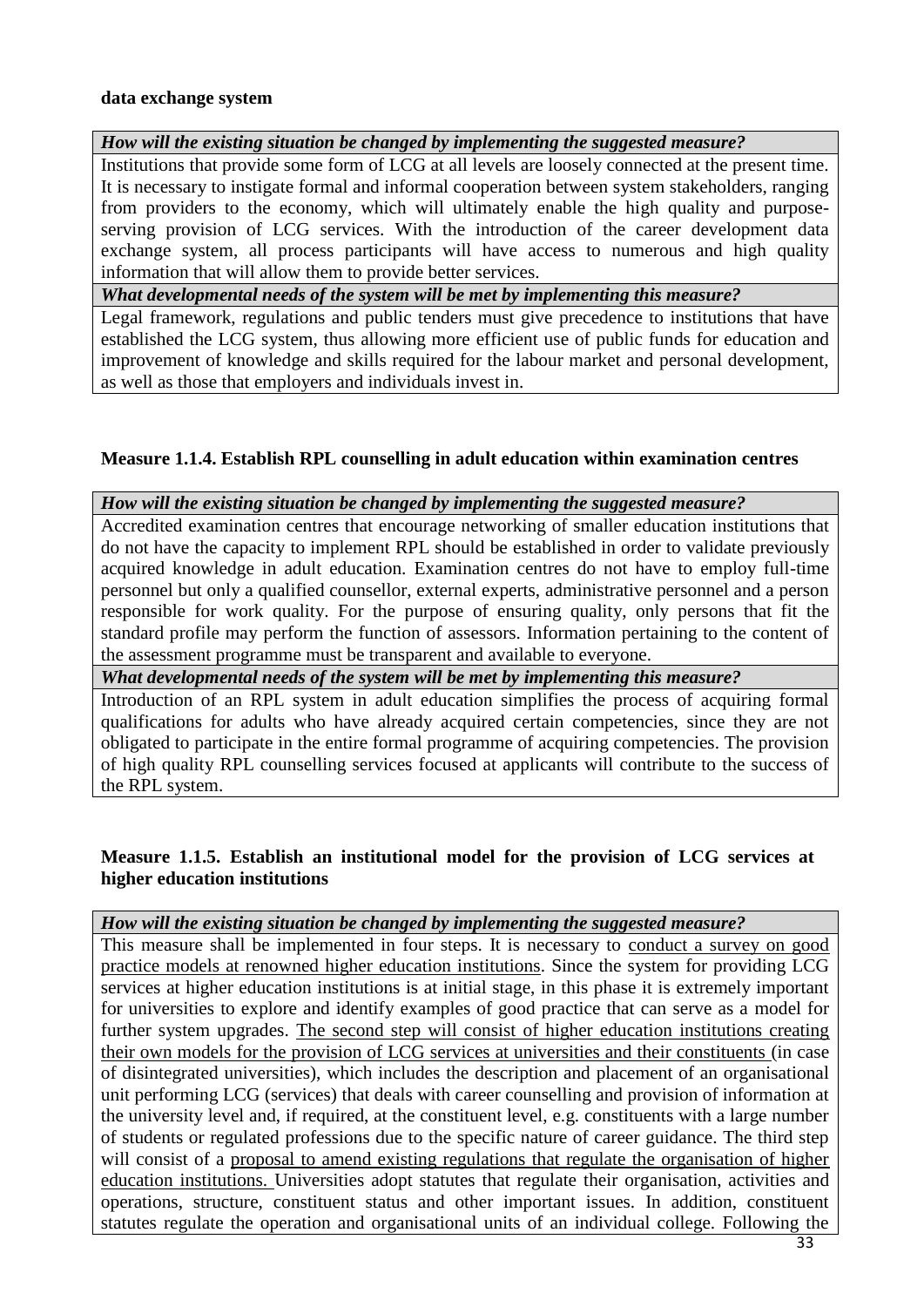elaboration of service provision model and analysis of required regulation amendments, higher education institutions shall recommend amending the university and constituent statutes (in case of disintegrated universities), i.e. regulations that regulate the organisation, names of internal organisation units and their scope. Finally, resources should be redistributed and personnel support should be ensured in order to provide LCG services according to the defined model.

#### *What developmental needs of the system will be met by implementing this measure?*

Connecting universities with other universities in the Republic of Croatia or abroad will allow them to identify potentially good institutional models of LCG service provision at higher education institutions. Identification and investigation of existing examples of good practice will provide the higher education institutions with a foundation for building their own model more efficiently based on previously scrutinised possible models, while taking into account the specific nature of their own institution responsible for creating an appropriate model. Institutional model that describes the required structure is necessary insofar that it determines what measures need to be implemented by the universities and their constituents in order to ensure unobstructed provision of LCG services. Making the required amendments to the regulation that regulates the organisation of higher education institutions and provides for an organisational unit (service) whose scope includes LCG has led to the creation of space within the internal organisation of the higher education institution suitable for providing LCG services.

#### **Measure 1.1.6. Establish an institutional model at the agency responsible for ensuring quality in science and higher education**

#### *How will the existing situation be changed by implementing the suggested measure?*

The agency responsible for ensuring quality in science and higher education needs to examine examples of good practice at foreign national agencies. In the second step the Agency regulates its internal organisation (the role of the agency in LCG shall be elaborated in Agency's internal regulations). The statute regulates activities, internal organisation, work organisation, professional tasks and administrative work that fall within the scope of the Agency as well as activities included in the individualtasks. Organisational units are determined by the Agency's internal organisation. Following the elaboration of the service provision model and analysis of the required amendments of the current regulations, the Agency shall, if required, recommend that amendments to the statute and other required regulations be made.

#### *What developmental needs of the system will be met by implementing this measure?*

Making the required amendments to the regulations that regulate the organisation has led to creation of an organisation that is suitable for provision of LCG services.

## **Measure 1.1.7. Establish cooperation between LCG centres and institutions with stakeholders, especially employers**

#### *How will the existing situation be changed by implementing the suggested measure?*

Level of cooperation between end users, local communities, educational institutions and employers remains insufficient. Employers should be informed about the LCG centres' modes of operation. Employers should be presented with the advantages of cooperating with LCG centres and the opportunities they provide through lectures and workshops. Furthermore, formal and non-formal models of cooperation between the employers and the centres should be established with the aim of providing efficient problem solutions and improving work and cooperation in LCG.

Employers are the key LCG stakeholders, considering that they are able to provide the adult education system with the most detailed information on labour market needs. Information provided to institutions/centres by employers will give them better insight into labour market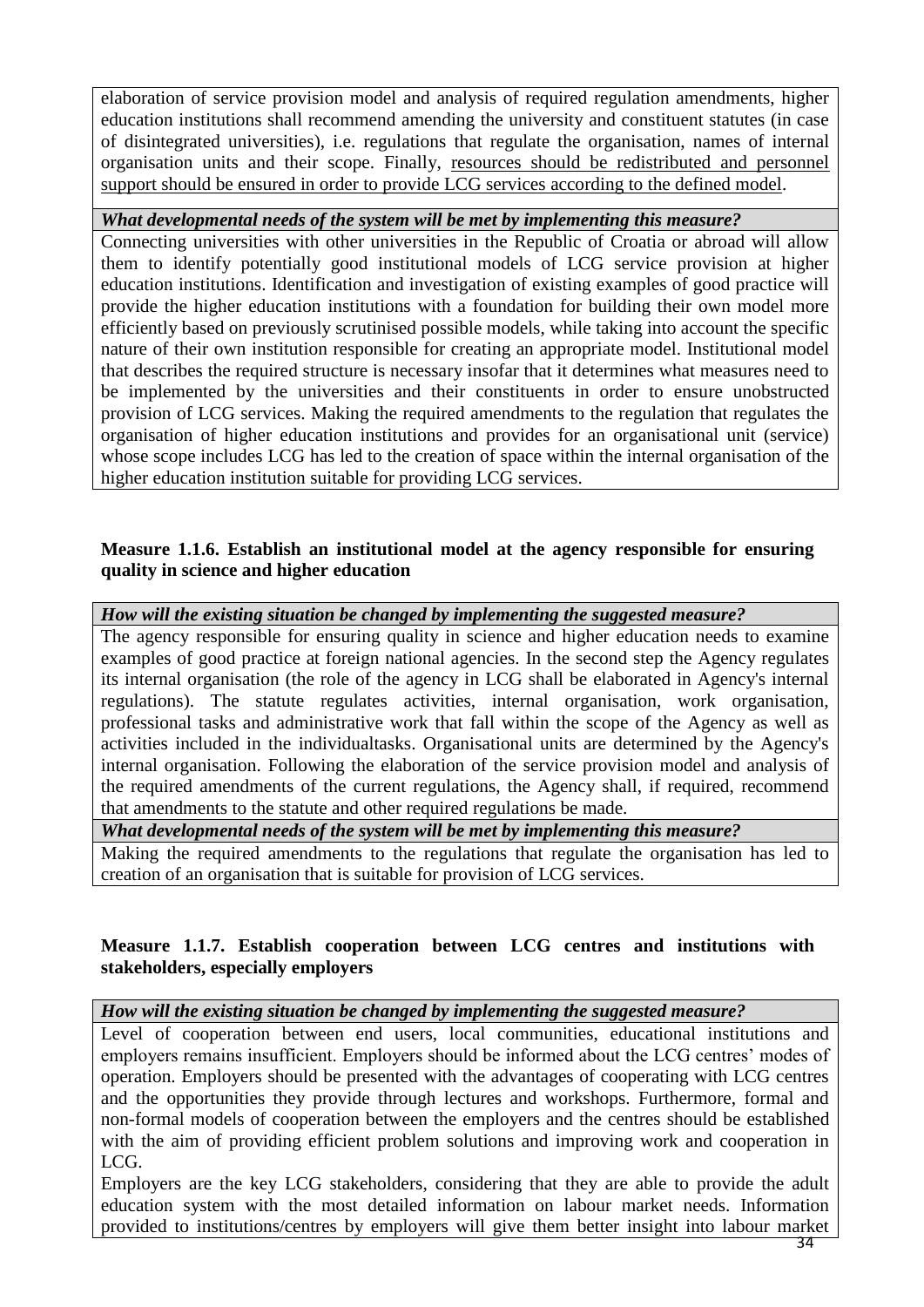needs in the area of their operation and will allow them to develop programmes aligned with the labour market, which in turn will direct prospective participants to enrol in the programmes, depending on their own capacities. This measure will ensure that the creation and implementation of adult education programmes meet the demands of the labour market. Networking of Local Partnerships for Employment (LPE) should be further enhanced at the regional and national levels and LPE systems, that already function independently with more or less potential and initiatives should also be encouraged.

## *What developmental needs of the system will be met by implementing this measure?*

Education programmes with clearly defined learning outcomes which are suited for the challenges of the labour market will be developed. This is most relevant to the active working population, since adult education will enable them to meet the current needs of the labour market. Participation and utilisation of expert elements when choosing the adult education programme will provide end users with flexibility and security in the labour market, while employers will have qualified and well-educated human resources at their disposal.

Communication and implementation of LCG activities with employers will enable the alignment of qualifications with workplace demands and provide the individual with support in achieving sustainable employment. LCG conveys a message of personal responsibility, employability, opportunity making, dealing with unemployment and understanding the cause of unemployment. This will allow the Centres to link the target groups with employers and the entire learning and work related process will be based on cooperation and benefits of all stakeholders.

This measure will develop programmes suited to labour market needs and will also encourage participants to seek training for occupations that are more sought after in the labour market. Priority will be given to development and adoption of those programmes that efficiently prepare the active working age population for the labour market. . This should reduce unemployment in a particular area and increase the educational activity of the population. The unemployed would have easier access to employment and the employed would acquire new competencies, which would provide employers with a qualified workforce, depending on the current needs for their occupation.

## **Measure 1.1.8. Develop a model for bipartite cooperation between employers' associations and branch trade unions on LCG opportunities**

*How will the existing situation be changed by implementing the suggested measure?*

Stakeholders will develop their skills for participating in social dialogue on LCG (in accordance with the principles of good practice) and enable the development and enhancement of competence centres through a systematic approach and continuing dialogue between branch trade unions and employers' associations, as well as through their bipartite cooperation (through the establishment of bipartite groups).

*What developmental needs of the system will be met by implementing this measure?*

The strengthened involvement of employers/employers' associations and workers/unions in the systematic processes of LCG will provide relevant access to information about the labour market, its structure, manner of functioning, employment trends, interaction between supply and demand, and interconnection (networking) of all stakeholders involved in the LCG process. It will also contribute to the greater involvement of small and midium-sized enterprises in the processes of LCG and competence centres.

## **Measure 1.1.9. Design and further develop LCG services in the workplace**

*How will the existing situation be changed by implementing the suggested measure?* Career guidance services in the workplace will be implemented in several directions: continuing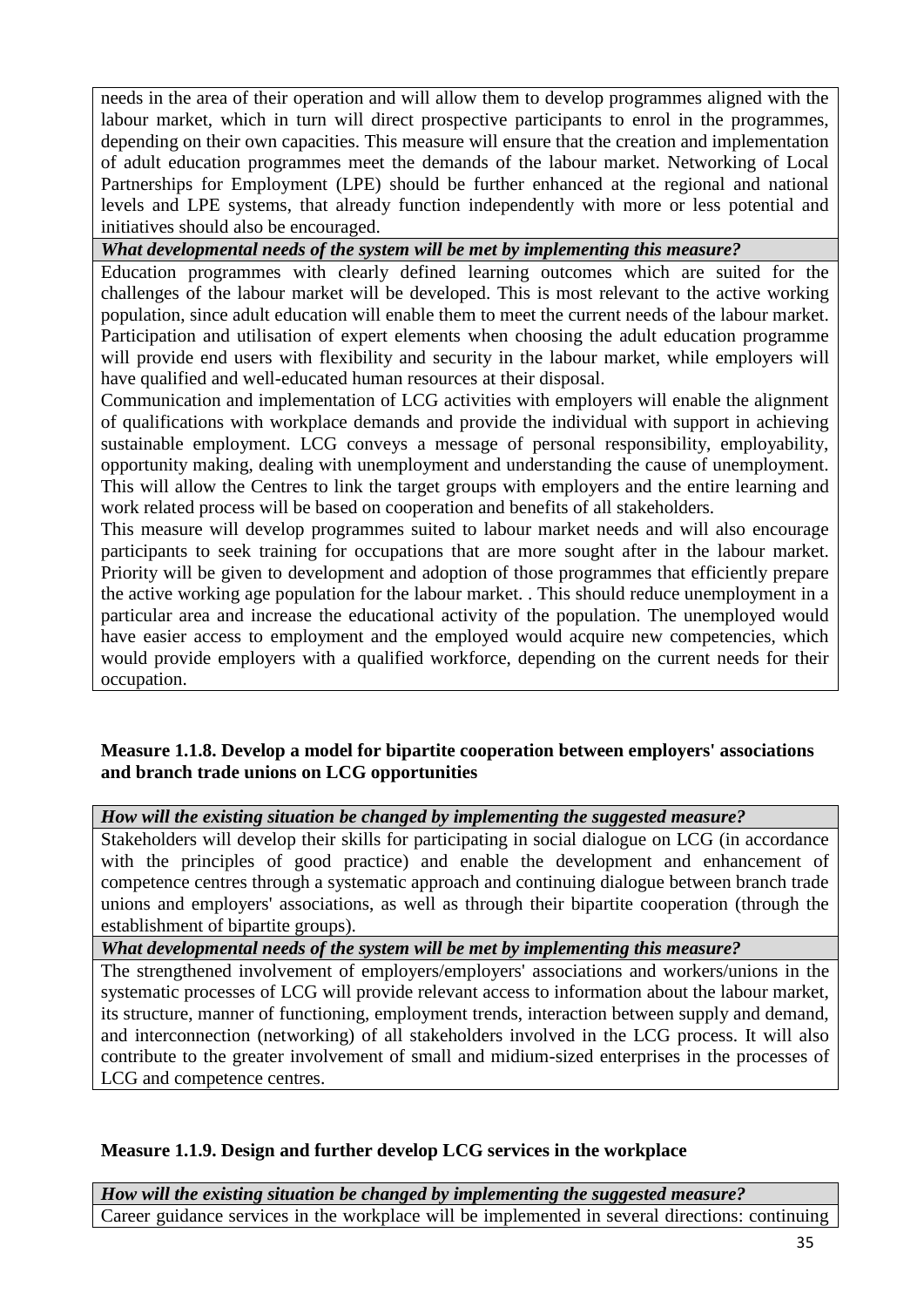and systematic effort to raise individual awareness of the importance of career management; encouraging workers to value their own knowledge and skills through career guidance at the employer's or in the labour market; assessment of workers' knowledge in relation to the competencies required by the workplace, i.e. duties carried out in the workplace and creating a training programmes for individuals that do not meet the required standards. In order to enhance the employer's capacity for carrying out these activities, it is necessary to promote the exchange of experiences between employers in human resource management and encourage employer and union involvement in designing and implementing LCG programmes.

*What developmental needs of the system will be met by implementing this measure?*

Raising individual's awareness of the importance of managing one's own career through systematic access to information and active participation (via their representative organisations – employer/union associations) in the relevant processes of career guidance in the workplace.

## **GOAL 1.2 IDENTIFY THE ROLES/RESPONSIBILITIES OF ALL SERVICE PROVIDERS**

There are several service providers currently operating in the Republic of Croatia (CES, qualified services and cooperatives in schools, competence centres, career centres at universities and their constituents, ASHE 's Central Application Office, adult education institutions (career centres, i.e. examination centres for validation of non-formal and informal learning - VNFIL) and other legal entities. However the role of particular LCG service providers is not clearly defined by the regulations.

## **Measure 1.2.1. Identify the role of service providers and their cooperation with employers**

*How will the existing situation be changed by implementing the suggested measure?*

Regulations should clearly identify the role of each service provider and the type of cooperation with employers. Clearly identifying the role of institutions is a prerequisite for regulating the LCG system, which ultimately leads to improved LCG service provision, a stronger role of individual LCG service providers and the development of institutional activities. Connecting with the economic sector is vital because of labour market needs and the recognition and acquisition of required competencies.

## *What developmental needs of the system will be met by implementing this measure?*

A clear distribution of responsibilities and roles of particular institutions in providing LCG services will provide the end user with a high quality service and will equally distribute the responsibilities and roles of individual institutions that work with certain target groups of users. Connecting with the economic sector will ensure more efficient provision of LCG services to users in accordance with the actual economic needs.

## **Measure 1.2.2. Develop a career guidance system for pupils that enables the development of CMS**

## *How will the existing situation be changed by implementing the suggested measure?*

The current school curriculum does not place sufficient emphasis on development of CMS, which are, alongside the basic skills and knowledge acquired during formal education, key to individuals' career development. These skills refer to the means of collecting and using information about oneself, education and the world of work, as well as skills required for making and implementing decisions and achieving career transitions (from education to work, from work to work etc.).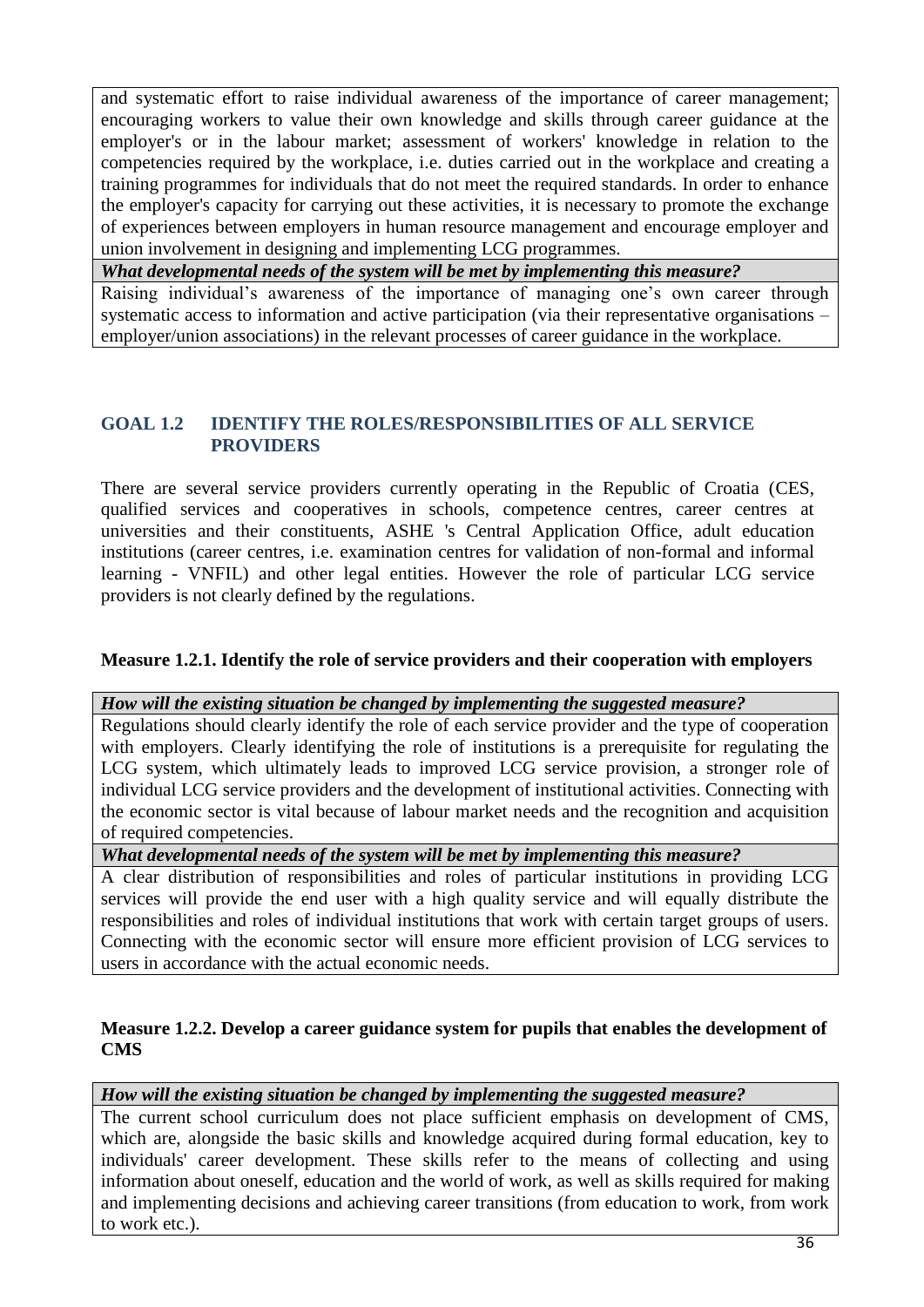Developing a system that would enable acquisition of these skills and defining the responsibilities and roles of individual institutions in pupils' career guidance activities would facilitate career management and would raise awareness among individuals with regard to their own capacities, interests and values, as well as the opportunities provided by education and work.

*What developmental needs of the system will be met by implementing this measure?*

Introducing these topics in school curricula would enable teachers and expert associates to work on the development of CMS through regular teaching and special activities.

A well-developed support system for pupils in primary and secondary education would prevent possible subsequent social exclusion, unemployment, emotional, financial and other negative consequences that are the result of choosing inadequate education and failing to acquire the skills and knowledge required in the labour market.

## **Measure 1.2.3. Improve the career guidance system for pupils with developmental difficulties**

## *How will the existing situation be changed by implementing the suggested measure?*

Career guidance for pupils with developmental difficulties has been traditionally implemented by CES interdisciplinary expert team. Counselling is carried out at the end of the eighth grade and based on the Opinion of the career guidance service pupils may be given precedence or direct enrolment in the recommended programmes. Career guidance for pupils is a complex process that includes cooperation between different experts and should be carried out during the entire period of the pupil's education in order to align the education process with the pupil's difficulty and to guide the pupils towards areas that would allow them to develop and fulfil their potentials. Bearing in mind the CES limited capacity for providing this type of service and the fact that education professionals in primary and secondary schools have the opportunity to become well acquainted with the pupil's capacities over the years, efficiency, limitations and other "soft" skills, it is necessary to establish a system wherein schools would have a greater role and responsibility in the guidance process. Establishing an interdisciplinary interinstitutional committee for pupils with developmental difficulties at the local level would enable monitoring pupils throughout education and identifying their potential and limitations for the purpose of choosing a better career pathway, increasing the individual's inclusion in society and improving quality of life. Adjustment of assessment procedures for the purpose of assessing pupils with developmental difficulties and training of expert associates and other experts involved in working with children with developmental difficulties would improve the identification of the pupil's specific characteristics and capacities and would ultimately provide higher quality services.

*What developmental needs of the system will be met by implementing this measure?*

A well-developed support system for pupils with developmental difficulties would prevent subsequent social exclusion, unemployment, emotional, financial and other negative consequences that are the result of choosing inadequate education and failing to acquire the skills and knowledge required in the labour market.

## **Measure 1.2.4. Determine and improve activities of institutions in higher education: the Agency responsible for quality assurance in science and higher education and higher education institutions**

*How will the existing situation be changed by implementing the suggested measure?*

It is necessary to determine activities of institutions that provide LCG services in higher education with legal regulations.

The agency responsible for quality assurance in science and higher education should develop activities of the Central Admissions Office - CAO at the information level that would allow applicants to make an informed decision, by including information on the quality and relevance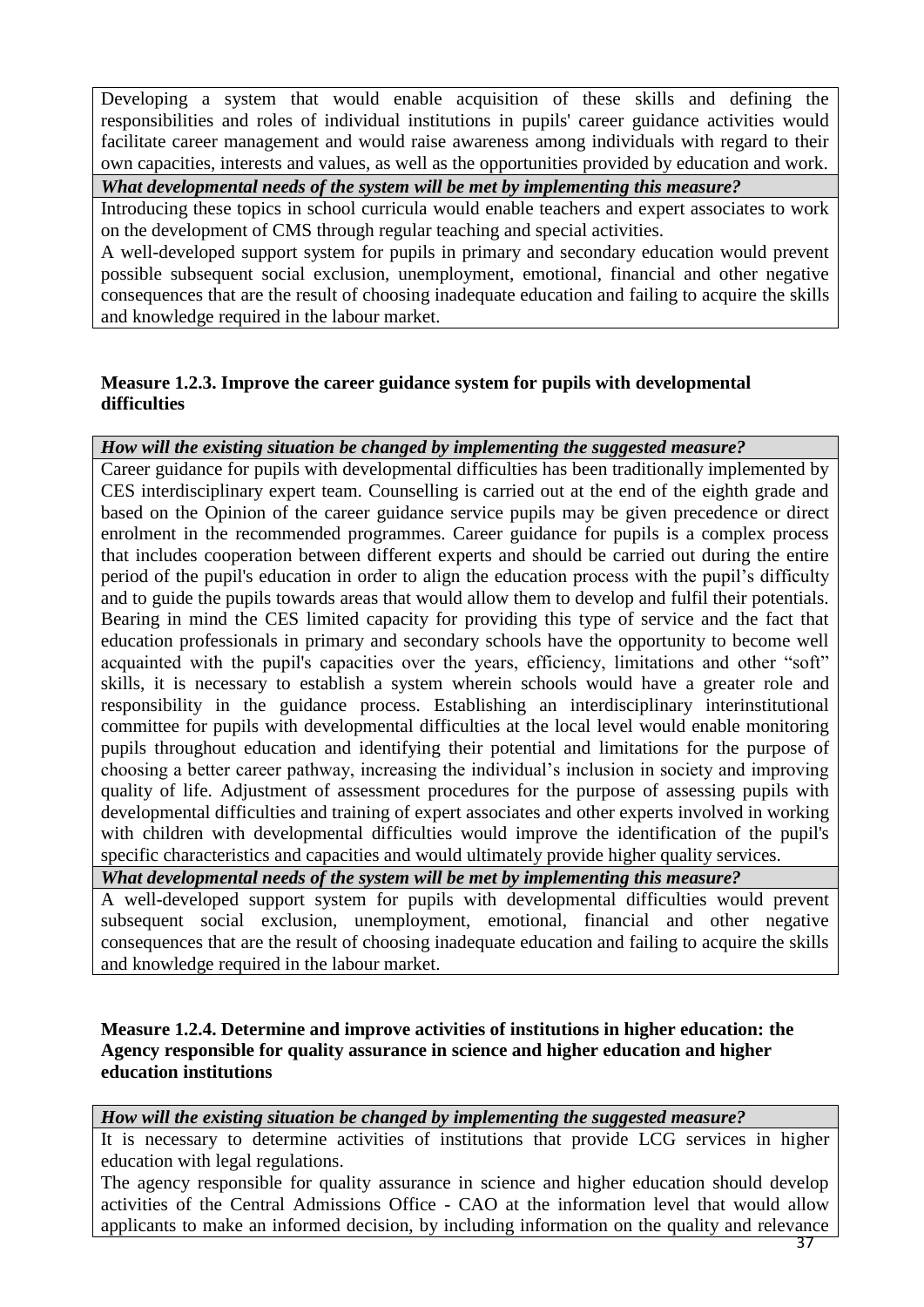of study programmes with the provision of career information. The Agency should make available information relating to the relevance of study programmes (e.g. if a research on monitoring employability was conducted, at the university or external research, the CAO should make the research results available to students). Furthermore, the Agency should provide information on the quality of study programmes.

The activities of higher education institutions should also cover the services of RPL counselling (counselling on the process of recognition of prior learning). At the centralized level (at the rectorate), counsellors for RPL should provide insight to applicants into the possibilities of providing RPL on their constituents. The counsellors at the university will conduct workshops on preparing resumes and portfolios and inform applicants on colleges which offer certain qualification. For the implementation of RPL on the constituent, the information system is crucial: a person at the university sends the data to the constituent. If necessary, the applicant is given an opportunity to attend an additional course at the constituent, based on the course schedule, after which a professor carries out an evaluation in accordance with the standards and programmes. The institution develops services throughout the year in preparation for the next academic year.

*What developmental needs of the system will be met by implementing this measure?*

Determining the activities of individual institutions in providing LCG services through legal provisions is crucial for regulating the LCG system because it provides an institutional framework for the development of the system. Legal regulations will determine the existing activities and develop additional activities that will improve the LCG system.

The Central Applications Office already offers support to the applicants during the application procedure and enrolment in the first year of undergraduate and graduate studies, by providing information on conditions for enrolment into higher education institutions, application procedure rules and answers to the applicants' inquiries. For the purposes of this measure, the Agency should determine the existing activities of the provision of career information, but also provide information on the relevance and quality of the study programme. Such an approach will enable the applicants to provide an informed decision.

Higher education institutions will develop the services of RPL counselling (counselling on the process of recognition of prior learning). Since Croatia has already developed a RPL system, it is essential to provide RPL counselling in order to ensure the support to RPL system in higher education in the Republic of Croatia. Providing quality RPL counselling services aimed at the applicant will contribute to the success of the RPL system, which will enable faster acquisition of relevant qualifications in the labour market. In addition, the competencies that individuals already have will become more visible to employers.

## **Measure 1.2.5 Develop a system of LCG for workers / employers / trade unions**

#### *How will the existing situation be changed by implementing the suggested measure?*

Develop access to a LCG services for all target groups in a way that provides accessible range of information, free of charges, on labour market needs and opportunities of the individual to manage one's own career. In general development of the LCG system, specifically develop institutional models connecting the CES, employers' associations and other business associations and trade unions, which will enable systematic access to information on trends in the labour market. At the moment, except for LCGC and some adult education institutions, there is no established system of LCG intended for the citizens, especially participants who wish to attend some of the adult education programmes. Realization of the proposed goal will establish a network of institutions that will establish and strengthen the offer of LCG at the local and regional levels.

*What developmental needs of the system will be met by implementing this measure?*

Establishing an institutional model for the provision of LCG services will lead to better connection of stakeholders in the system (institutions, trade unions, employers and workers) and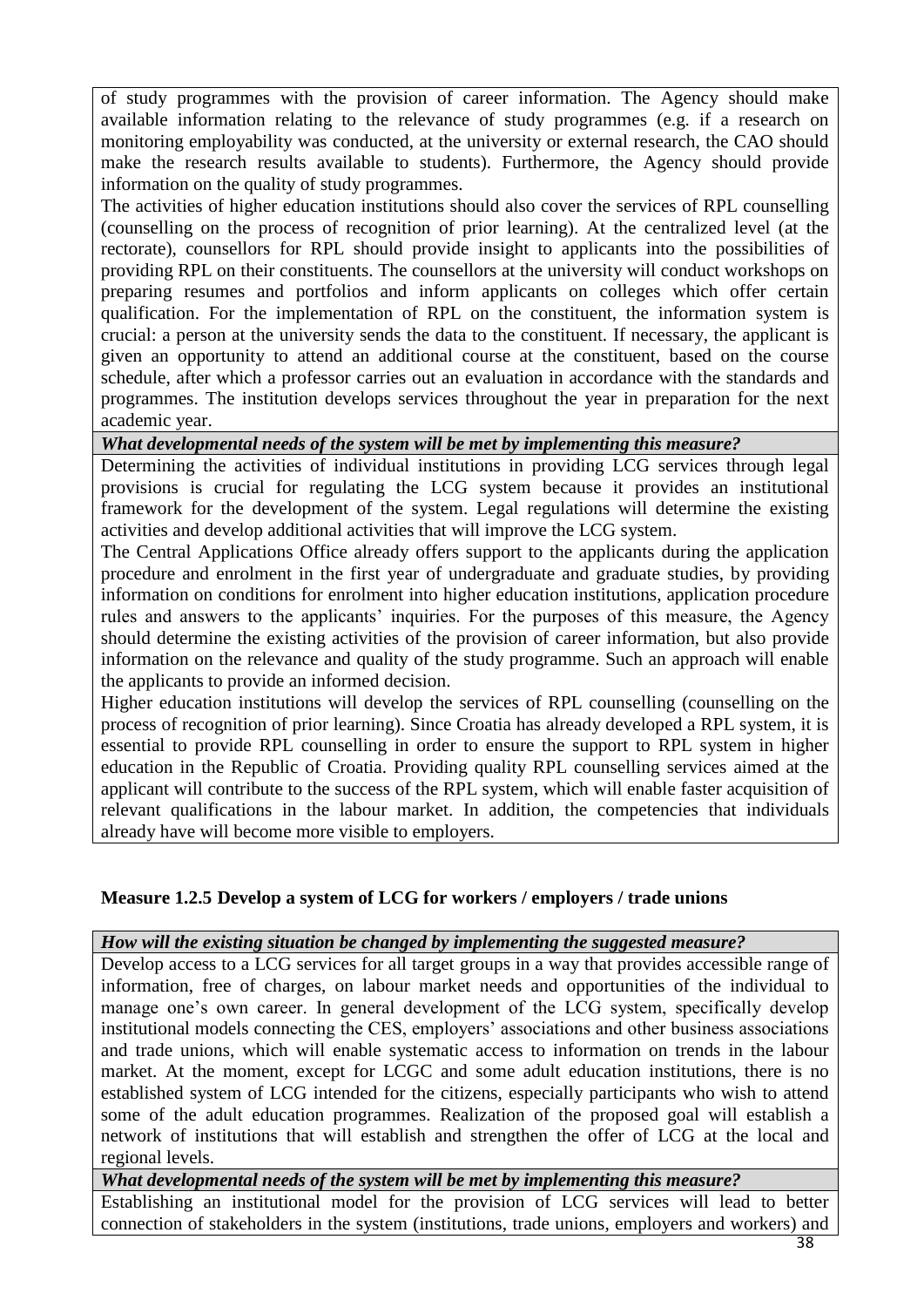compliance of educational, formal, non-formal and informal programmes with the labour market. Stronger involvement of employers and workers and/or their organizations in the systematic processes of LCG will ensure the availability of relevant information on the labour market, its structure, the way it functions, on employment trends, interaction of supply and demand, interconnection (networking) of all stakeholders in the process of LCG.

#### **GOAL 1.3 DEVELOP THE ROLE OF FORUM FOR LIFELONG CAREER GUIDANCE AS A STRATEGIC BODY THAT DELIBERATES FURTHER DEVELOPMENT OF LCG AND MONITORS IMPLEMENTATION OF LCG SERVICES**

**Forum for Lifelong Career Guidance in the Republic of Croatia** was founded on 24 March 2014 by the Decision of the Minister of Labour and Pension System as an interdepartmental body with the goal of ensuring effective coordination of participation of all relevant stakeholders in providing LCG through agreed roles, activities, responsibilities and continuous dialogue.

## **Measure 1.3.1. Strengthen the role of Forum for LCG as the body for coordination and cooperation**

*How will the existing situation be changed by implementing the suggested measure?*

Forum carries out activities aimed at the coordination of activities and cooperation between stakeholders of the LCG system, thus achieving the necessary level of collaboration and cohesion among the various stakeholders of the labour market and improving LCG services for different user groups. In its work, it will develop new standards and procedures, using examples of good practices from the EU.

*What developmental needs of the system will be met by implementing this measure?*

Joint work of the members on regular periodic evaluation of priorities, goals and measures for the establishment and improvement of the LCG system in Croatia and proposing new measures will contribute to further improvement of the system's quality.

## **Measure 1.3.2. Establish cooperation with National Council for Development of Human Potential**

## *How will the existing situation be changed by implementing the suggested measure?*

Cooperation between NCDHP and Forum for LCG is suggested in order to propose harmonised policies. Since LCG and career management are an important part of human resource development, which is based on cooperation of all stakeholders in the education system, employment system and other stakeholders, through continuous dialogue and mutual provision of information between members of Forum and NCDHP, efficient coordination of stakeholders and collaboration in developing measures for harmonization of employment, education and LCG policies is ensured. In its work, NCDHP makes recommendations concerning the process of planning and developing human resources.

*What developmental needs of the system will be met by implementing this measure?*

NCDHP estimates, evaluates and harmonizes public policies, including the LCG policy, taking into account their impact on human resource development and achievement of strategic objectives and competitiveness of the Republic of Croatia. Cooperation between Forum for LCG and NCDHP enables more effective integration and harmonization of policies of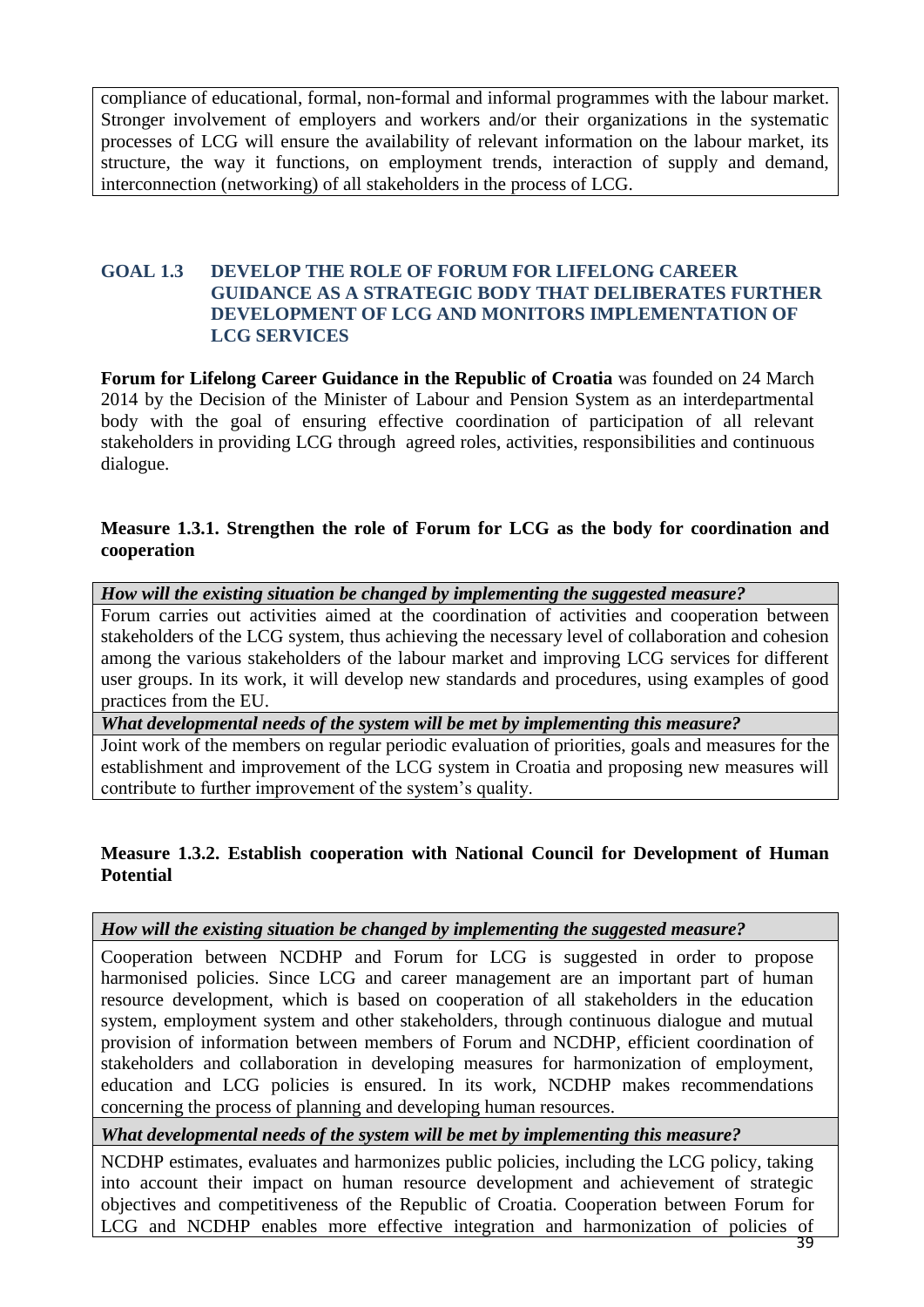education, employment, LCG and regional development.

## **Measure 1.3.3. Establish collaboration with the Euroguidance Centre**

*How will the existing situation be changed by implementing the suggested measure?*

The cooperation between Euroguidance Centre and Forum for LCG is suggested with the goal of coordinating activities and cooperation within the LCG system. Euroguidance is the European network of national centres to support LCG, and the main objectives of the network are to promote the European dimension in LCG and provide information on LCG and mobility for learning purposes. Both objectives are aimed at encouraging the international mobility of persons in education and training, and drawing attention to the wide range of methodologies and practices in other European countries.

*What developmental needs of the system will be met by implementing this measure?*

Joint work of the members on regular periodic evaluation of priorities, goals and measures for establishment and improvement of LCG system in Croatia and on proposing new measures will contribute to further improvement of the system's quality. Also, the inclusion of the Euroguidance Centre will contribute to the better harmonization of the Croatian system of LCG with the LCG systems of other EU countries, which will facilitate access to examples and implementation of good practice.

## **PRIORITY 2 ENCOURAGING LCG ACCORDING TO LABOUR MARKET AND ECONOMY NEEDS**

## **GOALS:**

- 2.1. Define the needs of the labour market / labour market analysis and use of data for LCG purposes
- 2.2. Develop LCG services in accordance to the needs of the labour market and the economy

## **GOAL 2.1 DEFINE THE NEEDS OF THE LABOUR MARKET / LABOUR MARKET ANALYSIS AND USE OF DATA FOR LCG PURPOSES**

## **Explanation**

Process of learning and acquiring qualifications lasts for several years and it is difficult to know with certainty what knowledge and skills employers will need in the future. For this reason it is extremely important to monitor and try to predict the future needs of the labour market.

## **Measure 2.1.1. Ensure the availability of information on labour market needs and projections of future labour market needs**

## *How will the existing situation be changed by implementing the suggested measure?*

The main goal is to make projections of employment by business activities in the Croatian economy and on the impact of increase/decrease of future employment on demand for occupations that are part of the 25 sectors defined by the Croatian Qualifications Framework Act. The information contain a projection of employment by economic sectors in a five-year period and analysis of impact of employment growth by economic sectors on demand for occupations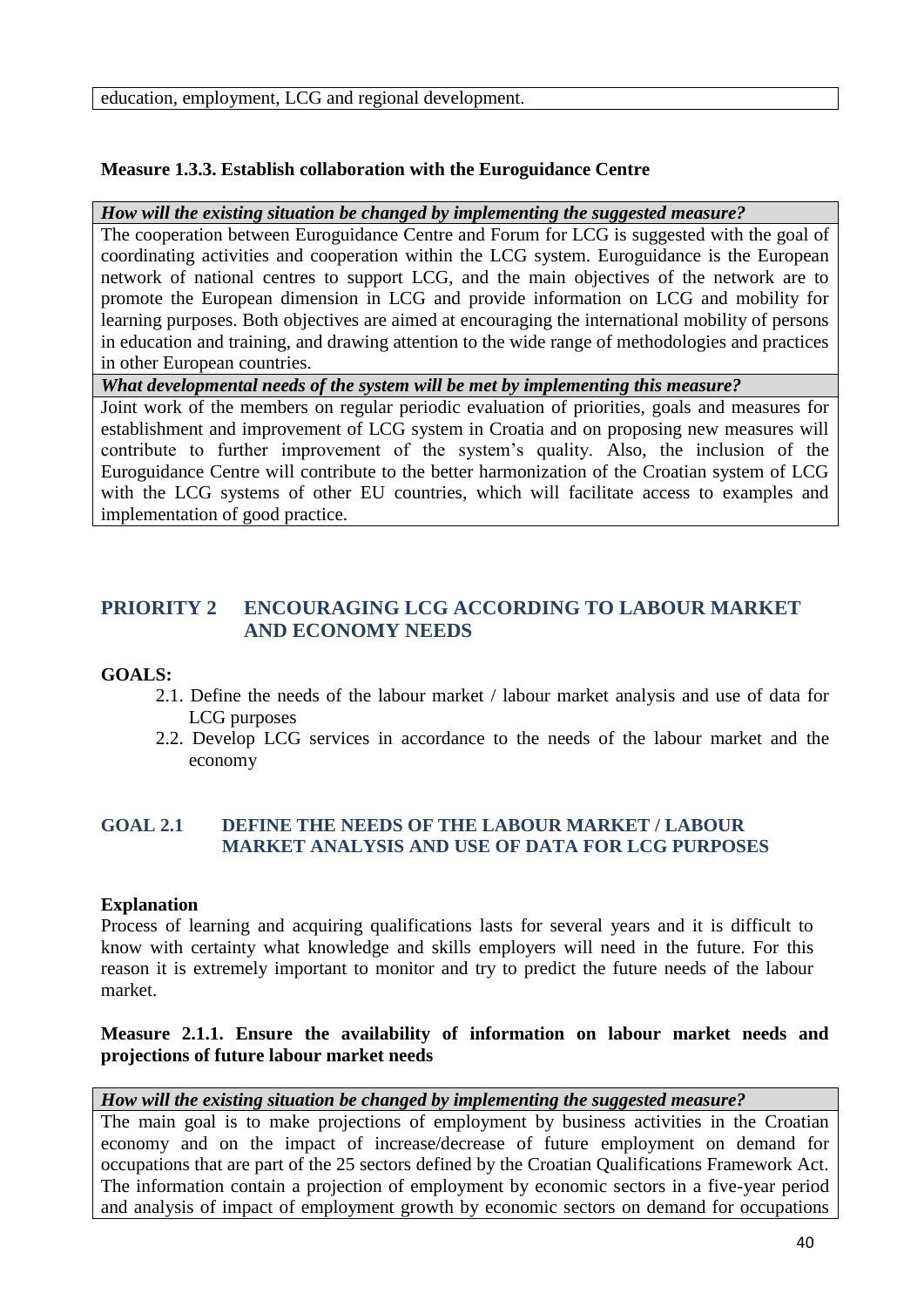by the CROQF sectors at the level of occupation groups.

Based on the need for medium-term and long-term forecasts of the labour market in certain economic sectors MLPS established the CROQF portal that brings together all the relevant data on employment, unemployment and number of students of secondary and higher education programmes in one place. In this way, all users of the abovementioned portal can be aware of the labour market trends in order to predict trends in economic sectors and thus focus their career on growing branches of the economy.

*What developmental needs of the system will be met by implementing this measure?*

Providing an on-line platform and its further improvement will ensure the widespread availability of information on public services and public needs and provision of support and information for users and prospective service providers in the field of innovation.

## **Measure 2.1.2. Develop a system of Human resources record**

*How will the existing situation be changed by implementing the suggested measure?*

Human resources record, as a further step in informatisation of data exchange among government institutions, will be a place to connect the key registers in the Republic of Croatia which describe position and career path of individuals in the world of education and work. Selected contents of various registers will be connected and special attention will be paid to the three basic statuses of the citizens: *employment, unemployment and inactivity.*

*What developmental needs of the system will be met by implementing this measure?*

The main beneficiaries of this Record will be government institutions, which will use each other's existing data in order to accelerate the exercise of rights and opportunities for individuals and institutions arising from development policies and will serve as a basis for drafting strategies, integrated policies and measures to allow monitoring of specific groups that are excluded from the labour market and education.

## **GOAL 2.2 DEVELOP LCG SERVICES ACCORDING TO THE LABOUR MARKET AND ECONOMY NEEDS**

## **Measure 2.2.1. Ensure the availability of career guidance services to pupils during education, taking into account needs of the labour market and economy**

*How will the existing situation be changed by implementing the suggested measure?*

Currently, pupils are usually given information and counselling services if they have some difficulties that limit their choice of occupation. Information on occupations, the world of work and employment opportunities, as well as opportunity for counselling, are not systematically provided or made available to other pupils. Development of a transparent system of Labour Market Information (LMI), which would be based on an ongoing analysis of necessary knowledge and skills and data of various relevant institutions, would ensure that pupils are informed in a timely manner and that the service is available to them. Improving access to career guidance services for pupils will result in pupilss being better informed for making career decisions and, ultimately, enable them to make a choice of an occupation that is in accordance with their abilities, interests, values and needs of the labour market.

*What developmental needs of the system will be met by implementing this measure?*

Career guidance in the education system should be developed and strengthened because career development is a life-long process and because it is closely related to the learning and education of a person in the broadest sense, e.g. teaching young people how to learn, how to choose an occupation, manage a career and, in particular, to develop entrepreneurial competencies. Strengthening the education system to provide LCG services, as well as involving employers in education and other relevant partners, will develop a career guidance system in accordance with the needs of the labour market and economy, while the responsibility for the provision of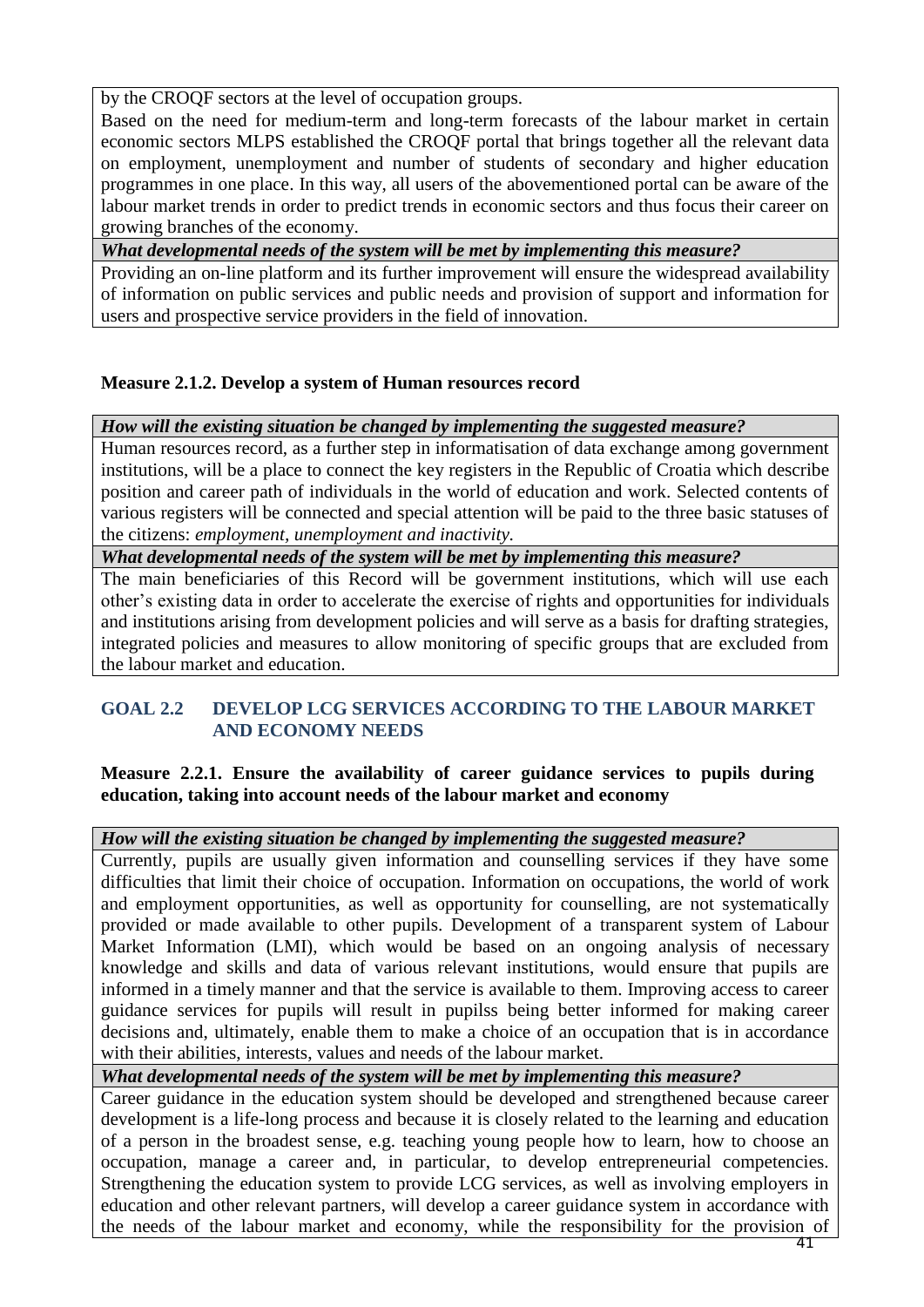information and counselling to pupils will be distributed among all relevant stakeholders.

## **Measure 2.2.2. Develop IT infrastructures of LCG Centres and continuous development of e-Guidance services (web design, design of tools for self-assessment and other tools to improve CMS)**

#### *How will the existing situation be changed by implementing the suggested measure?*

Implementation of traditional methods and techniques for providing information and counselling to pupils and introduction of e-services, in order for the various stakeholders to inform pupils about careers, education, occupations and the world of work throughout the pupils' education, will increase the willingness of pupils to choose occupations in demand on the labour market and enable the availability of information to pupils in a form and channel (e-services) appropriate for them. Informing pupils about the sought-after occupations and gender equality in the choice of occupation will reduce stereotypes about male or female occupations and will increase the number of pupils enrolled in the occupations of the future. Various forms of counselling (individual and group) to pupils who need the assistance will enable better preparation for the labour market and acquisition of CMS.

*What developmental needs of the system will be met by implementing this measure?*

Partnership approach will increase the quality of the provided service and allow the systems to operate in a connected way and to monitor the changes that occur in each system. Introduction of new technologies and channels used to provide information to pupils will free institutional capacities to provide information services and increase capacities for provision of individualized services. With the establishment of database, records and analysis systems in accordance with labour market needs, centres will be more open and accessible to the general public. IT connectivity of all stakeholders in the system who have databases and records at their disposal (Agency, CES, CPII), will enable centres to provide faster and better information via the web and other IT tools about labour market needs, but also on appropriate educational offers that respond to those needs. This will enable systematic and flexible provision of information to users at a lower cost.

#### **Measure 2.2.3. Develop a model of traineeship, mentorship, apprenticeship and work trial for pupils and students and strengthening the role of mentoring**

## *How will the existing situation be changed by implementing the suggested measure?*

By exploring the world of work in primary and secondary schools and in higher education, pupils/students will be able to make more informed decisions about their career. Mentors of occupational practice should determine interests, abilities, desires, preferences and capabilities of students in order to determine an area of occupational practice that best suits each of them. Individual counselling is important, i.e. it is important to review job possibilities with a student who is referred to occupational practice and to discuss the expectations the student has. Mentors of occupational practice shall draft a list of companies where students carry out professional practice, i.e. a database of companies interested in having students come to perform practice, leaving open the possibility that students may themselves find a company to perform occupational practice with. Mentor concludes an agreement on occupational practice with employers on behalf of the college. Mentor also develops a plan for performing occupational practice, keeps records on the occupational practice completed by students and draws up reports on completed occupational practice.

## *What developmental needs of the system will be met by implementing this measure?*

This measure will contribute to linking academic and business sectors, i.e. students and employers who need to have opportunities opened up for them for cooperation and mobility in terms of mentoring, occupational practice and employment. Occupational practice should be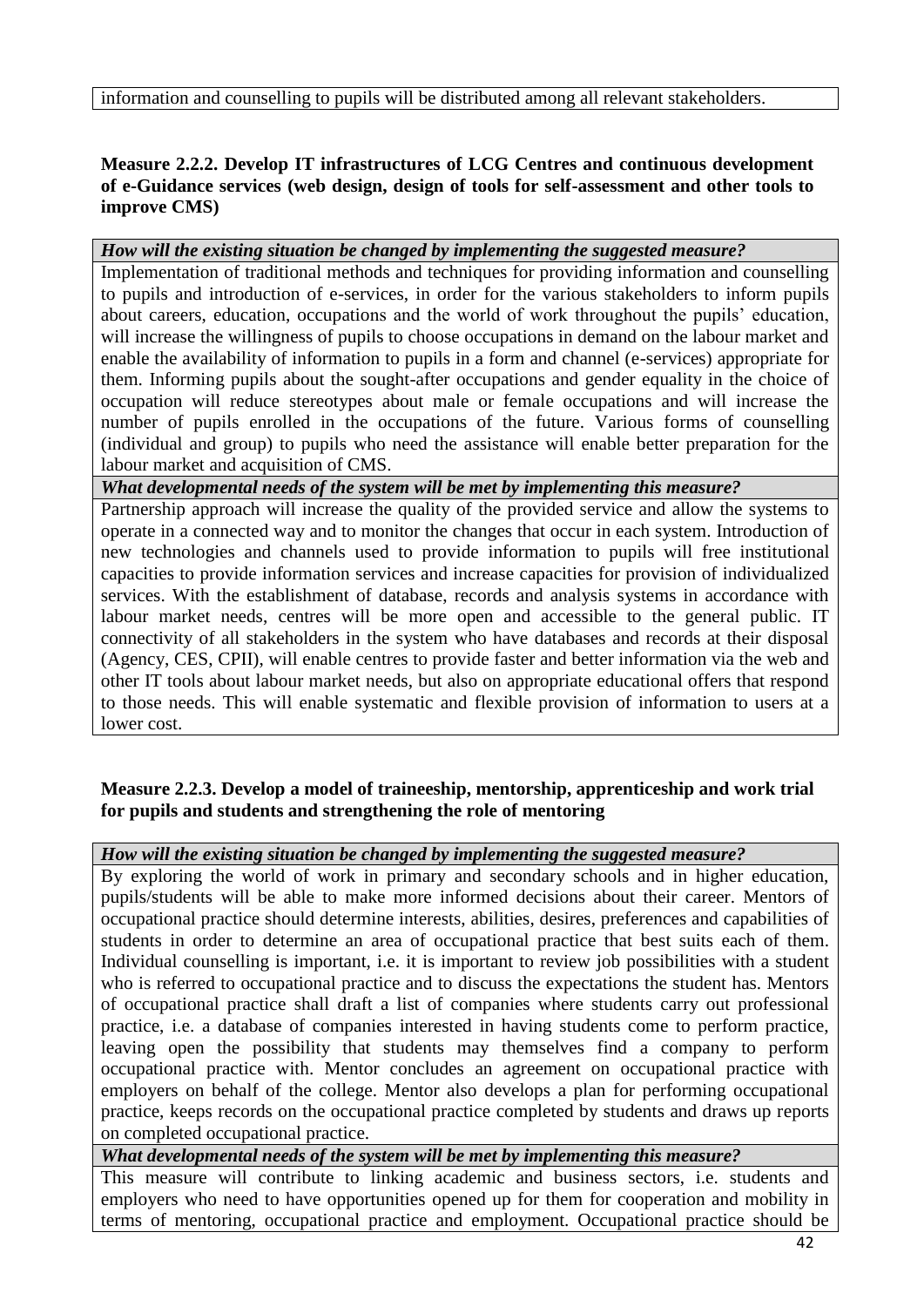closely connected with the study programme and conducted in such a way as to be a productive work experience for both student and employer. In this way, employers have the opportunity to find out about the competencies and capabilities of students during their studies and provide them with opportunity for employment in their company or institution after they complete their studies.

## **Measure 2.2.4. Develop LCG services for long-term unemployed, taking into account the needs of the labour market and the economy**

## *How will the existing situation be changed by implementing the suggested measure?*

Chances of finding employment diminish after a long period of unemployment and re-entering the labour market also becomes increasingly difficult. Among main obstacles to re-entering the labour market is the erosion of acquired skills. Therefore, it is necessary to further strengthen and improve the existing individualized approach implemented by CES, which would ensure the long-term unemployed person an in-depth individual assessment of the current situation (employability score, employment obstacles, review of past activities in finding a job) and direct them through counselling towards appropriate programmes for training and upgrading their skills and knowledge required on the labour market and inform the unemployed about the support offered at the national, regional and EU levels (EURES). The procedure will result in an offer designed for the specific needs of the long-term unemployed person and it combines services and measures offered by various organizations.

It is also necessary to develop models of work trials, traineeship, work training for long-term unemployed persons (especially young long-term unemployed) and persons with difficult access to the labour market.

## *What developmental needs of the system will be met by implementing this measure?*

Establishment of partnerships between employers, employment services, social services and government units will ensure that the individual programme (offer) is suitable for the real needs of employers and workers. To this end, support services for employers will continue to be developed in order to facilitate the professional reintegration of the long-term unemployed, as well as the specialization and profiling of activation counsellors (through the ESF funds).

## **Measure 2.2.5. Improve LCG services for persons with disabilities**

## *How will the existing situation be changed by implementing the suggested measure?*

Persons with disabilities are a vulnerable group in the labour market that should be given special attention during mediation in employment and career guidance. Adoption of the Act on Professional Rehabilitation and Employment of Persons with Disabilities created the preconditions for further improvement of the system. It is the very activities of professional rehabilitation that are aimed at professional and vocational training, employment and work of persons with disabilities in professions or occupations where they will achieve the most favourable work performance with the lowest chance of further damage to their remaining work and general capabilities, where procedures of LCG play an important role. Professional rehabilitation services are performed by the Centres for professional rehabilitation with an individualized approach of an expert team.

*What developmental needs of the system will be met by implementing this measure?*

The establishment of partnerships between employers, employment services, social services and Centres for professional rehabilitation, as well as the education system, will ensure that the individual programme (offer) is suitable for the real needs of persons with diabilities. This will help persons with disablities find their place in the labour market, in accordance with their capabilities recognized together with their career guidance counsellor.

# **Measure 2.2.6. Provide support to employers in human resources development and**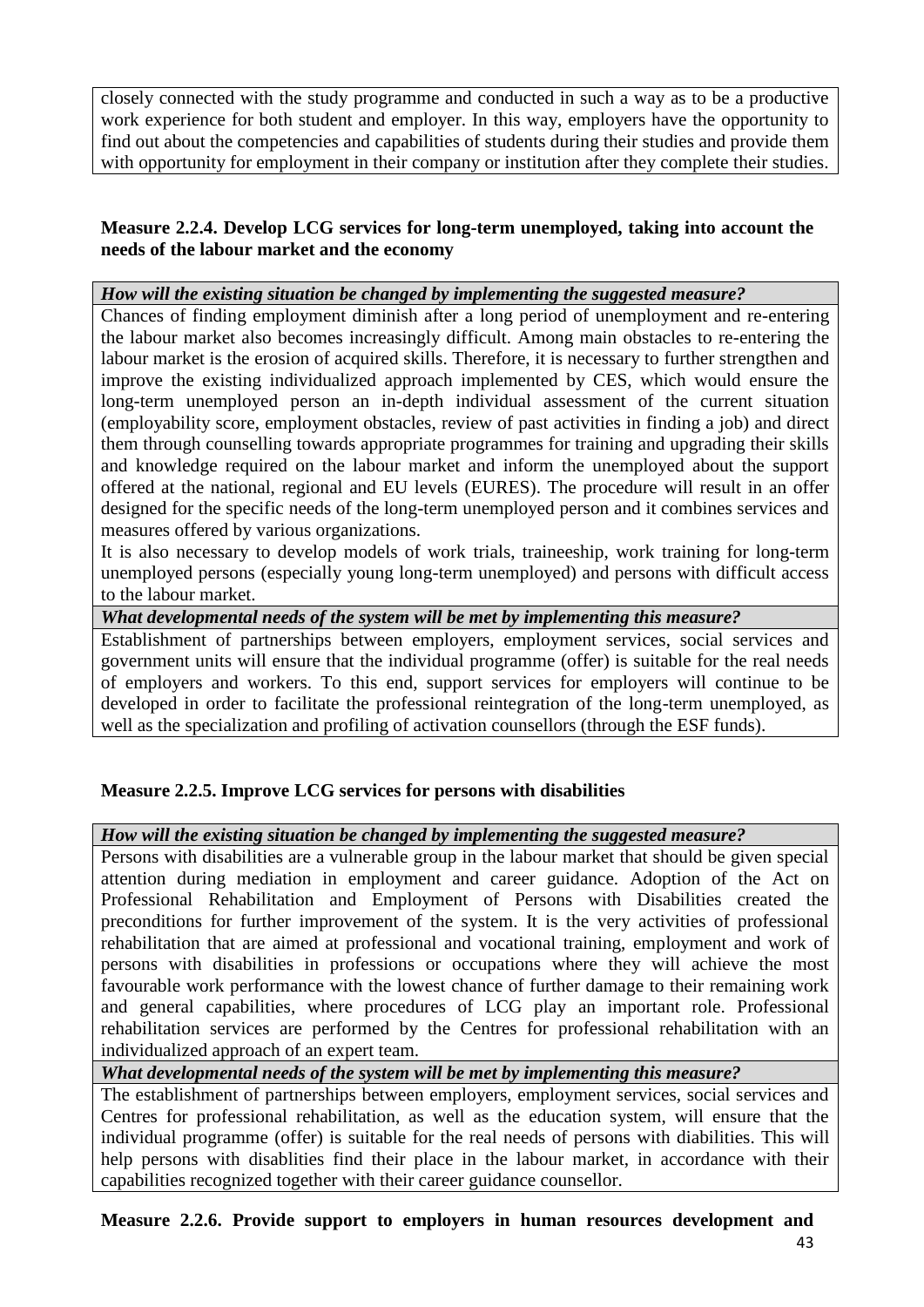## **strengthen the employability and adaptability of workers**

#### *How will the existing situation be changed by implementing the suggested measure?*

Contribute to better education of employers and Human Resources Management Services for acquisition of knowledge in the field of human resources management by establishing centres for assessment. In order to preserve employment, services that provide assistance to employers and trade unions during company restructuring will be improved, and promoting and encouraging lifelong learning and career development will aid and motivate workers to improve their adaptability and employability in areas relevant to the economy, especially in the priority defined strategic documents.

*What developmental needs of the system will be met by implementing this measure?*

Harmonization of acquiring qualifications and skills with labour market needs and more flexible adjustment of strategic and legal measures aimed at LCG as a response to the imperatives of economic and social policy.

#### **Measure 2.2.7. Strengthen the role of employers and trade unions in developing and maintaining quality standards of learning in the workplace**

*How will the existing situation be changed by implementing the suggested measure?*

Encourage human resources development with active and permanent commitment of employers, trade unions and relevant institutions that care about human resources development, especially in the field of research of competencies by occupation, by implementing broader career counselling activities and identifying needs for the number and structure of qualifications.

*What developmental needs of the system will be met by implementing this measure?*

Significant involvement of employers and trade unions in relevant education policies, particularly in the LCG field, and strengthening their capacities.

#### **Measure 2.2.8. Develop incentives for employers to provide increased investments in education of employees, development and implementation of occupational practice, and strengthening the role of mentoring for pupils and student**

*How will the existing situation be changed by implementing the suggested measure?*

Numerous studies supported by statistical data on the labour market situation point to insufficient knowledge and skills of young people that can be acquired only through practical work (practice) during education. To further encourage employers to organize and acquire conditions for implementation of practice, it is necessary to encourage employers to participate in the mentoring system.

Development of incentives would encourage employer investments in education of employees and greater involvement of employers in implementation of practice. Employee education, practical training and mentoring represent a direct or indirect cost to the employer, so with regard to the role of employers in achieving the aims of LCG, it is necessary to structurally encourage employers to investfinancial resources. A systematic approach to these measures could lead to significant development and realization of activities from the very definition of LCG and to development of education system in general.

*What developmental needs of the system will be met by implementing this measure?*

Significant involvement of employers in the education system will enable pupils and students to acquire practical knowledge and skills during their education and significantly improve their employability level after graduation. Such an approach would contribute to a stronger connection between education and business sectors in terms of mentoring, occupational practice and employment.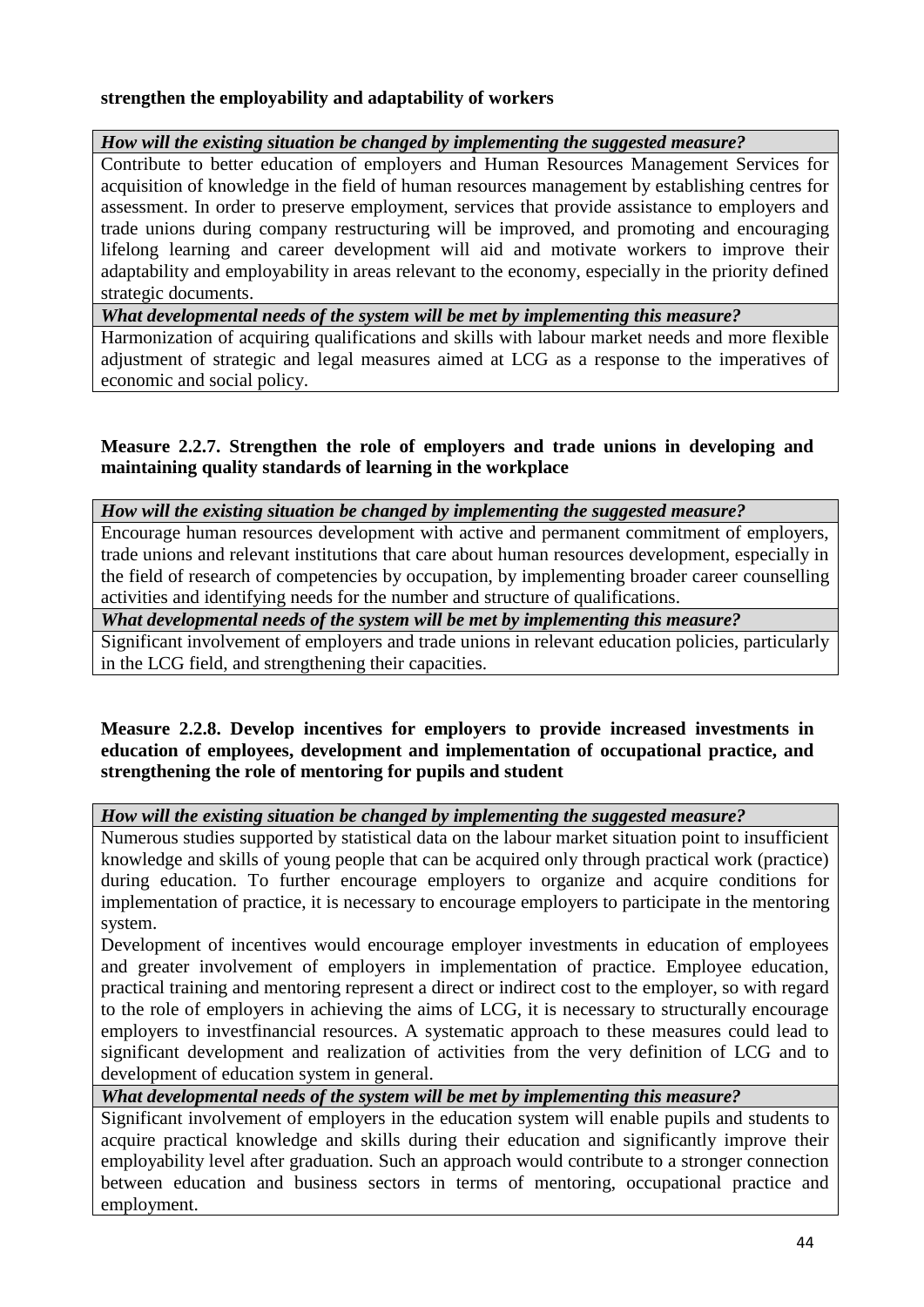## **Measure 2.2.9. Develop incentive policies that will increase the involvement of adults in all levels of education**

*How will the existing situation be changed by implementing the suggested measure?*

Defining quality incentives for individuals/employees/citizens would certainly contribute to significant involvement of adults in all levels of education and recognition of the value of education as a starting point for development of individual careers, and thereby to development of competitiveness and prosperity of the society. Perception of the public in this regard in Croatia is still very low, as shown by poor achievement of goals of the Lisbon agenda, i.e. by Croatia's significant lagging behind the EU average in number of persons involved in adult education. Extremely low public expenditure for this purpose (the majority through ALMP measures) and lack of quality incentives, primarily for citizens who would have built their own competitiveness through education, represent key issues that further favoured creation of such a situation.

*What developmental needs of the system will be met by implementing this measure?*

Development of incentives and ALMP measures would increase the involvement of adults in all levels of education.

## **PRIORITY 3 QUALITY ASSURANCE IN LIFELONG CAREER GUIDANCE SERVICES**

## **Explanation**

Currently, there is no work quality standard set for LCG counsellors in the education system, while they are developed in the employment system<sup>15</sup>. Furthermore, initial education of professionals who carry out LCG activities for end users varies significantly and the coverage of topics on this subject in individual study programmes is scarce and insufficient for development of competencies and skills needed to work in this area. Establishment of quality standards would ensure provision of quality services and uniform application of methods and techniques used in work with specific target groups. Also, procedures would be standardized and minimum conditions for implementation of quality services to entities that provide LCG services would be ensured.

## **GOALS:**

- 3.1. Establish a quality assurance system in providing LCG services
- 3.2. Establish a quality assurance, monitoring and work relevance system of all service providers/service evaluation
- 3.3. Professionalization of LCG counsellors
- 3.4. Develop a monitoring and evaluation system in providing LCG services

## **GOAL 3.1 ESTABLISH A QUALITY ASSURANCE SYSTEM IN PROVIDING LCG SERVICES**

## **Measure 3.1.1 Establish a quality standards of LCG services**

## *How will the existing situation be changed by implementing the suggested measure?*

LCG services, except in the employment system, are provided to pupils with no established quality standards and clear guidelines, methods and techniques for working with the different target groups of users. Drafting a document with defined course of activity with specific groups of users, responsibilities, methods, techniques and tools would ensure the quality of provided

 $\overline{a}$ <sup>15</sup> Quality Standards for the Career Guidance and Selection Services at the Croatian Employment Service, 2015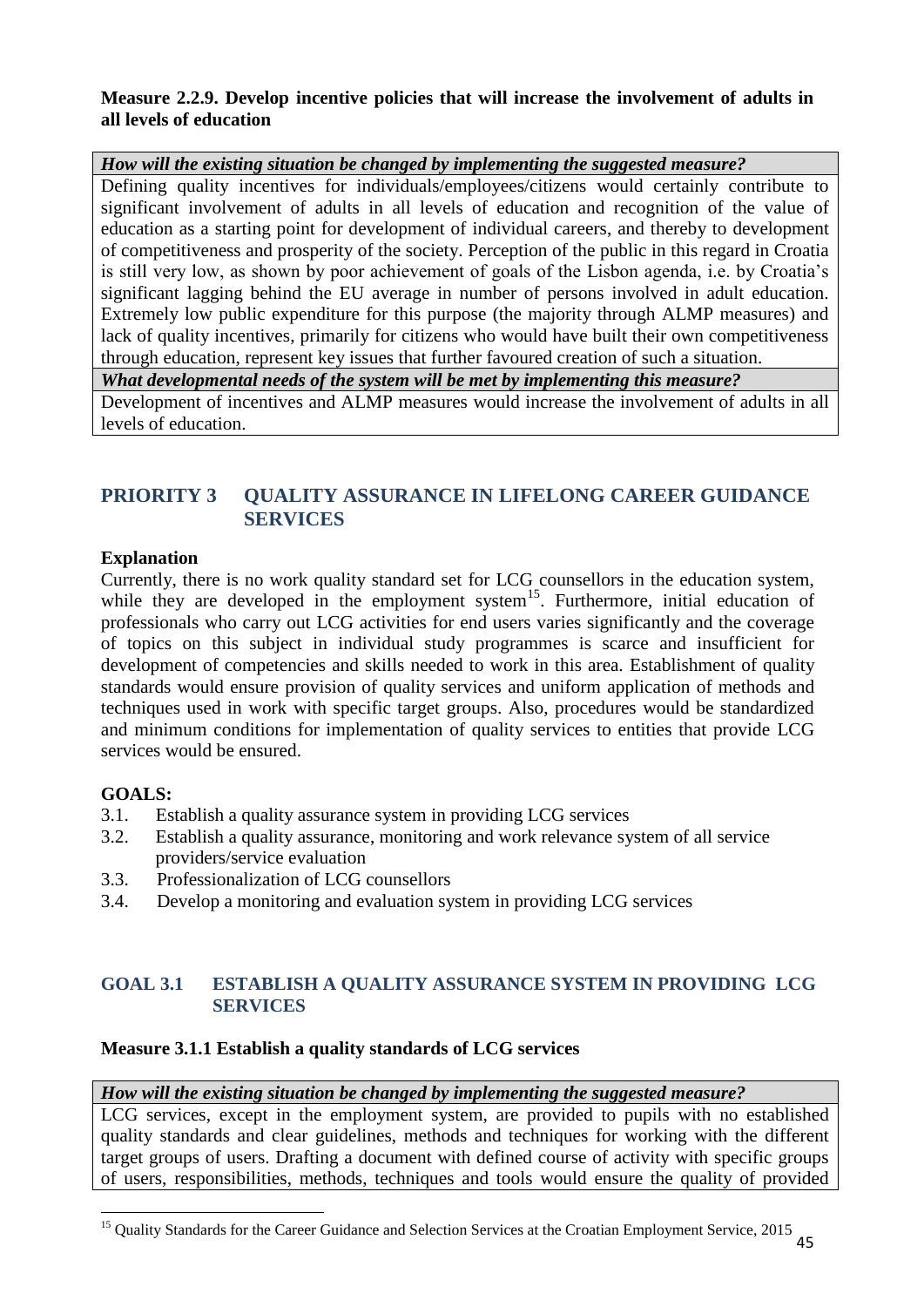service, balance implementation of services by different experts and institutions and allow for monitoring customer satisfaction with the service provided. development of specialist study programme would enable initial education of professionals who carry out these activities at all levels of education, and development of training programs would enable continuous lifelong education of experts who work in this field.

*What developmental needs of the system will be met by implementing this measure?*

Quality standards of LCG services will provide quality of services provided to customers and enable development of services in line with users' needs, changes in the labour market and other relevant factors. Professionalization of counsellors, establishing quality standards, application of new developments and examples of best practices in the field of LCG for pupils would set the foundations for further development of the overall LCG system that would fit the needs of end users.

## **Measure 3.1.2 Establish a quality system within the LCG centres**

#### *How will the existing situation be changed by implementing the suggested measure?*

A qualitative guarantee for the proper operation of LCG centres in terms of their fundamental purposefullness is ensured with the establishment of a quality assurance system. Quality assurance of LCG centres should achieve better connection between the choice of educational programmes and the labour market for each student, but also personal development of students as active citizens.

Accordingly, it is necessary to:

- define criteria for introduction of a quality system
- designate an accreditation body that would carry out licensing of future LCG centres
- define levels (gradation) of competence of LCG experts
- define tools for measuring LCG achievements
- create complete analytical information system that links all LCG elements (of all stakeholders)

*What developmental needs of the system will be met by implementing this measure?*

This measure will establish a quality LCG service to support individuals when choosing a programme or occupation according to their own capabilities, but also to current labour market needs. A quality system within the LCG centres will ensure better evaluation of non-formal and informal learning and establish an approach focused on the user.

#### **GOAL 3.2 ESTABLISH A QUALITY ASSURANCE, MONITORING AND WORK RELEVANCE SYSTEM OF ALL SERVICE PROVIDERS/SERVICE EVALUATION**

## **Measure 3.2.1 Establish operational structures for e accreditation procedure of LCG centres; determine criteria for quality and processes of continuous evaluation of their work**

## *How will the existing situation be changed by implementing the suggested measure?*

Currently, there is no system of accreditation for institutions that carry out LCG, which is necessary to enable evaluation of quality of their work and their employees in the future and, if required, to reward and award additional points to institutions that carry out LCG at different tenders. In addition, it is important to continuously evaluate the work of these centres, as well as professionally strengthen institutions that conduct the evaluation and quality control.

*What developmental needs of the system will be met by implementing this measure?*

Criteria for quality will ensure that all centres are of the same quality and harmonized for work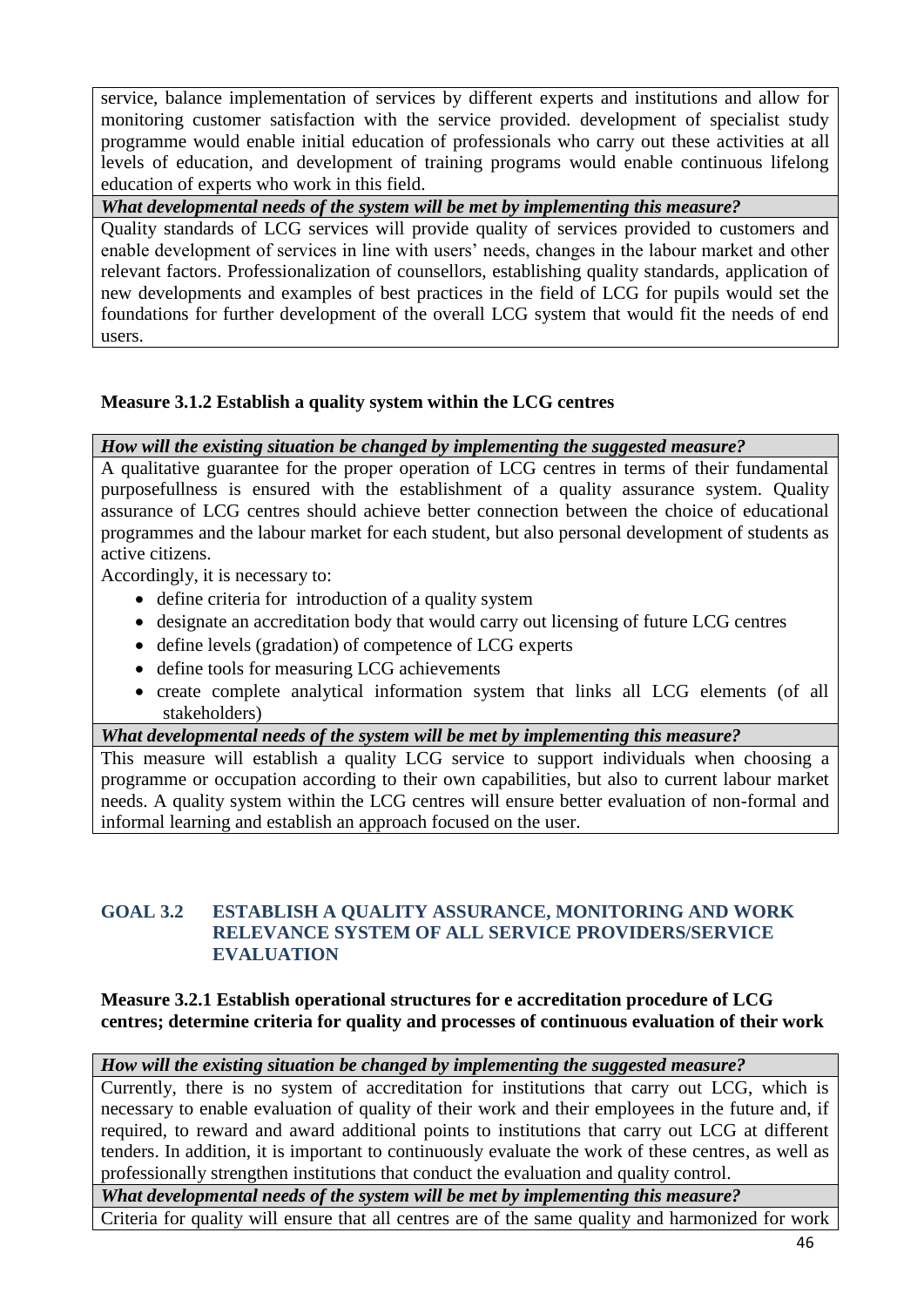with the target groups and, therefore, all end-users will have the same opportunities.

## **GOAL 3.3 PROFESSIONALIZATION OF LCG COUNSELLORS**

## **Measure 3.3.1 Professionalise the work of career guidance counsellors**

## *How will the existing situation be changed by implementing the suggested measure?*

LCG services are currently provided by experts with different educational profiles (usually psychologists, pedagogues and educational and rehabilitation specialists) who have different background knowledge and skills needed to work with pupils and other users. Development of occupational standards and qualification standards for career guidance counsellors would enable development of a curriculum for acquisition of qualification for occupation of career guidance counsellor.

Creating a system of continuous professional training for expert associates in schools, other educational staff (class teachers, teachers and other education professionals) and other experts would enable lifelong learning for experts and encourage professional preparedness of students. Experts educated in the field of LCG would improve the existing working methods and techniques and would continually adapt them to the needs of pupils. Cooperation with international institutions in the field of LCG and presentation of examples of good practice, as well as research in the field of LCG and monitoring new scientific findings, would enable continuous development of the entire LCG system of end users.

*What developmental needs of the system will be met by implementing this measure?*

Interdisciplinary approach to education of experts would enable the acquisition of necessary knowledge, skills and competencies for experts from various fields (labour market, education, psychology, social work, pedagogy, economy, rehabilitation, etc.) relevant for the provision of LCG services. Educated experts are the foundation of the development of services and methods, and the entire LCG system in the Republic of Croatia.

## **Measure 3.3.2 Develop Occupational and Qualification Standards for LCG counsellors and develop system of continuous training of LCG counsellors in adult education**

## *How will the existing situation be changed by implementing the suggested measure?*

To define learning outcomes and teaching content/topics that should be an integral part of the programme for licensing managers in adult education system, the competencies of LCG counsellors in adult education need to be clearly defined. In developing the programme for licensing managers in adult education system, competencies for LCG will be taken into account and content will be integrated into the programme. Manager in adult education plays a key role in the education processes in an institution (because he is also a expert manager). One of the key expert roles of a manager should be career guidance of participants in adult education programme, which contributes greatly to personal development of participants, depending on their capabilities, as well as to appropriate education in accordance with the current challenges of the labour market. It is also important to develop the competencies of counsellors to provide LCG services for people with disabilities and other vulnerable groups. All LCG counsellors should be constantly trained to meet user needs.

*What development needs of the system will be met by the measure?*

This measure will strengthen the "knowledge triangle", i.e. better connection of education with labour market needs, but also open up opportunities for participants of adult education programmes. The measure will also determine part of the programme for manager in adult education and part that relates to the provision of LCG service to the programme participants themselves. When legal requirements for licensing of managers in adult education are adopted, if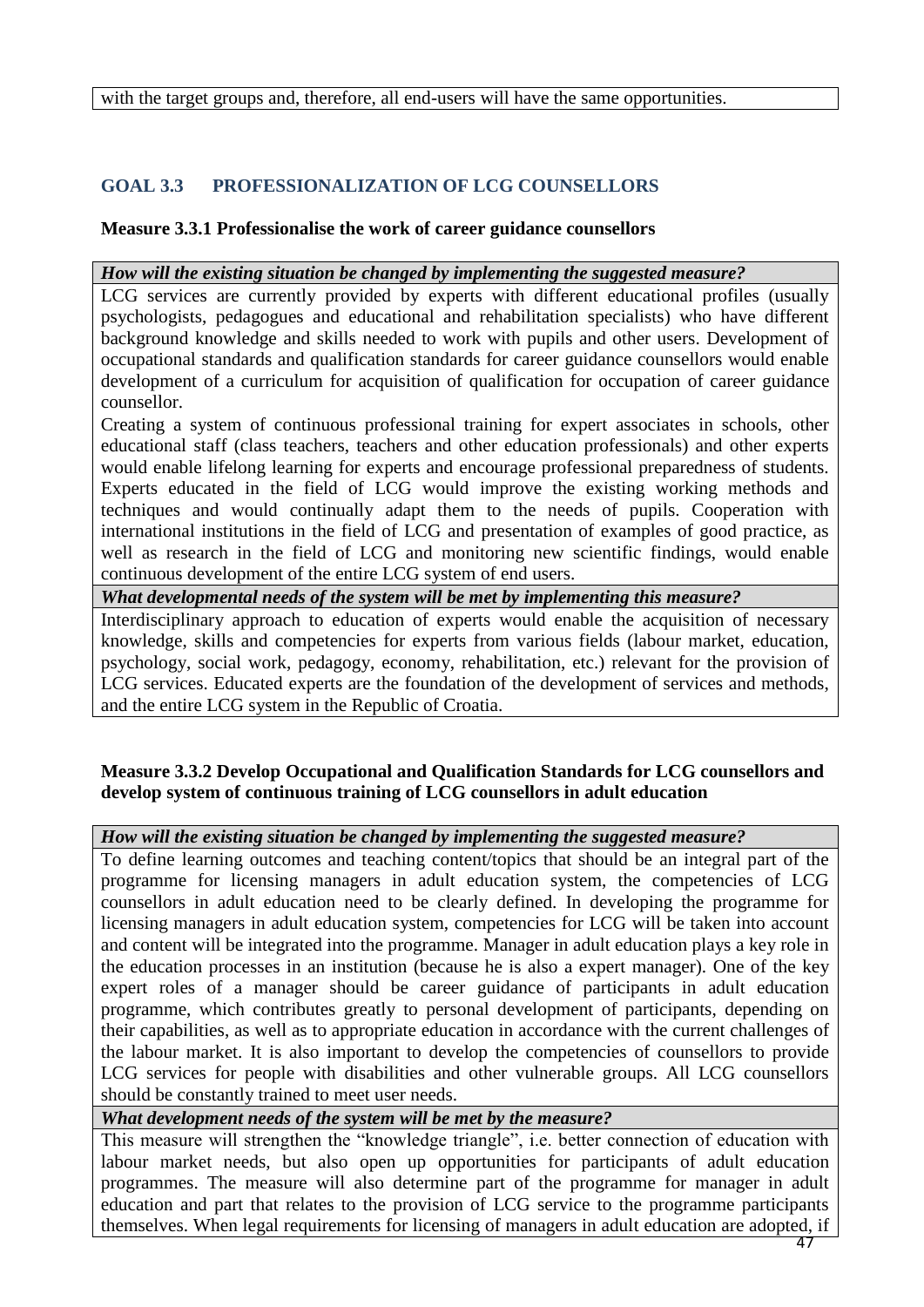educational content for acquisition of competencies for LCG counsellors are an integral part of the programme for licensing managers, it will inevitably lead to better connection in service provision between education, LCG and labour market. Development of occupational standards and qualifications for career guidance counsellors will enable acquisition of qualifications and learning outcomes for that occupation, transfer of knowledge and skills to provide LCG services and development of a system of continuous training for career guidance counsellors. Continuous training will ensure quality of service, development of experts for career guidance in the adult education system and their interconnection.

## **GOAL 3.4 DEVELOP A MONITORNING AND EVALUATION SYSTEM IN PROVIDING LCG SERVICES**

#### **Explanation**

Since the Strategy improves LCG system at all levels, it is important to regularly collect and analyse data on implementation of measures and interventions in order to obtain indicators of level of progress towards the set goals and achieved results. Through evaluation system, implemented interventions are evaluated in terms of adequacy of the measures, implementation and results achieved. The goal is to determine whether the interventions meet a series of internationally recognized criteria, such as efficiency, relevance, impact and sustainability. Monitoring and evaluation system should include changes in environment, i.e. unforeseen circumstances arising during implementation of measures in order to adapt measures to changed circumstances.

#### **Measure 3.4.1 Develop a reporting system of institutions responsible for implementation to Forum for Lifelong Career Guidance**

#### *How will the existing situation be changed by implementing the suggested measure?*

To ensure the continued implementation of activities related to LCG and of quality services, Forum for LCG will develop and adopt an Action Plan for implementation of the Strategy, identifying responsible institutions, deadlines for implementation and performance indicators, based on which institutions responsible for implementation of certain activities will prepare reports showing measures and activities undertaken with service users. This way, the Forum, as an interdepartmental body that brings together all stakeholders in the field of LCG, will get comprehensive insight into implementation of LCG services provided and, if necessary, propose a revision of goals and plans in order to improve the level of services provided to users.

*What developmental needs of the system will be met by implementing this measure?*

It will ensure continuity in implementation and enable systematic benchmarking of current activities and proposing new ones in order to improve the LCG system and services.

## **PRIORITY 4 RAISING AWARENESS OF THE NEED FOR LIFELONG CAREER GUIDANCE AND DEVELOPMENT OF CAREER MANAGEMENT SKILLS**

Career Management Skills are skills that enable people to manage their own career development. They refer to the methods of collecting and using information about oneself, education and training opportunities and the world of work, as well as to skills required for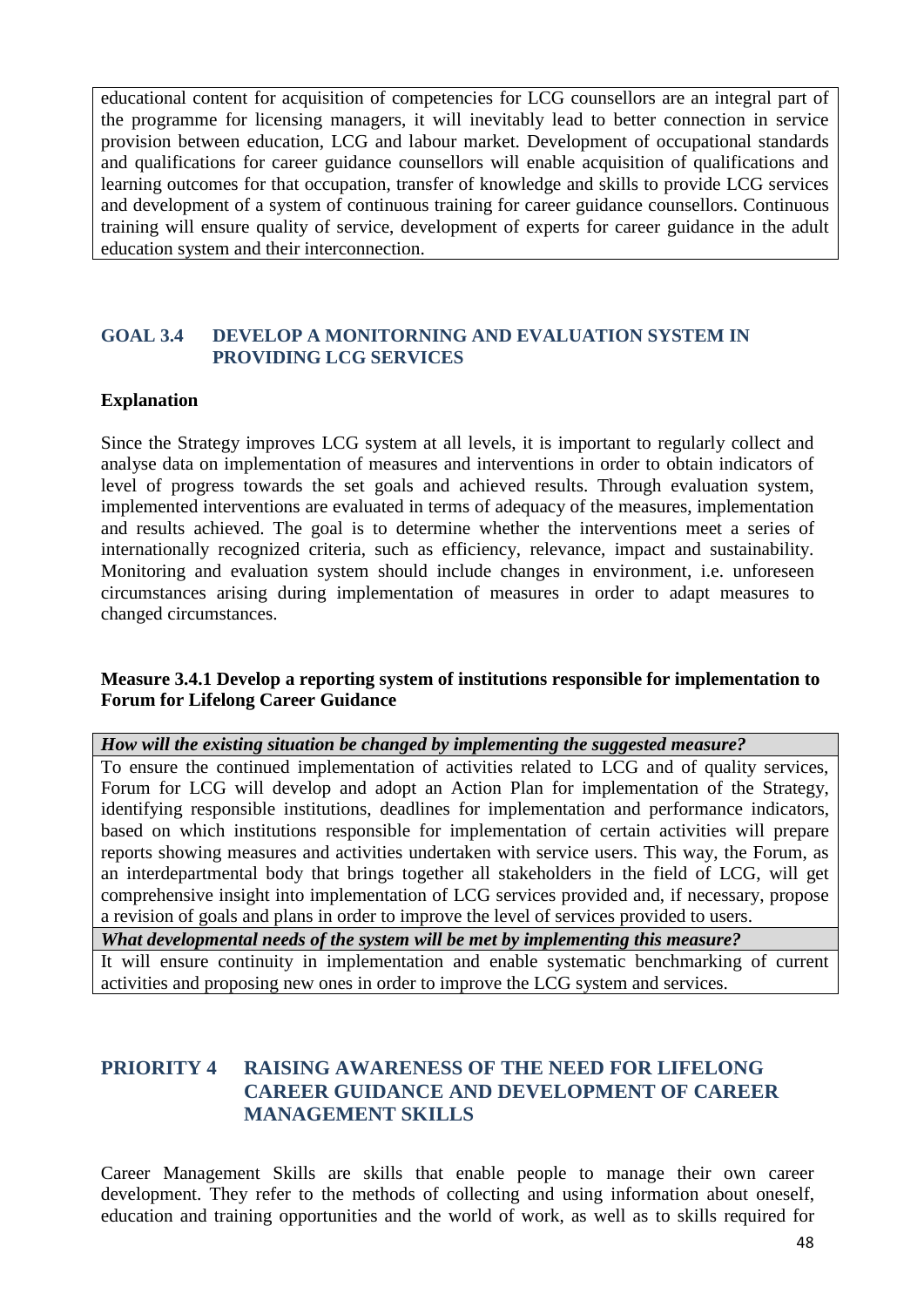making and implementing decisions and achievment of career transitions (from education system into the world of work, from one job to another, etc.). Therefore, they are of great value to individuals in creation and implementation of life project where work, whether they are an employee or self-employed, has a central place. Services and tools to help citizens in using sources of data and information on possible career developments must be set in a manner that suits the user's needs.Consequently, it is necessary to raise awareness of citizens and conduct systematic provision of information to the public about the range of services that are carried out in the context of LCG.

## **GOAL 4.1 RAISE AWARENESS AND KNOWLEDGE ON THE IMPORTANCE OF LCG AND LABOUR MARKET TRENDS**

## **Measure 4.1.1 Ensure availability of information and possibility of LCG for all target groups within adult education system**

*How will the existing situation be changed by implementing the suggested measure?*

There is no uniform system of information availability on LCG at the level of the Republic of Croatia, especially in the field of adult education. Users will have available the information on labour market and general employment trends, labour market structure, the way the labour market works, interaction between supply and demand of the workforce, diversity of national, regional and local labour market, equality and diversity within an occupation as key factors in selection of adult education programmes. Without an objective insight into the state of things, participants cannot choose appropriate program in accordance with the labour market needs and their own capabilities. Special emphasis is on strengthening capacity of the centres to adapt educational programmes for persons with disabilities and other vulnerable groups. It is necessary to adapt the methods and techniques and existing instruments for testing/assessing persons with disabilities and members of other vulnerable groups.

*What developmental needs of the system will be met by implementing this measure?*

Participants will be better informed and will be able to make better decisions when choosing adult education programmes or areas in which they want to achieve improvement, regardless of whether it is a formal or informal form of education. This measure will facilitate a better connection between education and labour market.

## **Measure 4.1.2 Continuously organize, expand and improve campaigns and promotion activities that contribute to promotion of the role and importance of LCG**

## *How will the existing situation be changed by implementing the suggested measure?*

Concept and role of LCG is relatively new and unfamiliar for most of social partners at the national and local level, as well as for citizens of the Republic of Croatia. Potential users are not familiar with benefits and role that LCG has in today's global society that requires rapid reaction to changes around us. Because of the abovementioned facts, it is necessary to initiate and carry out promotion activities that will enable the availability of information for each individual and society as a whole on how LCG can have a positive impact and open up new opportunities for employment and personal development, for example, through job and career fairs, promoting occupations, encouraging projects aimed at improving the visibility of LCG, etc.

*What developmental needs of the system will be met by implementing this measure?*

Provision of information on LCG and LCG itself provide information to individuals on opportunities in education and employment, changes of occupation, qualifications available to them and skills and competencies they possess, which increases job search activity and provides lifelong learning. In addition, this measure will ensure increased provision of information to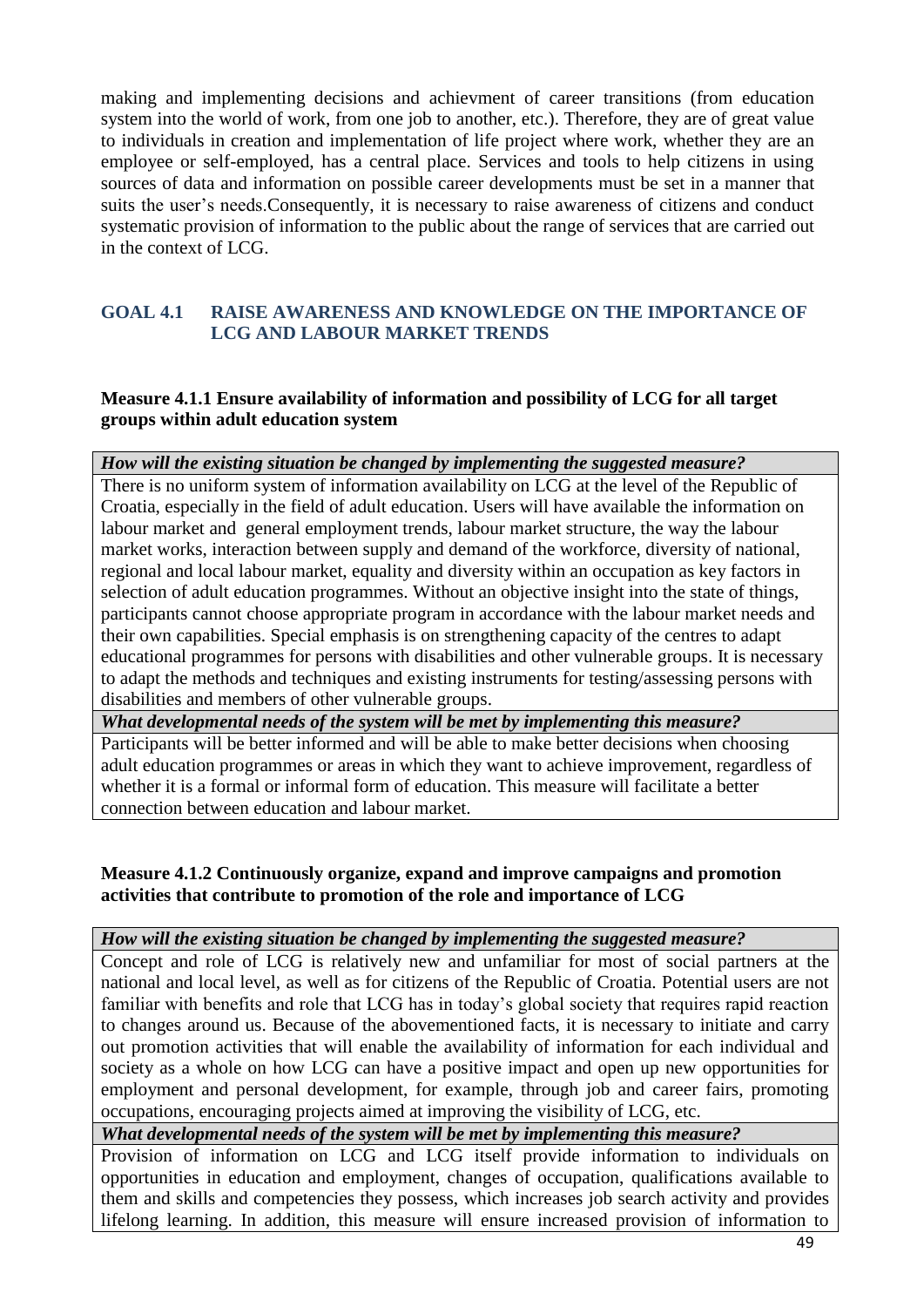potential students about the possibilities of internal and international mobility.

## **Measure 4.1.3 Raise awareness about LCG and labour market trends**

## *How will the existing situation be changed by implementing the suggested measure?*

Raise awareness of the need to make full use of existing potential of society and through career guidance activities for pupils, students, employed and unemployed, employers and trade unions, actively encourage the choice of those careers that a person has a predisposition and interest for, but which, on the other hand, provide better employability in the framework of the strategic areas of economic development of the country. In this respect strengthen the roles of relevant stakeholders, including employers' associations, trade unions and education system in relation to CES, which still bears the majority of these activities in schools, for example, by proposing and participating in development of programmes for entrepreneurs with a focus on understanding positive effects in daily operations of companies since the introduction of lifelong learning and LCG, especially in the area of innovation, research and development activities and by encouraging development and education of trade union structures on the meaning of LCG and opportunities for workers. Special emphasis is placed on raising awareness on the importance of developing *entrepreneurial competencies* as an impetus of the entire economy, as well as a method for creating new jobs and overcoming unemployment.

*What developmental needs of the system will be met by implementing this measure?*

Developed LCG system between the social partners, employers and workers (employees) will enable a more systematic approach to managing one's own career and raising awareness of LCG in the labour market and an adequate response to the needs and market trends.

# **X. MONITORING/EVALUATION**

In preparing a Draft Strategy for Lifelong Career Guidance in the Republic of Croatia 2016- 2010, the highest level of involvement of all relevant stakeholders of the labour market and education was achieved. Iit is clear that in the Republic of Croatia, there is an consensus on the need to establish a system of LCG, as well as a need for improvement of existing examples of good practice in the Republic of Croatia, with the intention of achieving priorities and objectives arising from the European and national requirements.

Objectives and measures place an emphasis on different target groups and on different types of guidance and support services for pupils, students, doctoral candidates, post-doctoral candidates, unemployed and employed in order to increase employability and development of CMS and on support services in human resources management aimed at employers, in particular in conditions of restructuring.

Monitoring and evaluation of interventions in the field of LCG is a key prerequisite in order to determine actual effectiveness and create foundations for further planning of the same. Therefore, it is important to determine whether interventions have achieved their goal of an evidence-based and economically rational approach in relation to the invested funds.

Systematic evaluation enables possible redesigns of measures and services if any prove ineffective or inadequately targeted and, therefore, the part that specifies them is flexible and subject to change.

The Strategy defines main challenges, priorities and objectives of activities based on which the Operational Implementation Plan will be drafted for a period of two years and it will elaborate in detail a list of interventions, as well as a list of measures and activities to respond to